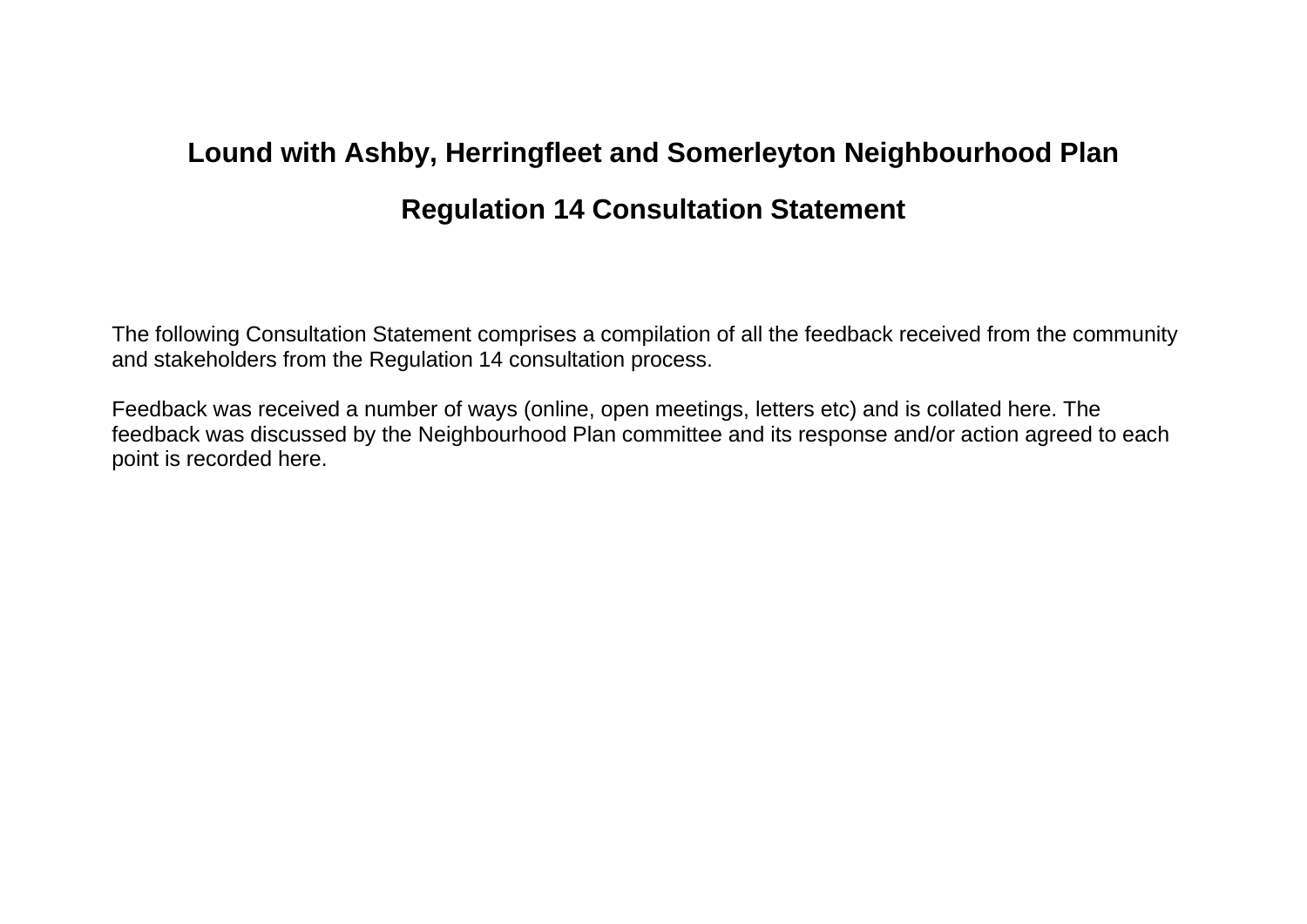## **Lound with Ashby, Herringfleet and Somerleyton Neighbourhood Plan**

## **Regulation 14 Consultation Feedback - Responses and Action Plan**

#### Comment responses – Red

Comment responses resulting in an action – Green

Numbers in parenthesis denote date that NP Committee discussed comment.

| Comment                                                                                                                                                                                                                              | Originator<br><b>Medium</b>      | <b>Action/Comment</b>                                                                                                                                                                                                                                                                                    |
|--------------------------------------------------------------------------------------------------------------------------------------------------------------------------------------------------------------------------------------|----------------------------------|----------------------------------------------------------------------------------------------------------------------------------------------------------------------------------------------------------------------------------------------------------------------------------------------------------|
| Thank you so much for all your hard and diligent work in producing our<br>Neighbourhood Plan.                                                                                                                                        | Gerda Gibbs<br>Webpage           | No action (09/03)                                                                                                                                                                                                                                                                                        |
| It reads well, reflects nicely the results of the 2017 questionnaires and conforms<br>well with Waveney's Local Plan.                                                                                                                |                                  |                                                                                                                                                                                                                                                                                                          |
| Looking forward to the next and final stages                                                                                                                                                                                         |                                  |                                                                                                                                                                                                                                                                                                          |
| If any social housing built could be bungalows it would be amazing as I<br>live in the village but due to declining health I need a bungalow 2<br>bedrooms as my grandson lives with us and I really don't want leave the<br>village | <b>Theresa Rudrum</b><br>Webpage | Policy LAHS1 supports smaller homes<br>The need for single storey dwellings<br>should be drawn out at the Planning<br>Application stage for a specific design<br>proposal. Public consultation on the<br>proposal will enable a need for<br>bungalows to be included to be<br>considered by the Planning |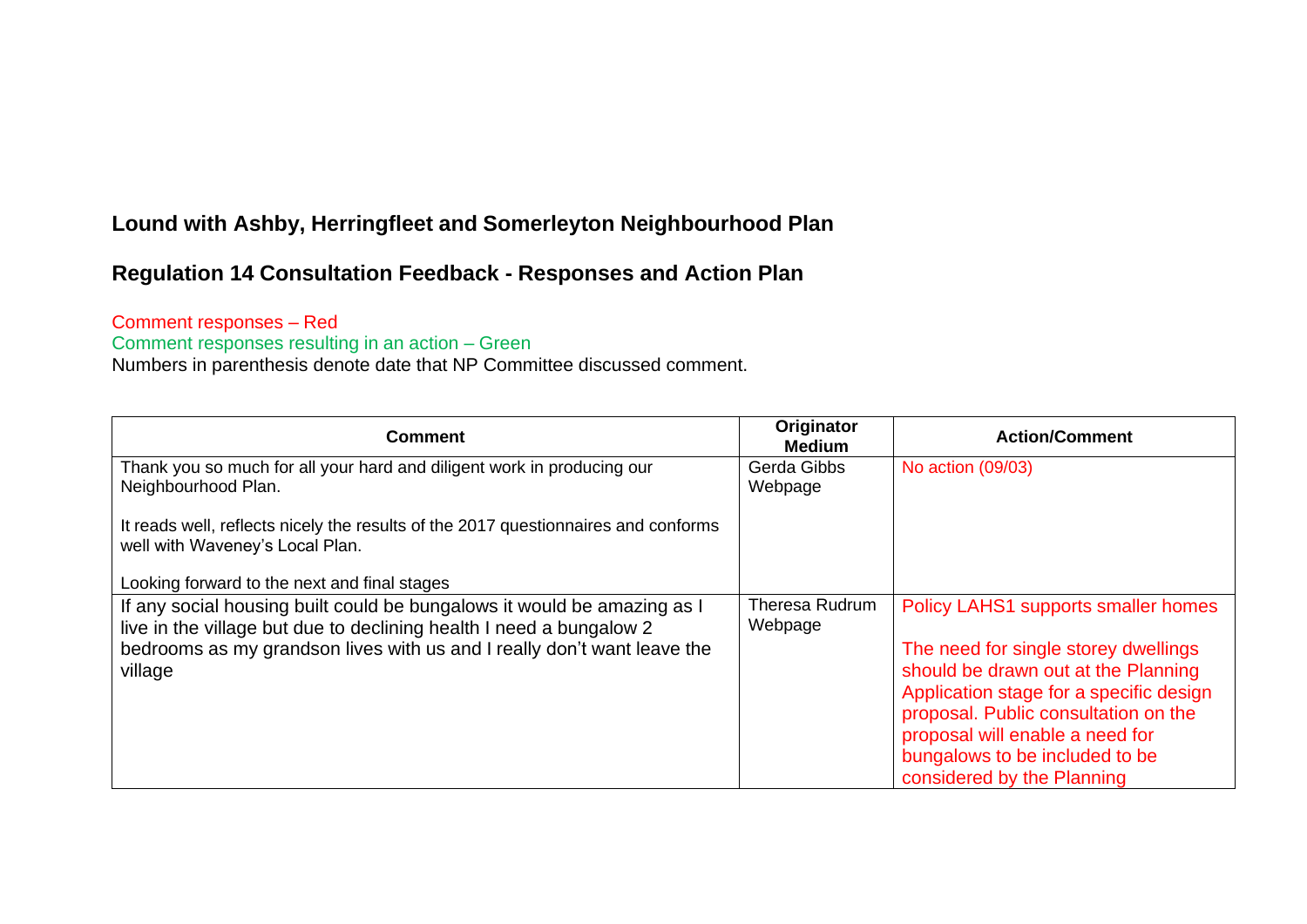|                                                                                                                                                                                                                                                                                                                                                                                                                                                                                                                                                                         |                          | Committee, if none are included in the<br>design. (09/03)                                                                                                                                                                                                                                                                                                              |
|-------------------------------------------------------------------------------------------------------------------------------------------------------------------------------------------------------------------------------------------------------------------------------------------------------------------------------------------------------------------------------------------------------------------------------------------------------------------------------------------------------------------------------------------------------------------------|--------------------------|------------------------------------------------------------------------------------------------------------------------------------------------------------------------------------------------------------------------------------------------------------------------------------------------------------------------------------------------------------------------|
| I read the neighbourhood plan with interest as I live opposite the<br>proposed plot for the new properties in Lound. I was pleased and relieved<br>to see how much thought has gone into this, especially with regard to the<br>planting of shrubs and trees, and the requirement that new properties<br>maintain the feel of the village. This will enhance the area beautifully.<br>I know how much time and work went into this neighbourhood plan, and<br>this shows in the finished product. I look forward to watching it all develop<br>over the course of time. | Jill Brown<br>Webpage    | No action (09/03)                                                                                                                                                                                                                                                                                                                                                      |
| Can we be given assurance that the property Jernigan will be left with a<br>garden area to the rear of the property? At the moment the plans show<br>the land is to be used up to the border of the outbuildings. It is would be<br>unfair that it would be the only property in the village to not have a rear<br>garden.                                                                                                                                                                                                                                              | Jean Lindsay<br>Webpage  | Not applicable to NP<br>This issue is one that can be raised at<br>the Planning Application stage.<br>A lack of garden space that results<br>from the proposal can then be raised<br>and discussed by the District Council<br>Planning Committee. They can require<br>an amended design to retain garden<br>space if the proposal reduces it<br>unnecessarily. (09/03) |
| Natural England does not have any specific comments on this draft<br>neighbourhood plan.                                                                                                                                                                                                                                                                                                                                                                                                                                                                                | Natural England<br>Email | No Action (09/03)                                                                                                                                                                                                                                                                                                                                                      |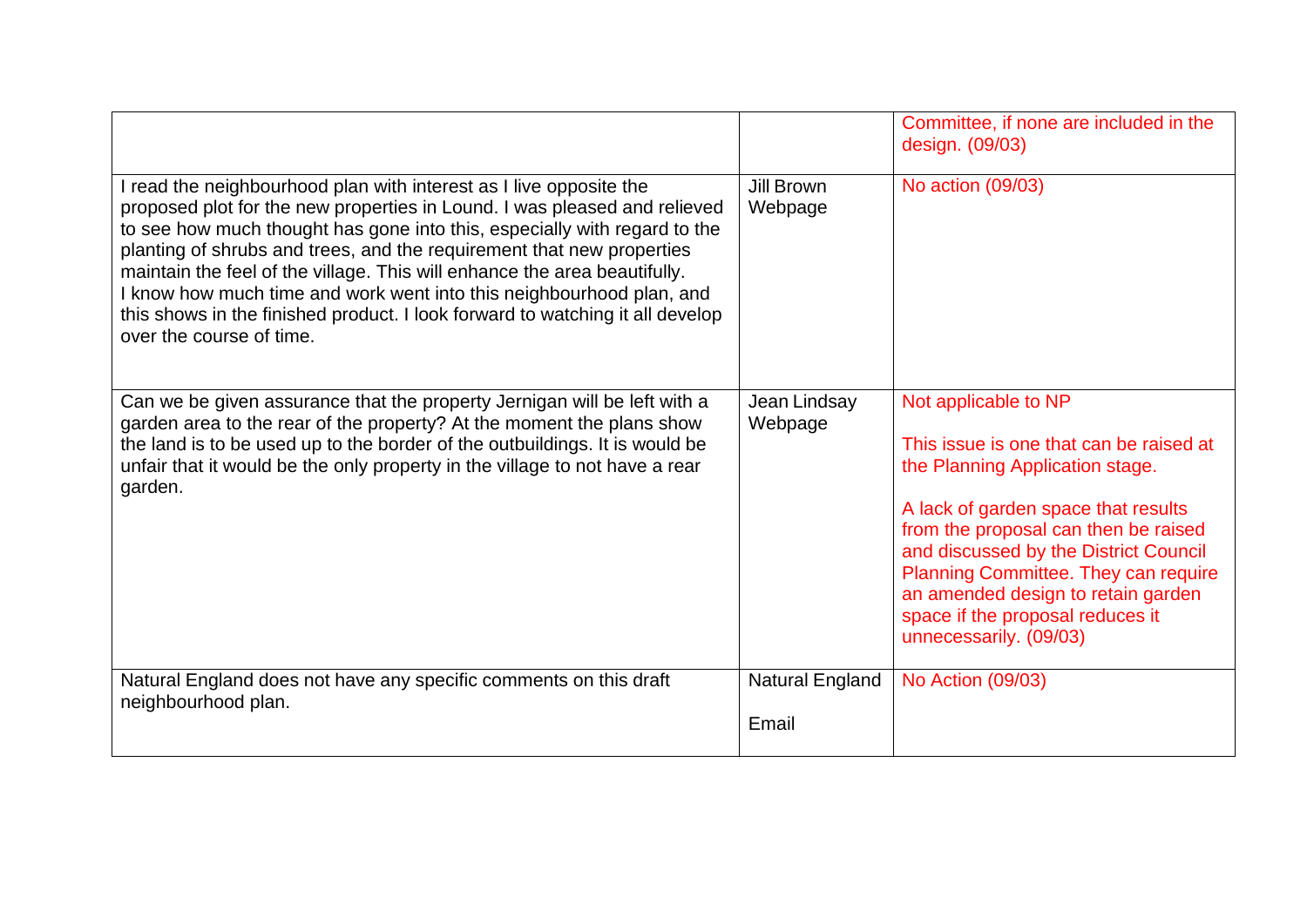| 1) There is no discussion regarding the provision of school places for<br>the larger number of children who will be living in the<br>neighbourhood.                                                                                                                                                                                                                                                                                                                                                                                                                                   | Sue Cox<br>Email        | (1) SCC have, based on current<br>forecasting, confirmed that<br>Somerleyton School has<br>sufficient capacity (09/03)                                                                                                                                  |
|---------------------------------------------------------------------------------------------------------------------------------------------------------------------------------------------------------------------------------------------------------------------------------------------------------------------------------------------------------------------------------------------------------------------------------------------------------------------------------------------------------------------------------------------------------------------------------------|-------------------------|---------------------------------------------------------------------------------------------------------------------------------------------------------------------------------------------------------------------------------------------------------|
| 2) With additional inhabitants, the village could benefit from, and<br>support, a convenience store/post office. I'm surprised to see that no<br>mention is made of this.                                                                                                                                                                                                                                                                                                                                                                                                             |                         | (2) LAHS 9 supports local<br>businesses, and a proposal for<br>a shop and/or Post Office would<br>therefore gain Planning support<br>and, recent village initiatives<br>have commenced with a view to<br>providing a community village<br>shop. (09/03) |
| Many thanks for the recent update on the Neighbourhood Plan for Lound<br>with Ashby, Herringfleet and Somerleyton. It is extremely detailed and<br>thorough. I am pleased with the attention to our natural environment, the<br>historical importance of the area and the desire that the new properties<br>will reflect those already built and should 'fit in', providing as well the<br>types of dwellings that people need, not just desire. The pedestrian and<br>cycle route suggested through the Mill Farm Field in Somerleyton is a<br>great suggestion for so many reasons. | Julie Reynolds<br>Email | No Action (09/03)<br>The Design Guidelines forms part of<br>the NP once it is adopted. The NP then<br>becomes part of the Local Plan and its<br>requirements must be followed by any<br>planning proposal. (09/03)                                      |
| look forward to seeing more detailed building plans but feel it is very<br>important that we ensure the Design Guidelines for each site are adhered<br>to, as they seem very much to reflect what people need and deserve.                                                                                                                                                                                                                                                                                                                                                            |                         |                                                                                                                                                                                                                                                         |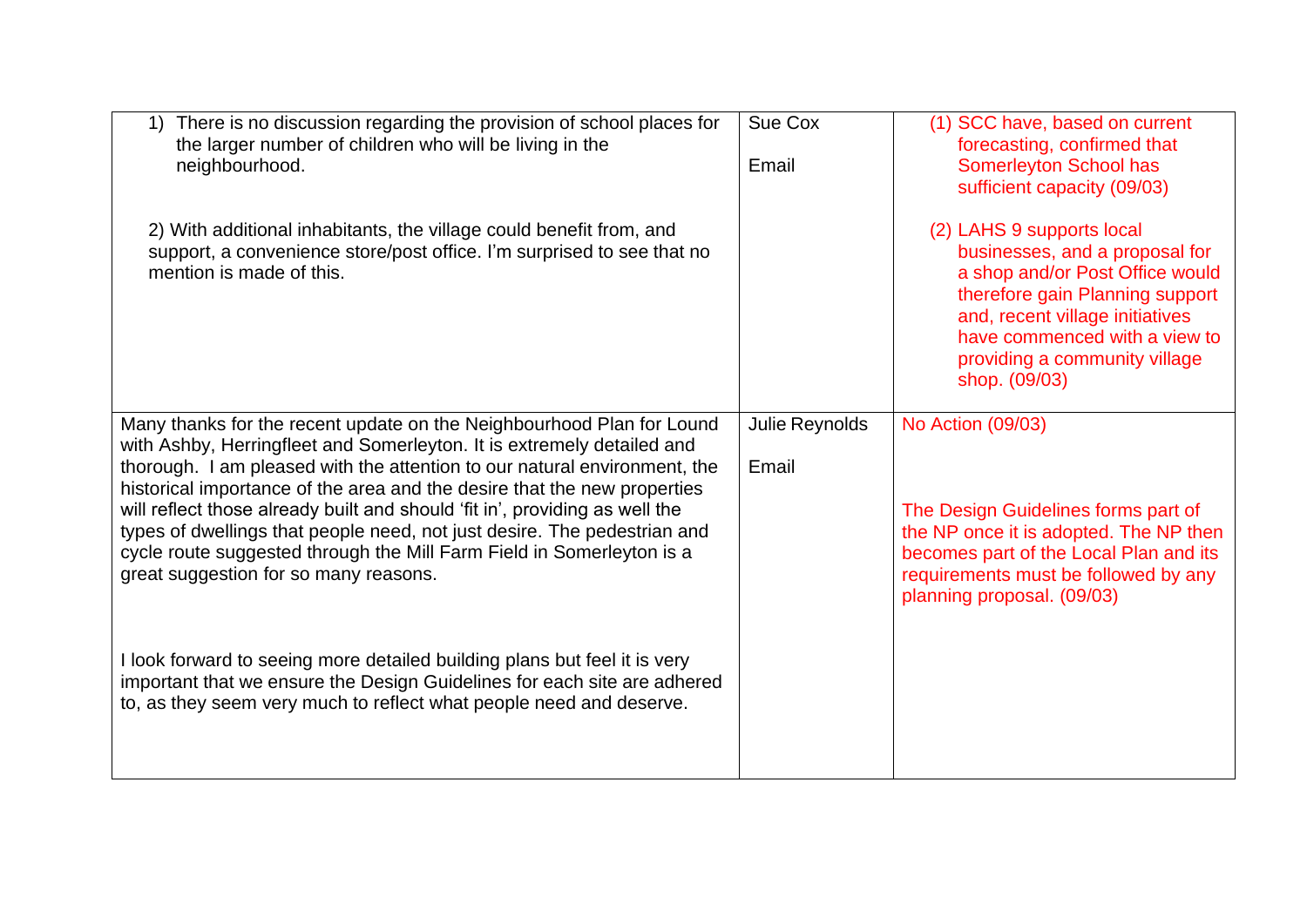| Policy LAHS 2 Development of Allocated Sites                                                                                                                                                                                                                                | Essex and<br><b>Suffolk Water</b> | No Action (09/03)                                                                                                                                                                                                         |
|-----------------------------------------------------------------------------------------------------------------------------------------------------------------------------------------------------------------------------------------------------------------------------|-----------------------------------|---------------------------------------------------------------------------------------------------------------------------------------------------------------------------------------------------------------------------|
| We note that it is proposed to allocate sites for residential<br>development including a site which currently appear in the Local Plan.<br>Anglian Water has no objection to the principle of residential development<br>on the sites identified in the Neighbourhood Plan. |                                   |                                                                                                                                                                                                                           |
| The adopted Waveney Local Plan includes district wide policy relating to<br>sewerage, sewage treatment and the use of Sustainable Drainage<br>Systems to manage surface water (Policy WLP1.3 - Infrastructure and<br>Policy 8.24 - Flood Risk)                              |                                   |                                                                                                                                                                                                                           |
| As the Development Plan is intended to be read as a whole it is not<br>considered necessary to include similar requirement in Policy LAHS2 the<br>Neighbourhood Plan.                                                                                                       |                                   |                                                                                                                                                                                                                           |
| <b>Neighbourhood Plan</b>                                                                                                                                                                                                                                                   | <b>Broads</b><br>Authority        |                                                                                                                                                                                                                           |
| $1.3$ – and the Broads Authority.                                                                                                                                                                                                                                           | <b>EMail</b>                      | <b>Text added</b>                                                                                                                                                                                                         |
| Objectives - should landscape and the Broads be mentioned in the<br>objectives? They are mentioned in the vision.                                                                                                                                                           |                                   | New objective added: To protect and<br>enhance the rural, and historic<br>qualities, the scenic beauty of the<br>upland countryside and its margins<br>with the Broads.                                                   |
| LAHS1 only includes numbers of bedrooms, but 7.1.7 implies that<br>it endorses design elements - but the policy does notsay that. You<br>may wish to clarify 7.1.7 and LAHS1.                                                                                               |                                   | The emphasis on the design principles<br>would be better placed preceding<br>LAHS4 and the NP will be revised<br>accordingly. (09/03) Action taken 7.1.7<br>deleted, LAHS 4 already has preceding<br>ref to Design Guide. |
| LAHS1 Housing Mix. What does 'preference' really mean? As a<br>developer do I need to just say 'I can make more money on one 5<br>bed house' and that will be accepted as ok? Do you want a more                                                                            |                                   | Preference means 'supported' in this<br>context. The policy articulates the<br>community's aspirations.                                                                                                                   |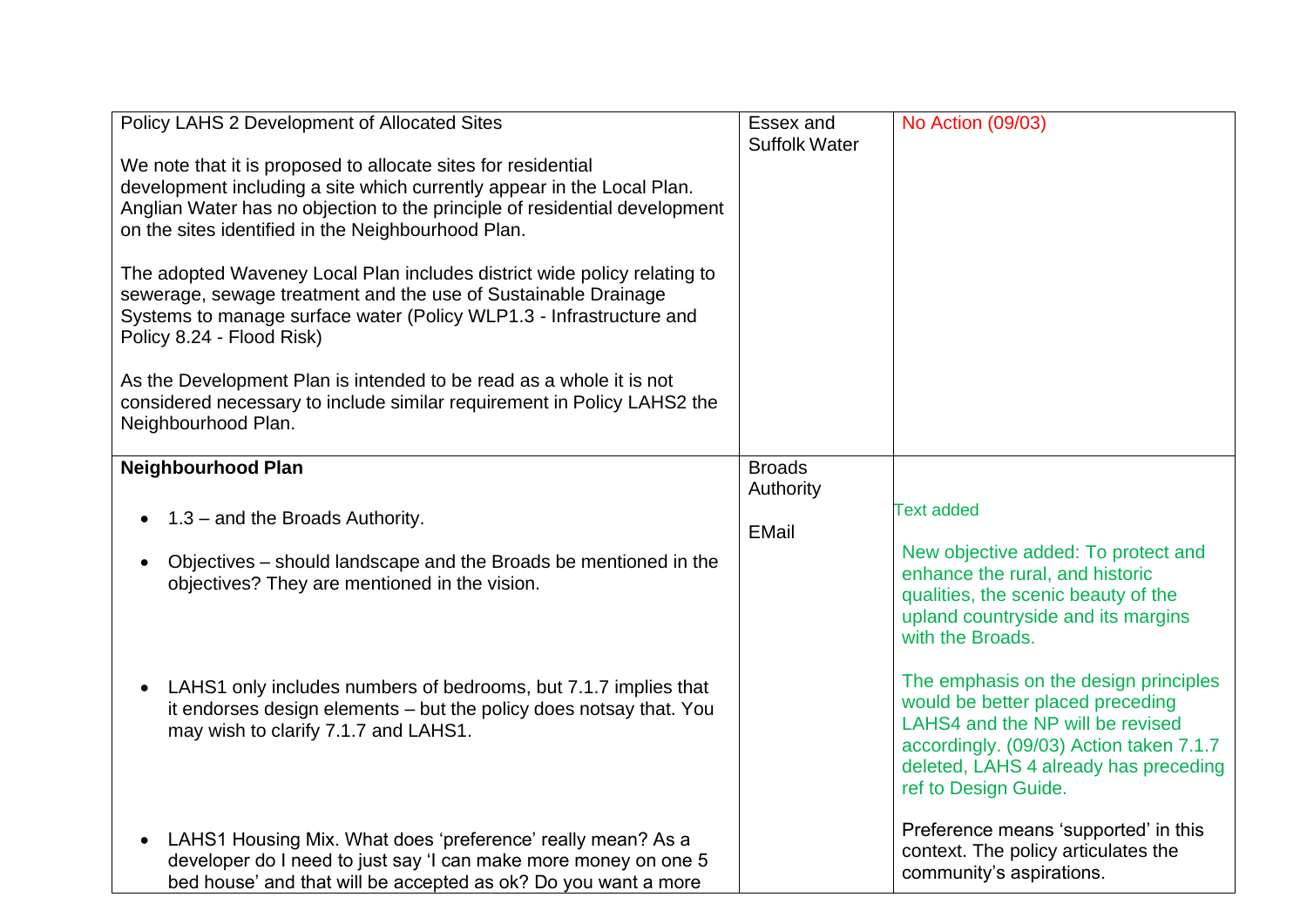| formal sequential approach? Do you want a more robust<br>approach?                                                                                                                                                                                                               |                                                                                                                                                                               |
|----------------------------------------------------------------------------------------------------------------------------------------------------------------------------------------------------------------------------------------------------------------------------------|-------------------------------------------------------------------------------------------------------------------------------------------------------------------------------|
| 7.2.2 – what about the fact that with less than 10 dwellings there is<br>likely to be no affordable housing. Does that contradict the<br>objectives and vision? Especially the social objectives.                                                                                | 7.2.2 No, it is accepted that affordable<br>housing will be incorporated in line with<br>Waveney Local Plan policies, however<br>LAHS1 supports smaller dwellings.<br>(09/03) |
| 7.2 and 7.5 and 9.2 part of 9.3 and 9.4 – there is no policy. So, is this<br>section just commentary? How would Development Management<br>Officers at the LPAs be expected to use this section? Can its status<br>be clarified? Is it just background?                           | This section is commentary and<br>background information for readers of<br>the plan.                                                                                          |
| The photo on page $10$ – what is that linked to? Is it meant to show<br>the green space, parking or homes?                                                                                                                                                                       | This is an example of an attractive local<br>housing development for illustration.                                                                                            |
| Should section 7.3 refer to the allocation for residential moorings at<br>Somerleyton Marina in the Local Plan for the Broads? The design<br>principles may not apply, but reference to that might be prudent to<br>show that the NP acknowledges various types of housing need. | Reference added                                                                                                                                                               |
| 7.3.5 - and the Local Plan for the Broads.                                                                                                                                                                                                                                       | Reference added                                                                                                                                                               |
| The para after 7.4.3, 7.5.8 may need a number?                                                                                                                                                                                                                                   | Paragraph numbering updated                                                                                                                                                   |
| LAHS3 – it would be prudent for the supporting text to refer to the<br>open space policies in the Waveney Local Plan and Local Plan for<br>the Broads. It could be stated that LAHS3 expands on those.                                                                           | Reference added                                                                                                                                                               |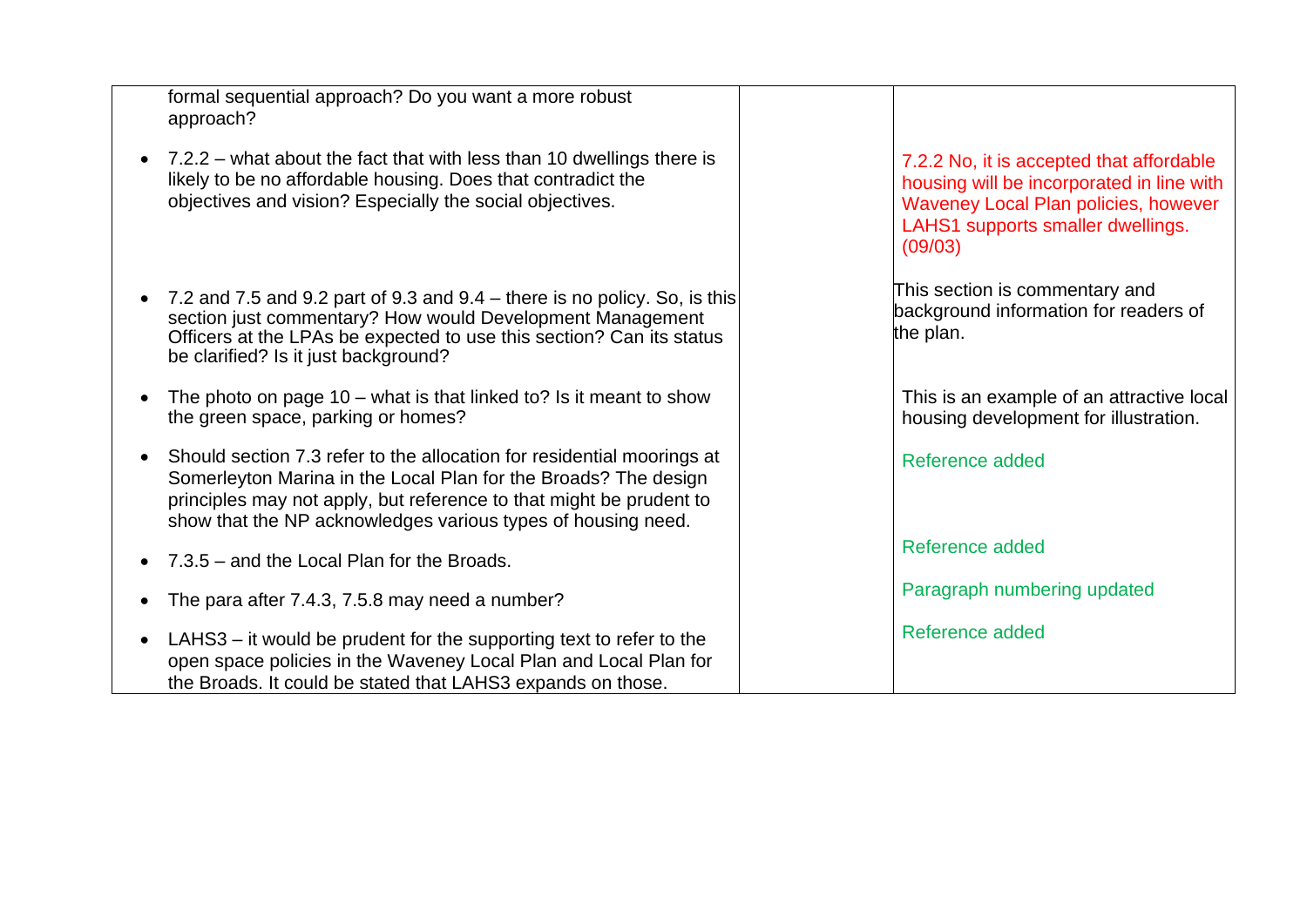- 8.1 para 2- what about mitigating climate change reducing emissions in the first place? This section talks of adapting to a changing climate and not reducing emissions.
- 8.1 we suggest this change 'New developments will be expected to take into account the impacts on enhance biodiversityand climate change' needs to be updated to keep step with new biodiversity gain requirements.
- 8.1 does not mention the Broads.
- 8.1 we suggest this change 'New developments will be expected to take into account the impacts on enhance biodiversity and climate change' needs to be updated to keep step with new biodiversity gain requirements.
- 8.3.4 is there scope for a community project to tackle this? Perhaps a school travel plan?
- 8.4 and the Local Plan for the Broads.
- LAHS6 have you liaised with Suffolk County Council Highways about this? Also, with East Suffolk?
- Map on page 11 shows a Neighbourhood Plan allocation. I think it is called LAHS4, but it is not clear on the map. LAHS4 however is a design policy. Is the Neighbourhood Plan allocating the land shown as blue on the map on page 11, and if so, where isthe policy?
- The Plan is lacking in detail on Objective Env 6 'To plan for climate change, biodiversity and landscape conservation'. The mechanism for the creation of the plan and proposals where action could be lacking are missing.

8.1 This point is agreed and the text is changed to "New developments will be expected to enhance biodiversity and mitigate against climate change" (09/03) (17/06 ESC correction)

This has been addressed within the NP documents

Reference added

Text updated

Text updated to reflect this.

Text updated

ESC and SCC have been consulted on the plan

Correct observation. The reference LAHS4 will be revised to LAHS7 (09/03)

Any residential development within the NP (excluding the Broads) will be expected to adhere to the Design Guide/Masterplan

This objective has been removed.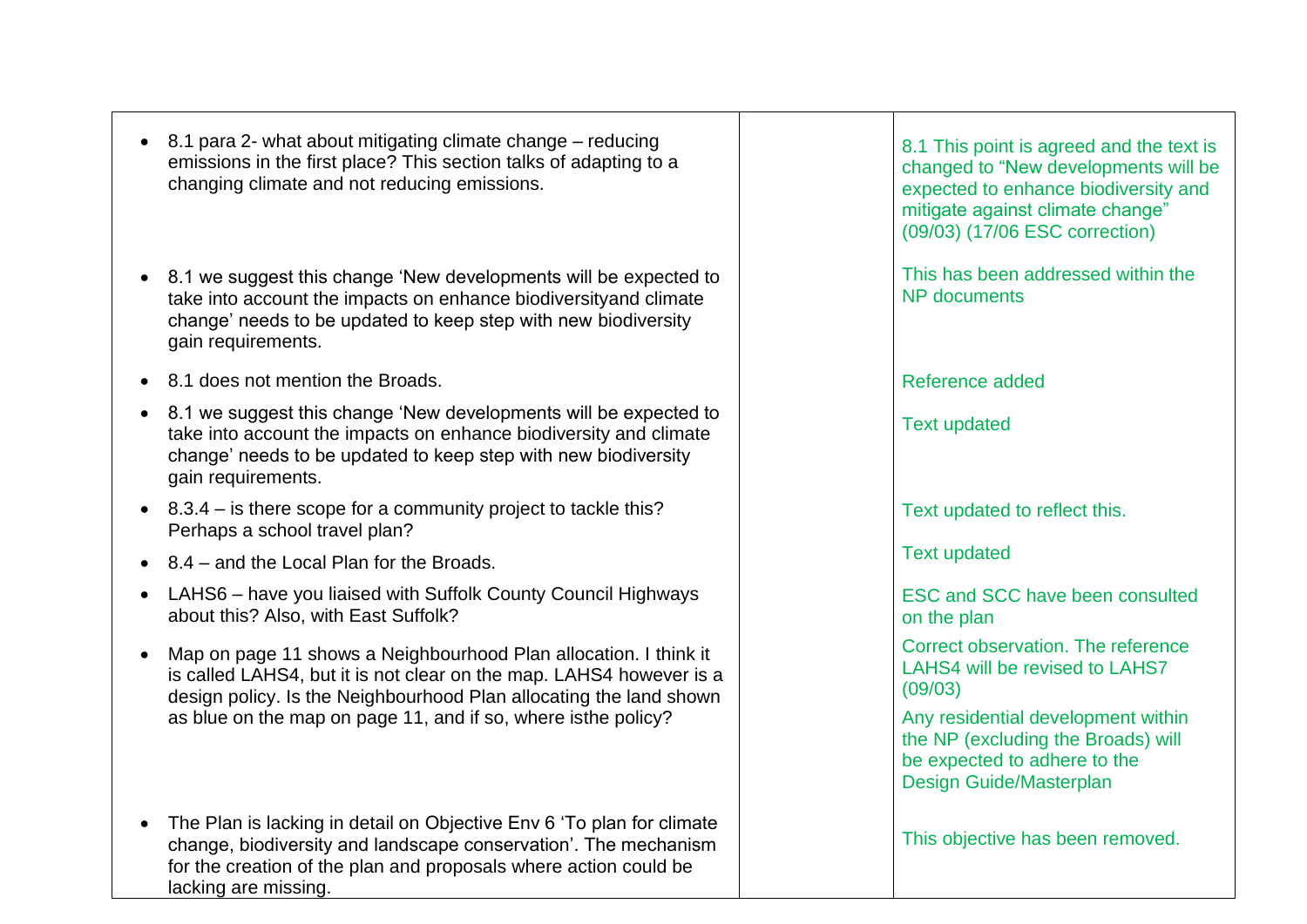| Could the plan set out where and how enhanced provision of<br>biodiversity is going to be provided. This could be around the<br>school, green, church, parish hall and the mardle (pond).<br>Other elements to add that are missing:<br>Reference to the published aspirations of landowners to<br>$\Omega$<br>enhance biodiversity. WildEast - A Movement of People, For<br>Nature, Forever In East Anglia<br>Any aspirations or proposals for first time rural sewage<br>$\Omega$<br>provision to reduce the nutrient input into the waterways via the<br>groundwater and thus protecting biodiversity |                                            |                                                                                                                                                                                                                                                                                                                                                                                                                                                                                                                                                                                                                              |
|----------------------------------------------------------------------------------------------------------------------------------------------------------------------------------------------------------------------------------------------------------------------------------------------------------------------------------------------------------------------------------------------------------------------------------------------------------------------------------------------------------------------------------------------------------------------------------------------------------|--------------------------------------------|------------------------------------------------------------------------------------------------------------------------------------------------------------------------------------------------------------------------------------------------------------------------------------------------------------------------------------------------------------------------------------------------------------------------------------------------------------------------------------------------------------------------------------------------------------------------------------------------------------------------------|
| <b>The Design Guide</b><br>The design guide does not adequately reflect the Broads. There are<br>$\bullet$<br>many comments made on the design guide below. The issue is that<br>what is in the design guide is effectively made policy by policies in<br>the Neighbourhood Plan. The design guide needs to be amended to<br>reflect the Broads and related documents and our comments.                                                                                                                                                                                                                  | <b>Broads</b><br>Authority<br><b>EMail</b> | The plan has been amended so that<br>the design guide will only apply to the<br>East Suffolk part of the neighbourhood<br>area and not the part in the Broads.<br>Any development that is within or abuts<br>the BA area will be subject to the BA<br>planning requirements, however all<br>other developments are not compelled<br>to do so.<br>In recognition of the above<br>the following is added as<br>7.5.9 to LAHS4 preamble -<br>"The allocated sites do not<br>impact the Broads<br>Authority, but any future<br>development that does<br>should take the Broads<br>Authority requirementsinto<br>account" (09/03) |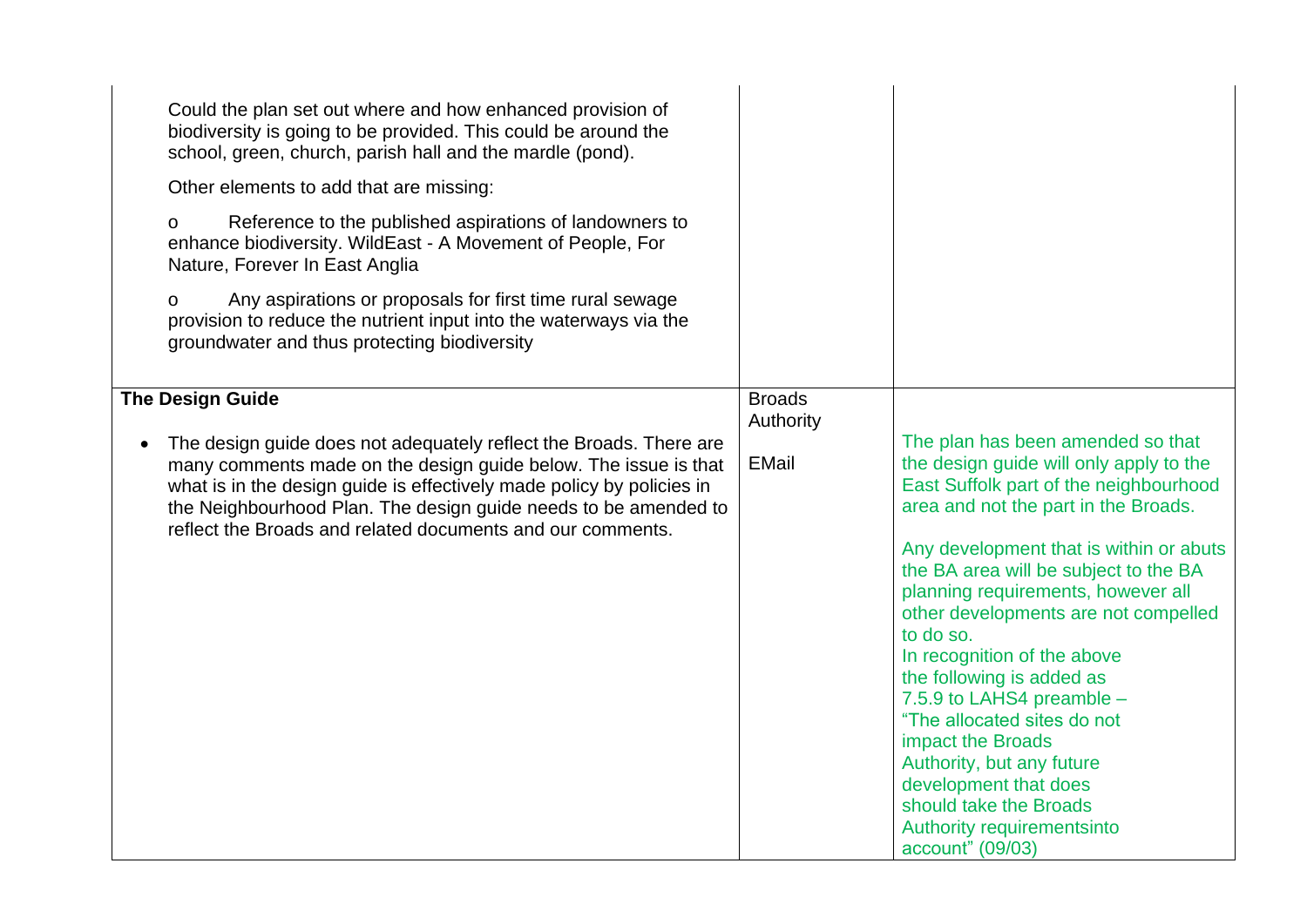| Design Guide                                                                                                                                                                                                                                                                                                                                                                                                                                                                                                                         | <b>Broads</b><br>Authority |                                                                                                                                                               |
|--------------------------------------------------------------------------------------------------------------------------------------------------------------------------------------------------------------------------------------------------------------------------------------------------------------------------------------------------------------------------------------------------------------------------------------------------------------------------------------------------------------------------------------|----------------------------|---------------------------------------------------------------------------------------------------------------------------------------------------------------|
| In terms of the special qualities of the Somerleyton village itself,<br>you would say that one of the most distinctive things about it is the<br>cottages presumably built by the estate and giving it almost the<br>appearance of an 'Estate village'. I can understand why they have<br>therefore focussed on that in terms of their policies / design guide<br>for the main village itself. However, the village is on the edgeof the<br>Broads and the western edge is within the BA area so this does<br>need to be considered. | EMail                      | See above                                                                                                                                                     |
| Page 7 talks of three allocations. See comment previously about<br>the NP map showing one allocation with no policy. Can this<br>situation be clarified please?                                                                                                                                                                                                                                                                                                                                                                      |                            | A map of Somerleyton which has two<br>site allocations, and the third allocation<br>is shown on the Lound map both of<br>which can be found in the NP (09/03) |
| • Page 7 – last set of bullet points. Why have no Broads<br>Authority documents been considered/assessed/mentioned?                                                                                                                                                                                                                                                                                                                                                                                                                  |                            | Reference to BA planning<br>requirements has been included into<br>the LAHS4 preamble (09/03)                                                                 |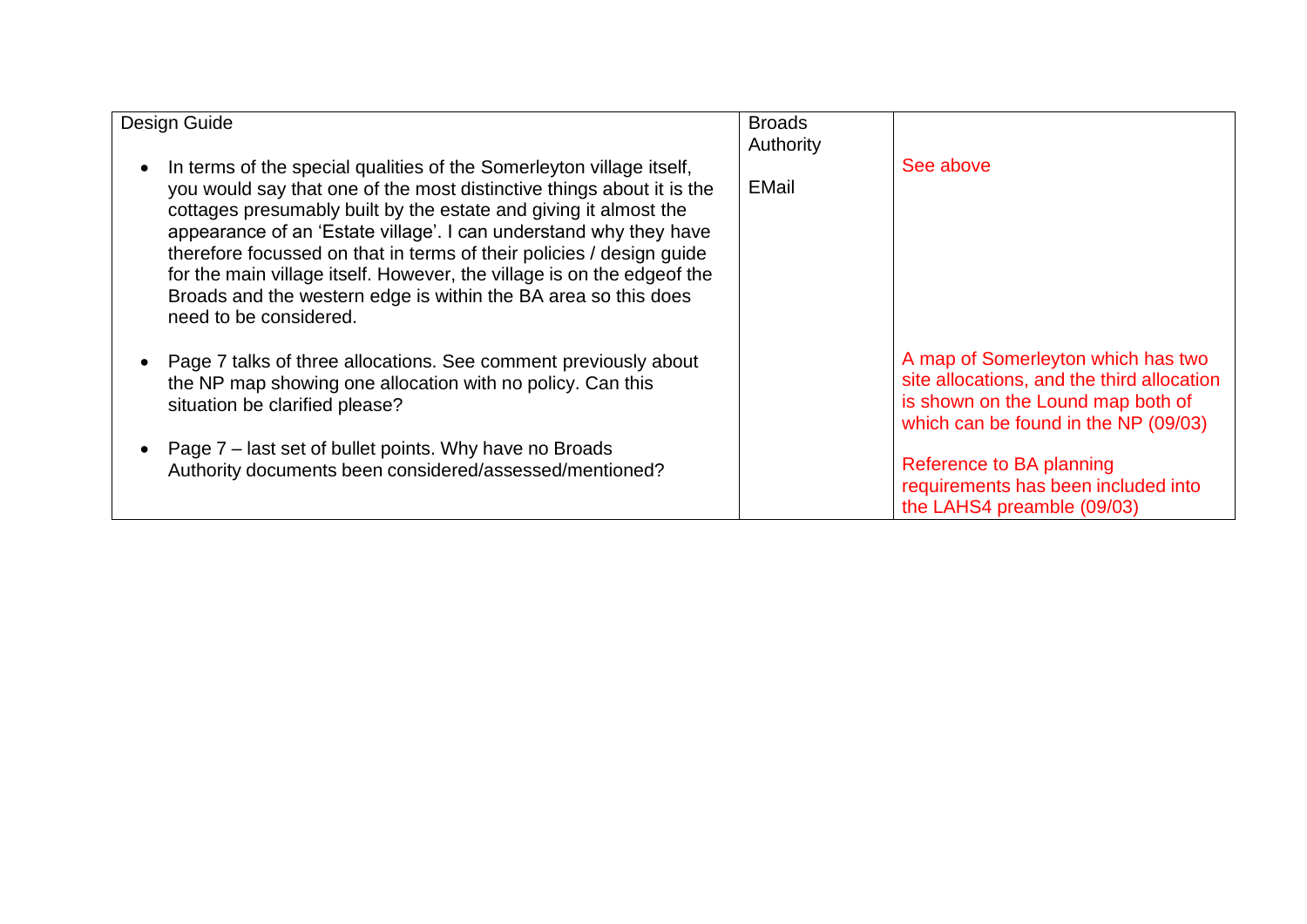| Page 7 – reference is made to Homes England's Urban Design<br>$\bullet$<br>Compendium (2013). Better reference might now be madeto the<br>National Design Guide, October 2019. | The Design Guide was current at the<br>time of writing. (09/03)                                                                                                                                                                                                                                                                                                                                                                                                                                                                                                                  |
|--------------------------------------------------------------------------------------------------------------------------------------------------------------------------------|----------------------------------------------------------------------------------------------------------------------------------------------------------------------------------------------------------------------------------------------------------------------------------------------------------------------------------------------------------------------------------------------------------------------------------------------------------------------------------------------------------------------------------------------------------------------------------|
| Page 7 – should the 4 sites include the one at HerringfleetMarina<br>$\bullet$<br>- albeit a slightly different form of development.                                           | Agree – reference added in NP as<br>7.3.6 "The Broads Authority has<br>allocated 10 marine residential<br>moorings at Somerleyton marina, that<br>are subject to the Broads Authority<br>requirements, see "Local Plan for the<br>Broads" (09/03). The Design Guide<br>was required by ESC as part of the<br>site allocation which the NP Group<br>commissioned from AECOM. There<br>is no such requirement in the Broads<br>Policy SOM 1. This is therefore a<br>matter for the BA to address through<br>any planning applications and is not<br>the NP Group in this instance. |
| Page 7 – and BA Local Plan 2019 and Design Guides                                                                                                                              | See reference to LAHS4 preamble<br>(09/03)                                                                                                                                                                                                                                                                                                                                                                                                                                                                                                                                       |
| Page 8 – within Waveney DC (now East Suffolk) and BA<br>$\bullet$                                                                                                              | The statement identifies the<br>administrative district of the plan area,<br>not all agencies that may have some<br>jurisdiction within the area, of which BA<br>is only one. (09/03)                                                                                                                                                                                                                                                                                                                                                                                            |
| Page 9 – I'm not sure why para 196 of the NPPF re: the<br>$\bullet$<br>designation of CAs is included?                                                                         | This reference has been included by<br>the author to contextualise<br>Conservation Areas designation, which                                                                                                                                                                                                                                                                                                                                                                                                                                                                      |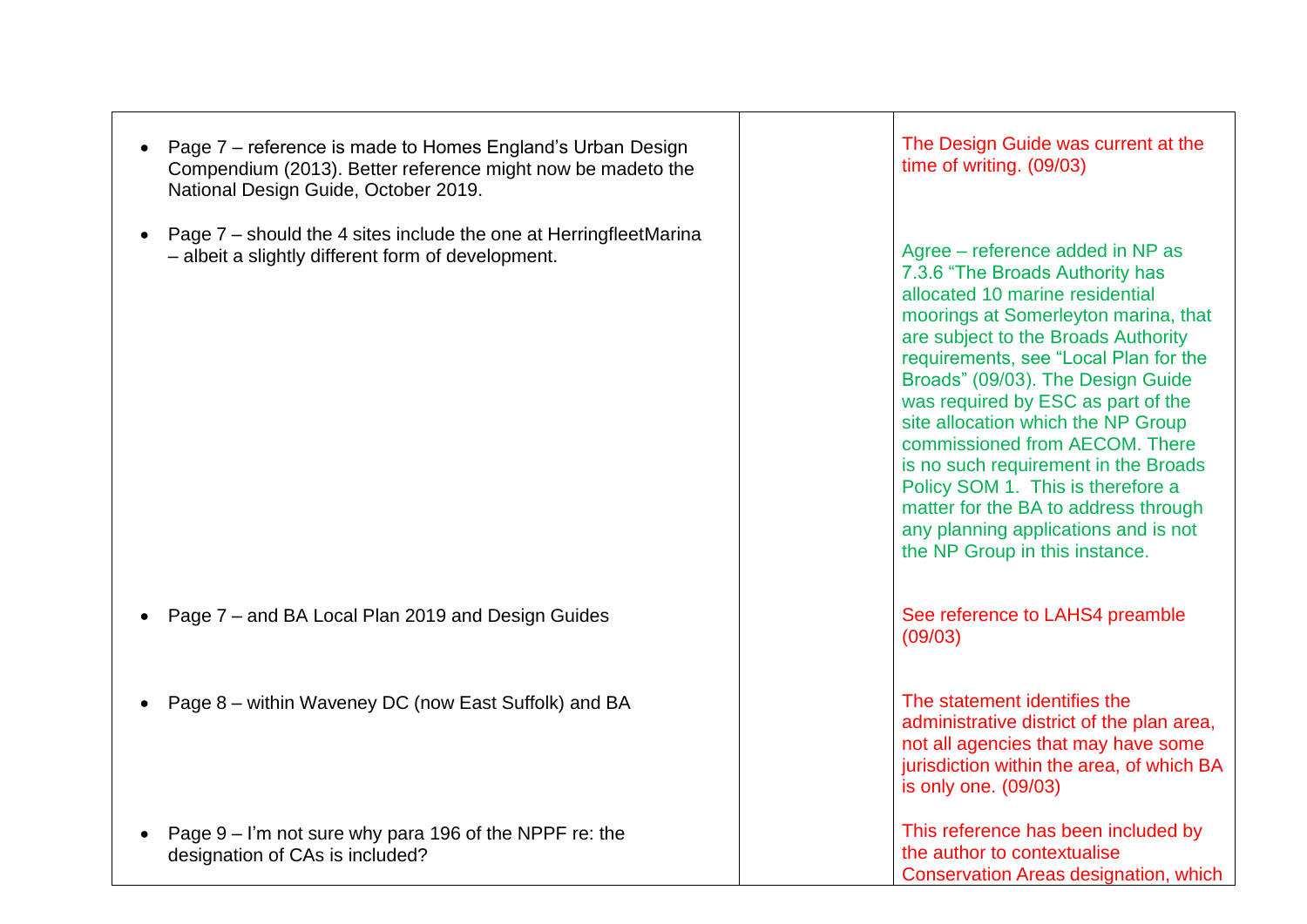• 3.2.2 – Parts of Somerleyton fall within the BA Executive Area and we therefore perform the role of LPA in this area. Need to include relevant policies from the BA Local Plan and other relevant docs re moorings / waterside buildings and 'Keeping the Broads Special' etc. This does not mention the adopted Local Plan for the Broads and it needs to.

- Figure 5, page 10-11 don't forget that there is an allocationfor residential moorings at Somerleyton Marina – see Local Plan for the Broads.
- Pages 13 can the Marina allocation be shown on the Somerleyton Plan?
- Page 14 make reference to the 'wooded ridge' which runs along the eastern edge of the Herringfleet Marshes and forms quitea local landscape feature? The differentiation in height is clear from the plan.
- Page 14 for planning purposes, the Broads is not a National Park. The Broads has a status equivalent to a NationalPark.
- 3.2.5 says: 'The large grade II\* listed was originally Tudor-Jacobean but what you see today is largely Victorian'. Seems thatthere is a word like 'building' missing.

Somerleyton enjoys. (09/03)

The NP references the Local Plan for the Broads and is referenced in Objectives 5.3, affording it significant prominence (09/03)

See above, referenced in 7.3.6 (09/03

Additional plans are being assessed and will be added

We have no facility to revise this plan, but as reference to the Local Plan for the Broads is made, details are signposted (09/03)

As stated, we have no facility to revise this document (09/03)

Apologies on behalf of the author, but the error is not material, given the equivalence. (09/03)

Agree an error, but does not detract (09/03)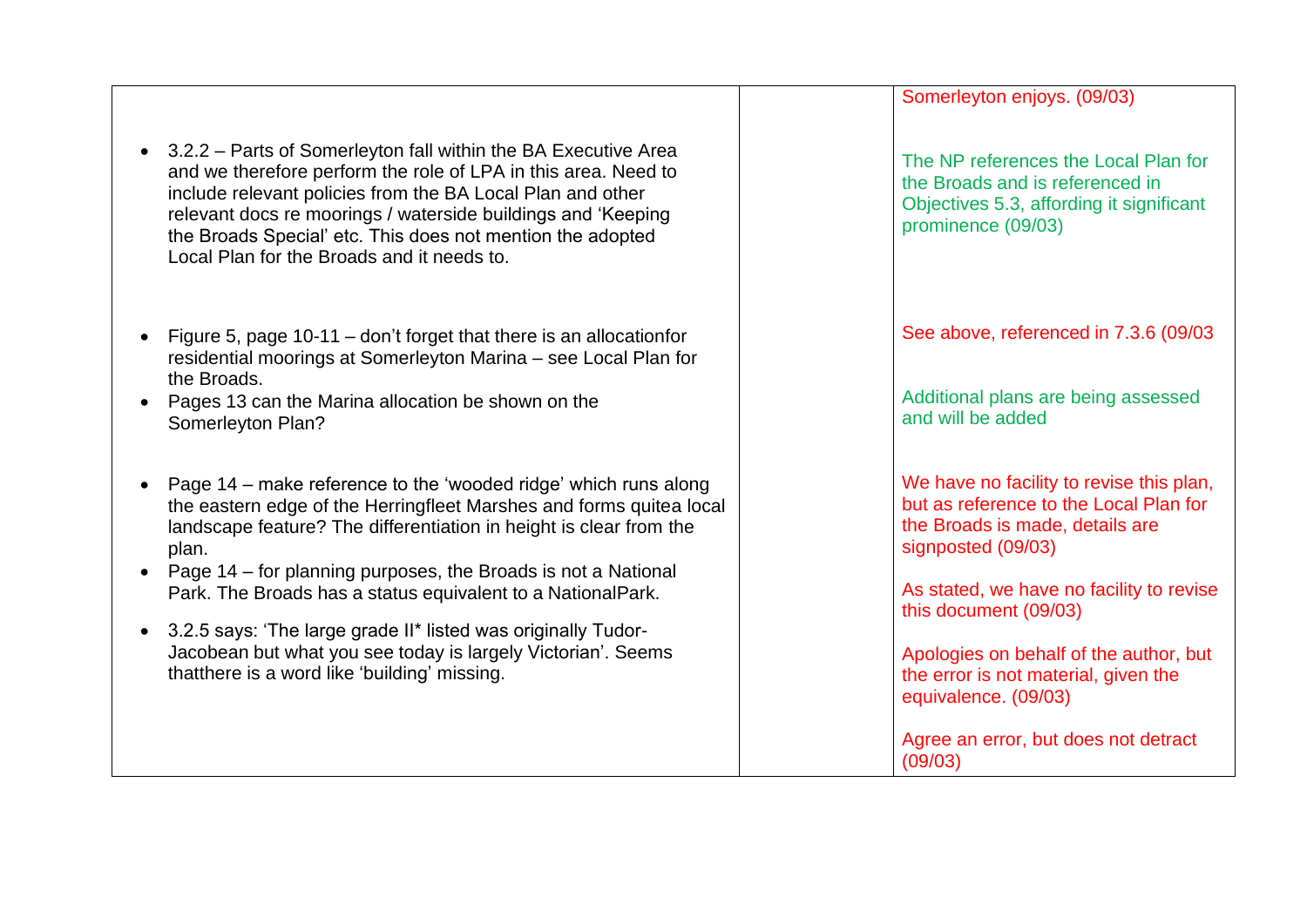- 3.2.5 this needs vast improvement. Somerleyton is partly within the Broads. As this section is about culture, there is much tosay about the culture of the Broads. The paragraph might be ok, but the reference to the Broads Plan should be removed. Perhaps replace with 'Broads' and go on to say the cultural aspects of the Broads.
- Page 15 last para the Conservation Area is part in the Broads and part in ESC areas. The Broads itself is a landscape designation and this section needs to say that. The Broads is not split – it covers Norfolk and Suffolk, but it is the Broads. Somerleyton falls within the Broads, not Broads Plan. As such, the settlement has strong cultural traditions linked to the wider Broads area.
- Page 15 grade II\* listed Smock Mill at Somerleyton (Herringfleet mill) as well. I'm not sure that I would agree with thestatement that the CA designation gives protection to all of the buildings and would suggest this is removed. They could say that'buildings within the CA have some different permitted development rights and development is expected to enhance theconservation area'.
- Section 3.2.7 needs to mention and assess our Landscape Character Assessment.

3.2.5 This provides a high-level overview and is not intended to provide great detail of any specific element that makes up the area. Arguably, Somerleyton Hall dominates the public image of the area, but it only commands one paragraph, barely larger than the Broads. (09/03)

Apologies on behalf of the author, but the error is not considered material. (09/03)

The point is not material to the NP as developments within Conservation Areas will, by default, have to comply with those requirements that protect them. (09/03)

This is a Broads Authority requirement that is not mentioned in the NP, because like all other Planning requirements, the NP does not seek to repeat them. (09/03)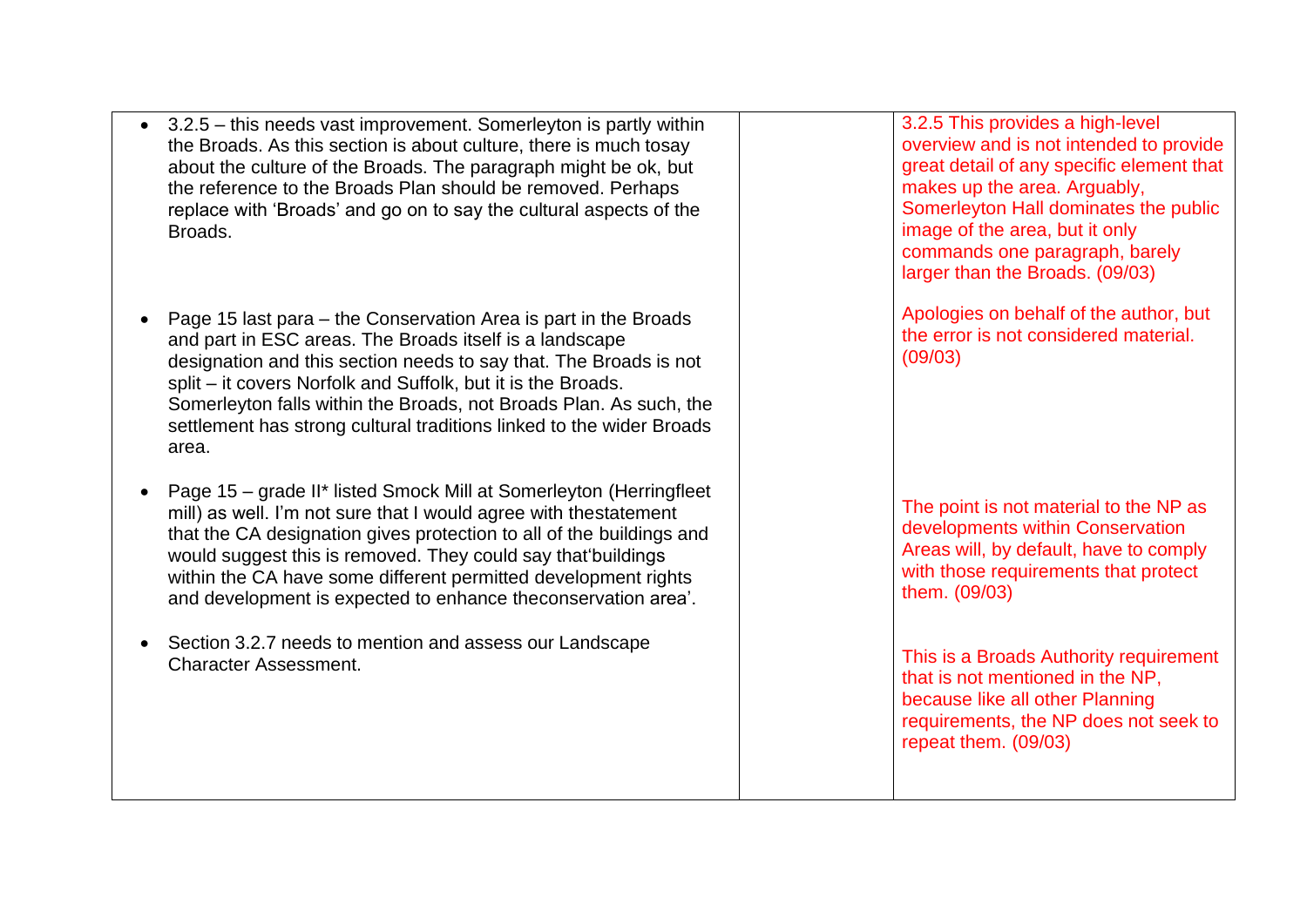| Apologies on behalf of the author, but<br>the error is not material. (09/03)                                                                                                          |
|---------------------------------------------------------------------------------------------------------------------------------------------------------------------------------------|
| Apologies on behalf of the author for<br>syntax, but the statement is essentially<br>correct. (09/03)                                                                                 |
| Apologies on behalf of the author, but<br>the error is not material. (09/03)                                                                                                          |
| Apologies on behalf of the author, but<br>the error is not material. (09/03)                                                                                                          |
| Apologies on behalf of the author, but<br>the error is not material. (09/03)                                                                                                          |
| This is a Broads Authority requirement<br>that is not mentioned in the NP,<br>because like all other Planning<br>requirements, the NP does not seek to<br>repeat them. (09/03)        |
| The selection of the word<br>"appreciated" is deliberate and is<br>considered appropriate in this<br>context. The following sentence<br>explains this pointwith precision.<br>(09/03) |
|                                                                                                                                                                                       |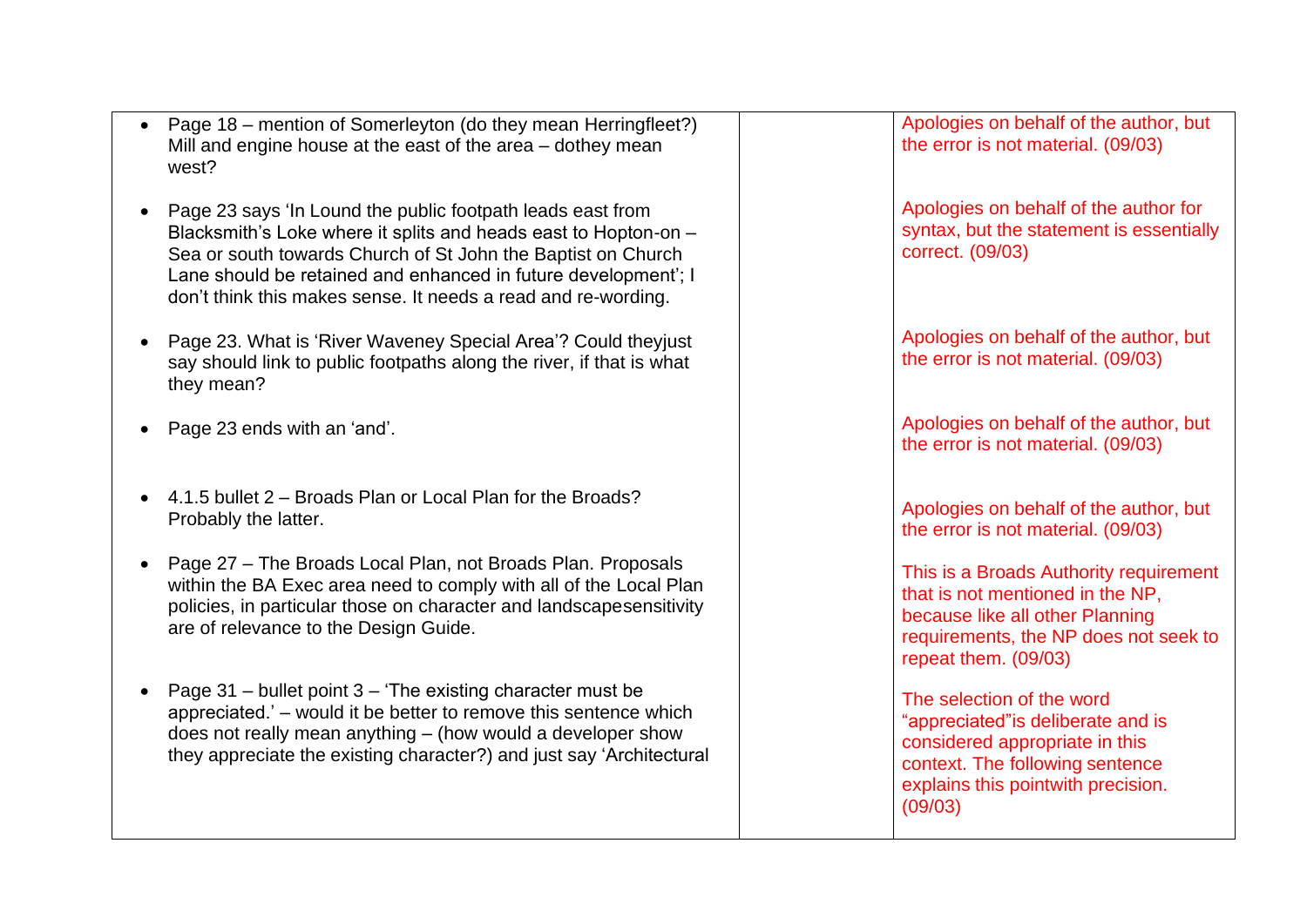|           | design should reflect the local character and the rural setting but<br>should not stifle innovation'?                                                                                                                                                                                                                                                                                      |                                                                                                                                                                                         |
|-----------|--------------------------------------------------------------------------------------------------------------------------------------------------------------------------------------------------------------------------------------------------------------------------------------------------------------------------------------------------------------------------------------------|-----------------------------------------------------------------------------------------------------------------------------------------------------------------------------------------|
| $\bullet$ | Page 31 bullet 5 'Buildings should be spaced to allow<br>glimpsed views of the surrounding countryside'?                                                                                                                                                                                                                                                                                   | Not an unreasonable statement, to<br>provide rural aspects within a<br>development (09/03)                                                                                              |
| $\bullet$ | Page 31 bullet point $6 -$ do they really mean 2.5 storeys? They<br>have stated on the two previous pages that maximum heightsare<br>two storeys and a lot of the buildings in the villages appear to be 1.5<br>storeys (eg all three buildings shown in the photo on this page). I<br>would think a maximum height of 2 storeys would be a more<br>appropriate scale for new development. | Somerleyton and Lound both have a<br>few examples of two and a half storeys<br>and thus future developments may<br>consider them appropriate, depending<br>on situation. (09/03)        |
|           | Page 31, 7th and 10th bullet - complement rather than<br>compliment?                                                                                                                                                                                                                                                                                                                       | Apologies on behalf of the author, but<br>the error is not material. (09/03)                                                                                                            |
| $\bullet$ | Page 31, bullet point $8$ – support, but you may want to mention the<br>dark skies in the Broads and the work we did and ourpolicy.                                                                                                                                                                                                                                                        | Unable to revise the document and not<br>sufficiently material to insert mention in<br>NP. (09/03)                                                                                      |
| $\bullet$ | Page 31, penultimate bullet – locating cycle parking in discrete<br>locations implies there will be a lack of natural surveillanceor they<br>could be located with the bins, which often happens. Please rethink<br>what you have written.                                                                                                                                                 | Disagree the implication and<br>furthermore community, parish council<br>and district planners will review<br>proposals for these (and other details)<br>upon submission of development |
|           | Page 33 4.1.9 Design checklist – I wonder if some of thisneeds<br>to be checked as some of the Design Elements and<br>Descriptions don't quite seem to go together or reflect what has                                                                                                                                                                                                     | proposals (09/03)                                                                                                                                                                       |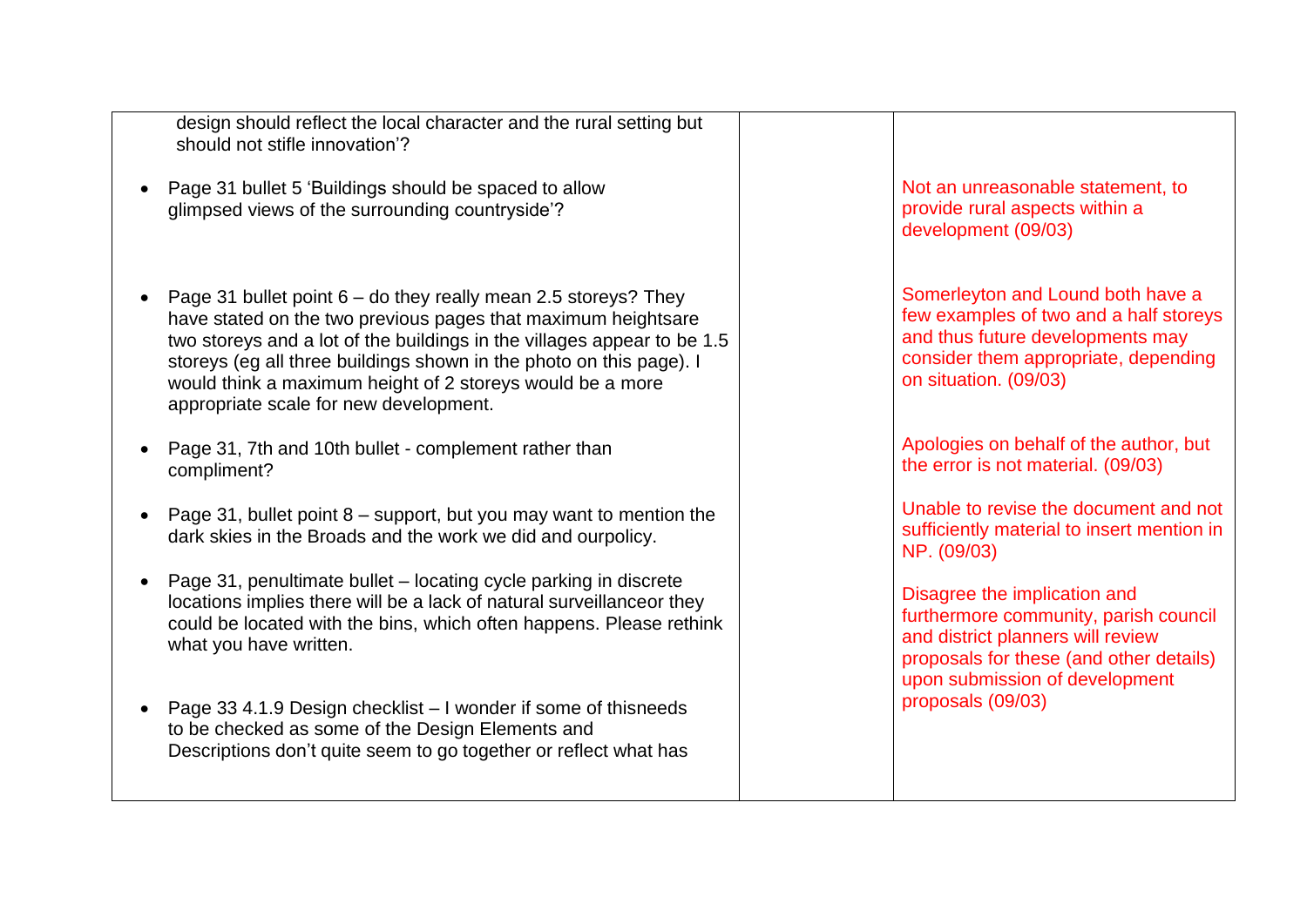been discussed in the Design Guide eg Buildings Heights and Rooflines' description is about historic materials and architectural detailing – should it not be about height, roof form and chimneys? Connectivity talks about the linear pattern of development but should it not be about footpaths and access?

- Page 33 4.2 typo 'influence'
- 4.1.9 is the checklist for the Local Planning Authority or the developer? If for the developer, did you want a yes or no answer, or did you want some explanation? If explanation, could the wording be 'how do you…?'

• How has the Conservation Area appraisal been used toinform this work?

 $\bullet$  4.3 – is this for the LPA or the applicant? Also, this seems generic rather than area-specific, which might be fine, but is therescope to reference local things, like the Broads?

The document has been accepted by the NP committee (and ESC has reviewed and commended it). Connectivity, in this context, is taken to be visual connectivity (09/03)

Apologies on behalf of the author, but the error is not material. (09/03)

This is a guiding checklist, for the design aspects to be considered and for those reviewing, determining that the elements have been considered. How well the checklist is delivered is not a binary outcome, but rather an objective view by those who review each development proposal. (09/03) This is just what it says a brief checklist with detailed design advice elsewhere in the guide.

Page 51 Section 8 references Waveney District Council (March 2011). Somerleyton Conservation Area. Suffolk: Waveney District Council. Pages 1 – 48. (09/03)

The purpose is to assist and prompt the designer to consider the range of elements that will make up the development proposal. Special requirements of BA will reside in the BA Local Plan, which will be consulted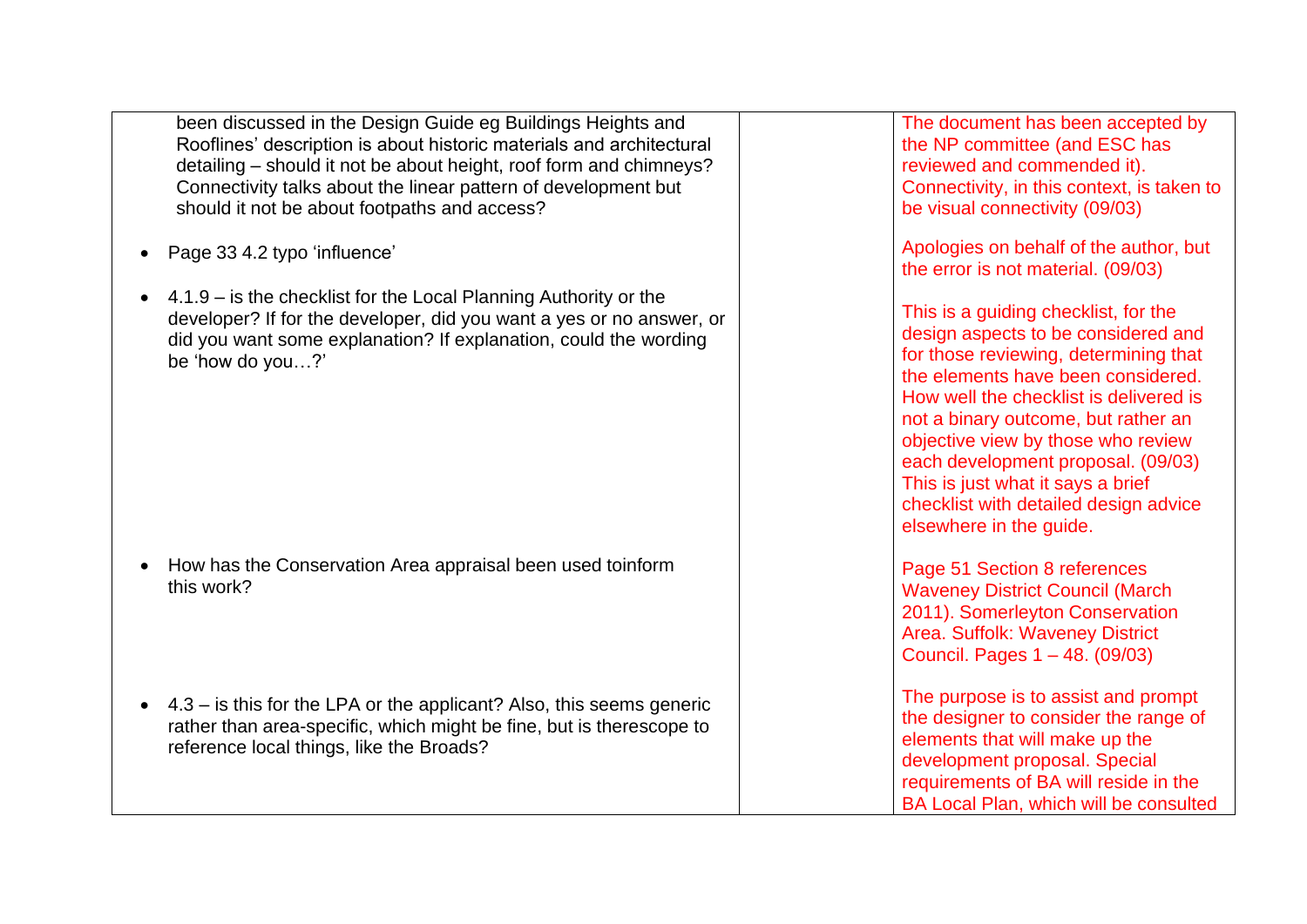|                                                                                                                                                                                  | in the event that the development<br>proposal site is within or abuts BA<br>jurisdiction. (09/03)                                                                                 |
|----------------------------------------------------------------------------------------------------------------------------------------------------------------------------------|-----------------------------------------------------------------------------------------------------------------------------------------------------------------------------------|
| Section 6 – do you have any thoughts about design associated<br>with the residential moorings allocation? You may not, but that<br>allocation is not mentioned in this document. | See above, referenced in 7.3.6 (09/03)                                                                                                                                            |
| Building for a healthy life has been released. Should this be<br>reflected in the Design Guide?                                                                                  | The document was released after<br>publication, so it cannot be included at<br>this stage. $(09/03)$                                                                              |
| There seems to be no reference to local plan policies ondesign<br>from the Local Plan for the Broads.                                                                            | This is a Broads Authority requirement<br>that is not mentioned, because like all<br>other Planning requirements, the NP<br>does not seek to repeat them. (09/03)                 |
| Page 49 Will there be a 'Concept Masterplan' for the<br>Somerleyton Marina site allocation?                                                                                      | It is not a requirement to satisfy the<br>NP, however other agencies, eg ESC,<br>BA, Environment Agency, may have a<br>requirement for the production of a<br>Masterplan. (09/03) |
| Page 51 References - I would suggest that the National Design<br>Guide should be a reference, as should the Local Plan forthe<br>Broads, 2019.                                   | The Masterplanning and Design<br>Guidelines was published ahead of<br>these documents (09/03)                                                                                     |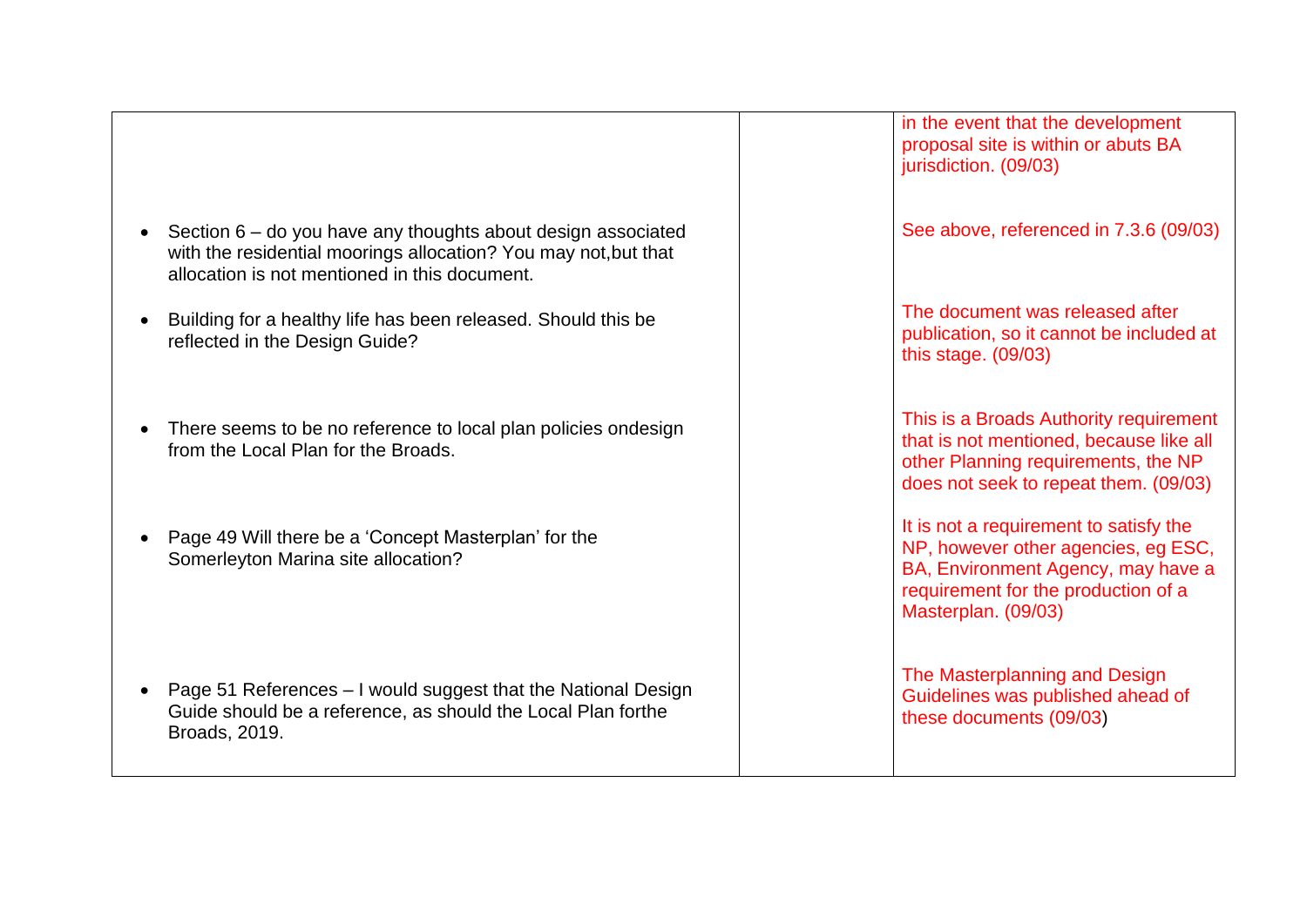| <b>Supporting Evidence</b><br>Section 5 - Character of Existing Somerleyton Village                                                                                                                                                                                                                                                                                    | <b>Broads</b><br>Authority<br><b>EMail</b> | The NPG agree that this is<br>lengthy but it "sets the scene"<br>of the villages and we and<br>presumably other authorities<br>are happy with it. However, we<br>acknowledge this comment.<br>The comment is not understood<br>(09/03) |
|------------------------------------------------------------------------------------------------------------------------------------------------------------------------------------------------------------------------------------------------------------------------------------------------------------------------------------------------------------------------|--------------------------------------------|----------------------------------------------------------------------------------------------------------------------------------------------------------------------------------------------------------------------------------------|
| Page 13 plan – I was unsure whether the key is correct? Theyellow<br>is shown on the key as being 'Registered landscaped withinthe<br>Conservation Area' by which I assume they mean parts of the<br>Registered Park and Garden of Somerleyton Hall? But it appears to<br>show quite a large number of houses in yellow which wouldn't come<br>under this designation. |                                            | Agreed that the map is somewhat<br>ambiguous and that a simple<br>explanation can be substituted to<br>overcome any potential inaccuracy or<br>confusion (13/04)<br>Plans are undergoing some                                          |
| Page 13e plan – should the BA Executive Area be shown onhere<br>too?                                                                                                                                                                                                                                                                                                   |                                            | modifications and will be clarified<br>The map is specifically provided to<br>identify the Listed building and<br>Conservation Areas, not BA or other<br>designations (09/03) also see<br>comment above                                |
| Reinstate the Village Shops and Post Office                                                                                                                                                                                                                                                                                                                            | Mrs MGreer<br>Walker<br>Handwritten on     | LAHS 9 supports local businesses,<br>and a proposal for a shop and/or Post<br>Office would therefore gain Planning<br>support. At the time of writing referred                                                                         |
| Cycling in the village is difficult with on street parking making<br>overtaking difficult                                                                                                                                                                                                                                                                              | paper                                      | to AHS Parish Council (23/3)<br>On street parking is recognised as an<br>existing problem. The NP cannot<br>influence the current situation (an<br>issue the be pursued by Parish<br>Councils) but LAHS 6 aims to reduce               |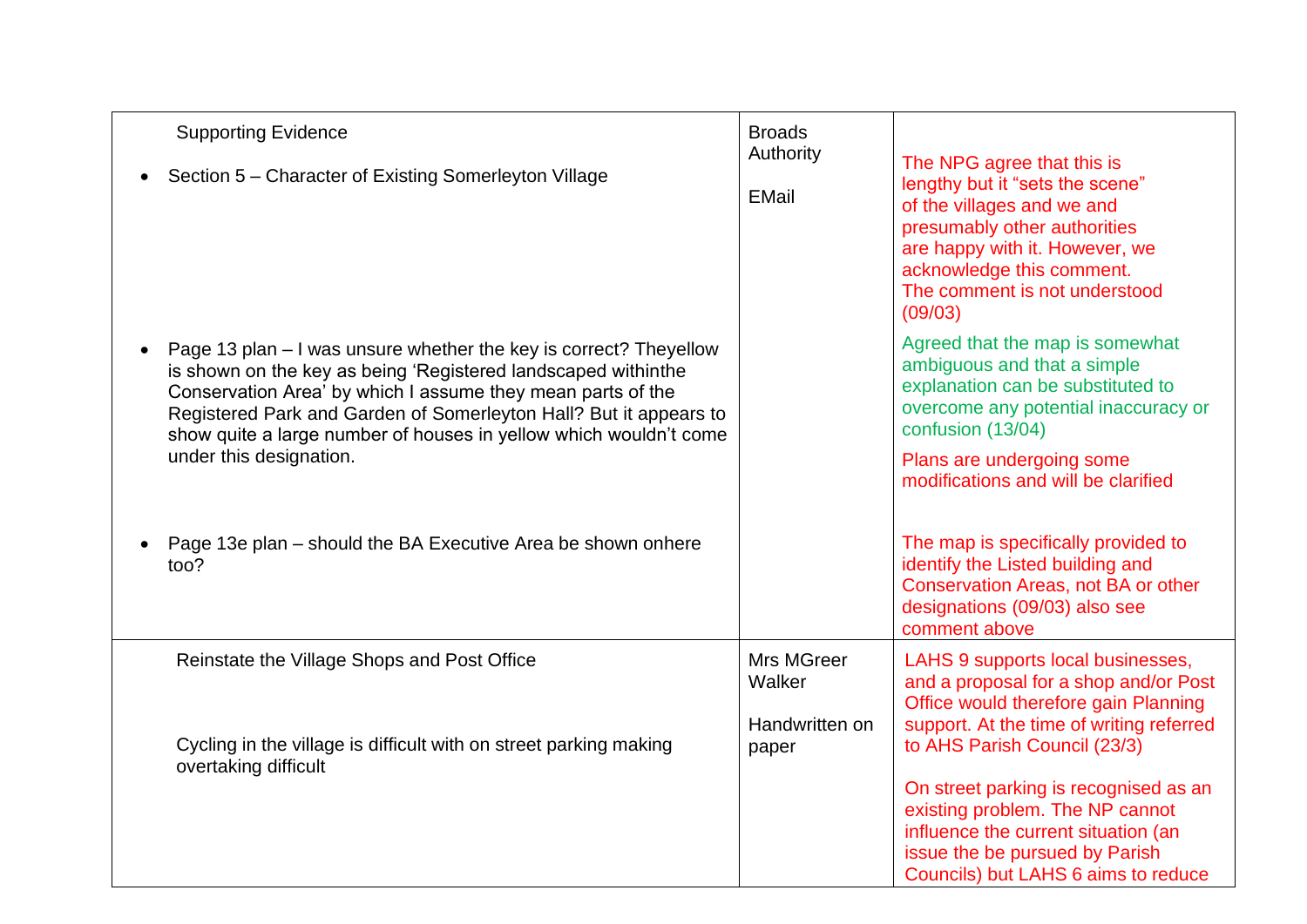| A green space between Waveney Cottage and any development is<br>necessary                                                                                                                                                                                                                                                                   |                                    | the problem being exacerbated by new<br>developments. (23/3)<br>Development proposals shall include<br>open spaces in line with East Suffolk<br><b>Local Plan Policies and LAHS 3 seeks</b><br>to ensure that where provided they<br>shall be appropriately landscaped.<br>(23/3)                                                                                                                         |
|---------------------------------------------------------------------------------------------------------------------------------------------------------------------------------------------------------------------------------------------------------------------------------------------------------------------------------------------|------------------------------------|-----------------------------------------------------------------------------------------------------------------------------------------------------------------------------------------------------------------------------------------------------------------------------------------------------------------------------------------------------------------------------------------------------------|
| Density of housing is unacceptable on the Mill Field. Traffic on<br>Station Road causes problems already because of access to the<br>farms and the British Rail Depot at the bottom of Station Road.<br>Why so many exits onto Station Road?<br>There should be a mixture of housing including some that is<br>affordable for local people. |                                    | This site is included in the NP and<br>addressed in Masterplanning and<br>Design Guidelines. Traffic impacts are<br>addressed by SCC Highways (23/3)<br>See above (23/3)<br>LAHS 1 supports 1,2 and 3<br>bedroomed houses and the<br>overarching East Suffolk (Waveney)<br>Local Plan Policy WLP8.1 - Housing<br>Mix requires 35% of housing in<br>developments of 10 or more to be<br>affordable. (23/3) |
| Having read through the policies we essentially support the<br>proposals made. We would like to see the return of a shop in the<br>village that would sell local produce and perhaps local crafts. We                                                                                                                                       | Christine and<br><b>Steve Tull</b> | LAHS 9 supports local businesses,<br>and a proposal for a shop and/or Post<br>Office would therefore gain Planning                                                                                                                                                                                                                                                                                        |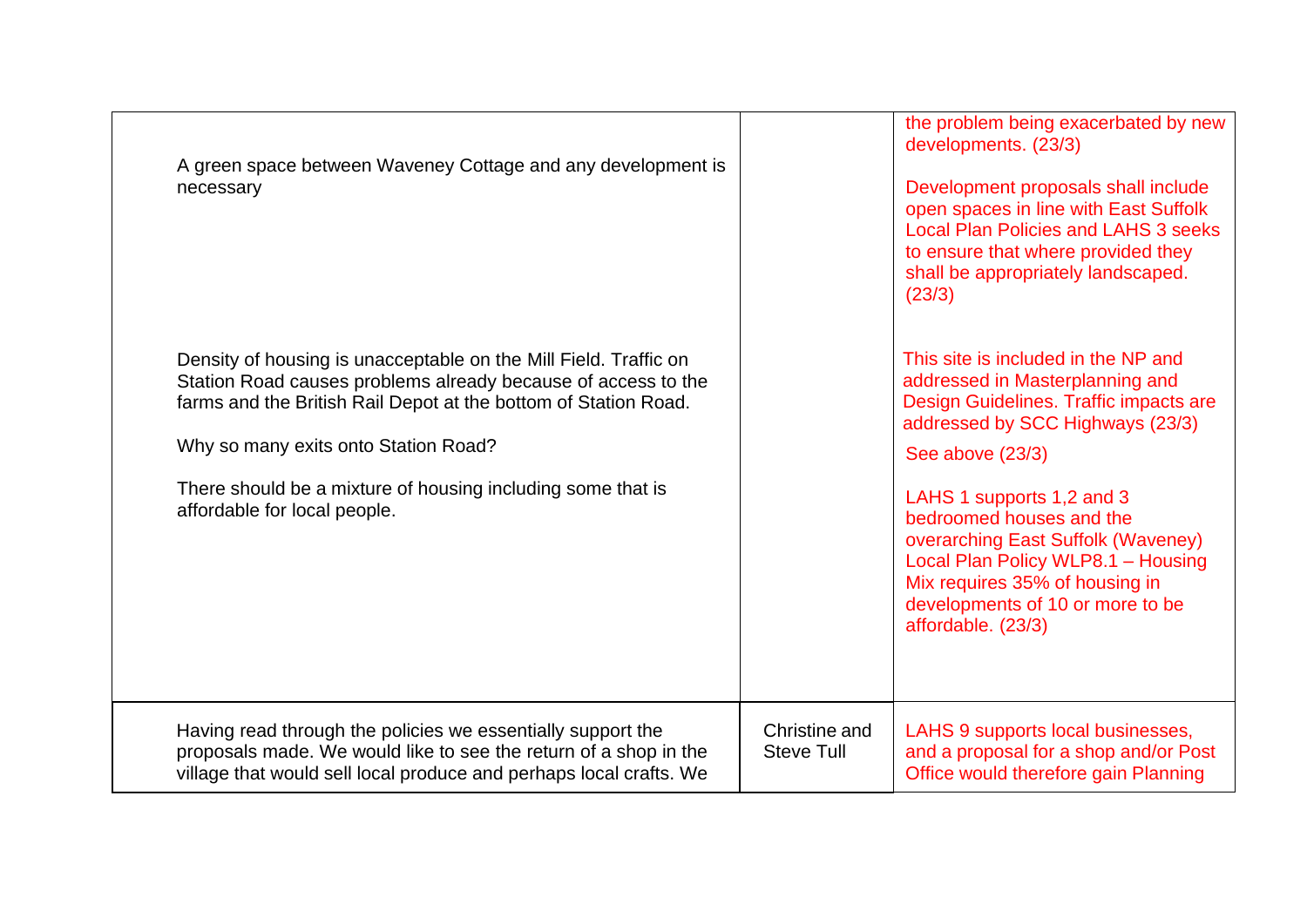| also feel the village would be able to support a tea room/café that<br>would be used by locals and holidaymakers.                                                                  | Handwritten                 | support. At the time of writing referred<br>to AHS Parish Council (23/3)                                    |
|------------------------------------------------------------------------------------------------------------------------------------------------------------------------------------|-----------------------------|-------------------------------------------------------------------------------------------------------------|
| We agree that to maintain a community in the area we need to<br>attract young people.                                                                                              |                             | Noted (23/3)                                                                                                |
| 27 Jan 2021 15 Attendees Miles Thomas, Paul Strowlger, Jenni<br>Livingstone, Ben Goodwin, Chris Morris, David Cook, E<br>Goodwin, Jason Wharton, Jean Lindsay, Jenny Ozinel, Julia | Zoom<br><b>Consultation</b> |                                                                                                             |
| Griffith, Julie Reynolds, Sophie Lozach, Julia Reynolds                                                                                                                            | 27 Jan 2021<br>19.00        |                                                                                                             |
| 19.17 LAHS 1 Housing Mix - Have you assessed demand for 1<br>bedroom?                                                                                                              | 19.19 Julia<br>Griffith     | This is a preference rather than a<br>requirement, as determined from the<br>Community questionnaire (23/3) |
| 19.25 LAHS 2                                                                                                                                                                       |                             |                                                                                                             |
| <b>Explanation of Allocation</b>                                                                                                                                                   | <b>19.26 David</b><br>Cook  | Stakeholders appeal for site (23/3)                                                                         |
| When did the allocation request go out?                                                                                                                                            | 19.27 Jean                  | 2015/6 (23/3)                                                                                               |
| How many houses on sites? Design Guides?                                                                                                                                           | 19.29 Chris<br>Lozach       | Clusters of 10 houses not large estate.<br>From questionnaire (23/3)                                        |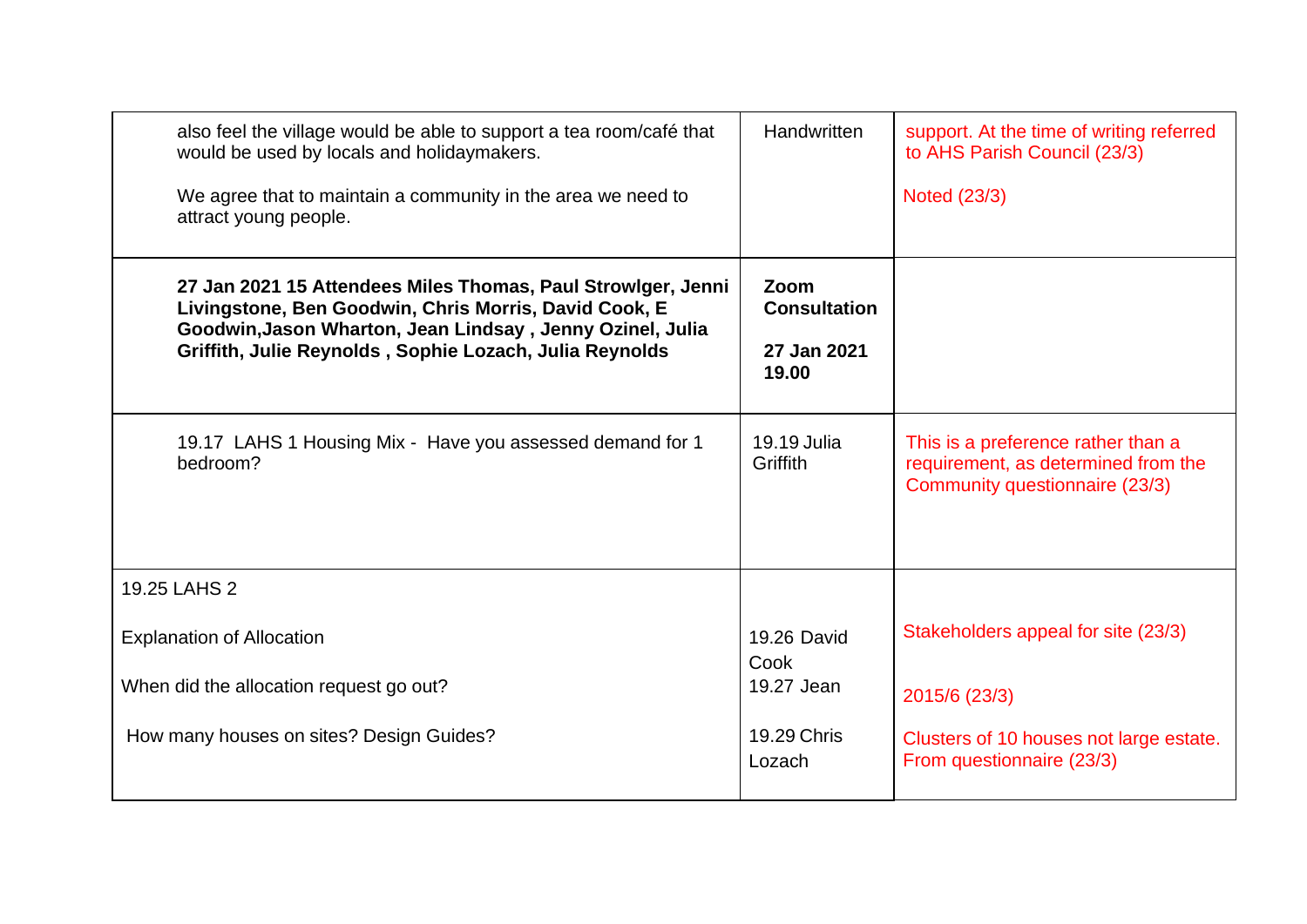| 19.34 LAHS3 Open Space                                                                                                                    |                                      |                                                                                                                                                                                                                                                  |
|-------------------------------------------------------------------------------------------------------------------------------------------|--------------------------------------|--------------------------------------------------------------------------------------------------------------------------------------------------------------------------------------------------------------------------------------------------|
| Is there a guideline on open space as a percentage? Jenni Developer<br>discuss with PC. checking trees as some are protected in the area. | 19.35 Julie<br>Reynolds              | Mike said we fit in with local plan<br>development (23/3)                                                                                                                                                                                        |
| Trees at the end of Mill Lane are in a conservation area. Chris Firmin<br>suggested that replacement should be with equivalent plants.    | 19.35 Jean<br>Lindsay<br>19.36 Julie | Noted (23/3)                                                                                                                                                                                                                                     |
| 19.39 LAHS 4<br>No questions                                                                                                              |                                      |                                                                                                                                                                                                                                                  |
| 19.41 LAHS 5<br>Mike explained footpaths will be maintained<br>Like to see more of footpaths joined up to avoid roads                     | 19.43 Jenny<br>Ozinel                | Not part of NP but footpaths<br>reorganisation coming from central<br>government. (23/3)<br><b>Green and Environmental Groups in</b><br>AHS and Lound PC currently reviewing<br>footpaths to make recommendations to<br>SCC rights of way (23/3) |
| 19.46 LAHS 6 Parking                                                                                                                      | 19.48 David<br>Cook                  | Set by other guidelines - Suffolk<br><b>County Council (23/3)</b>                                                                                                                                                                                |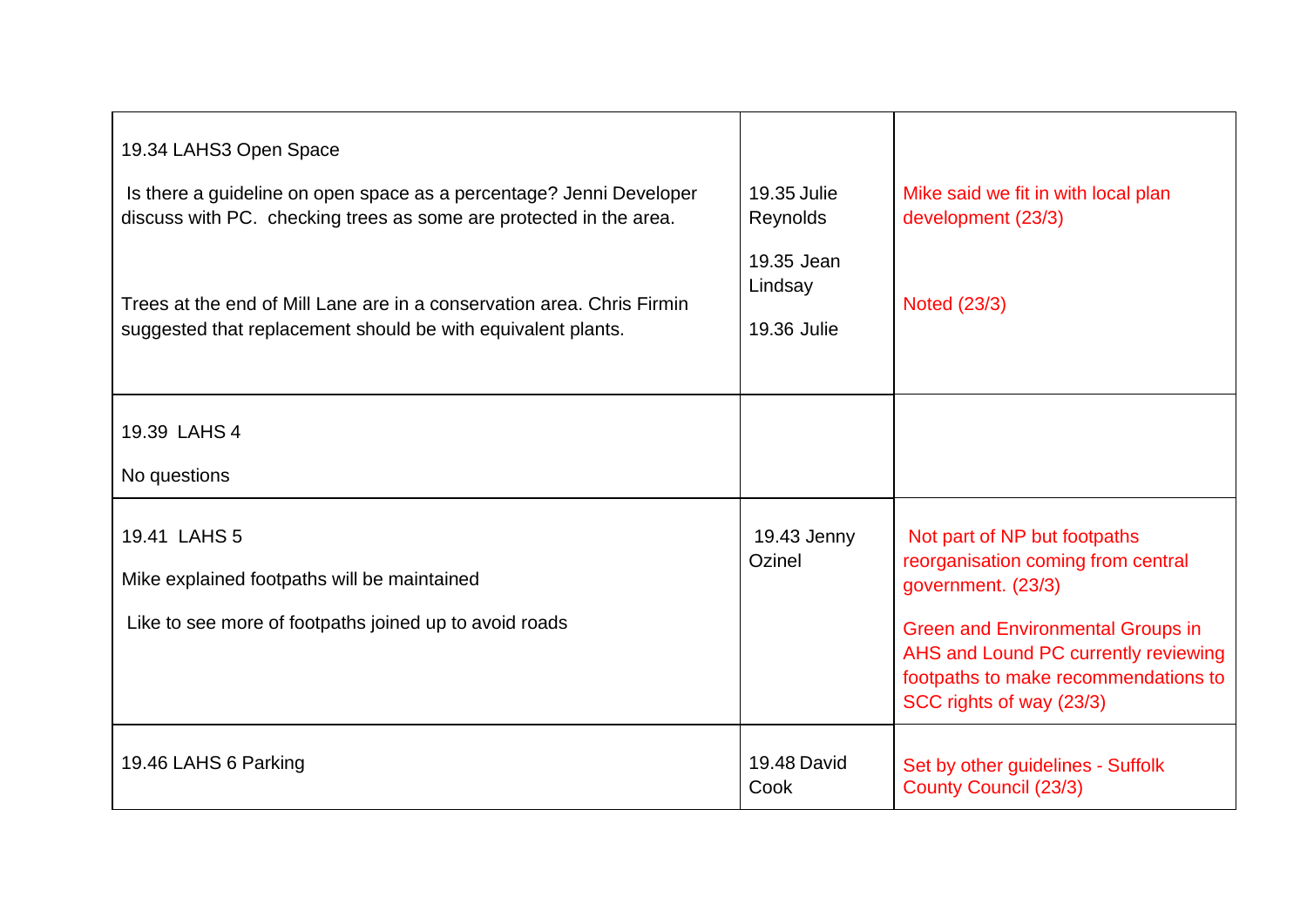| Issue in Somerleyton. Paul concurred from Lound                                                                                                                                                                                                                                                                                                                                     |                                 |                                                                                |
|-------------------------------------------------------------------------------------------------------------------------------------------------------------------------------------------------------------------------------------------------------------------------------------------------------------------------------------------------------------------------------------|---------------------------------|--------------------------------------------------------------------------------|
| 19.50 LAHS 7 New village hall Somerleyton                                                                                                                                                                                                                                                                                                                                           |                                 |                                                                                |
| No questions                                                                                                                                                                                                                                                                                                                                                                        |                                 |                                                                                |
| 19.51 LAHS 8 Community Facilities Village Shop<br>45 new families community shop. Start planning for this now. Site<br>available Old Petrol Station. Discussed by PC visited Thurlton. Pass this<br>onto the PC and talk to the Estate. Jean from Cycling Shop Survey 6<br>folks have asked for milk in 4 years possibly unsustainable. Drifted into<br>Somerleyton ways and means. | 19.52 Julia<br><b>Griffiths</b> | <b>Issues for</b><br>AHS PC (currently addressing) (23/3)                      |
| 20.02 LAHS 9<br>Jean needs to clear up when the development happens related to her<br>cycle business. This is for the developer possibly not the neighbourhood<br>plan. Long discussion on plans for Somerleyton                                                                                                                                                                    | 20.03 Jean<br>Lindsay           | <b>Planning Permission</b><br>discussion between leasee and<br>landlord (23/3) |
| 20.11 Any questions.                                                                                                                                                                                                                                                                                                                                                                |                                 |                                                                                |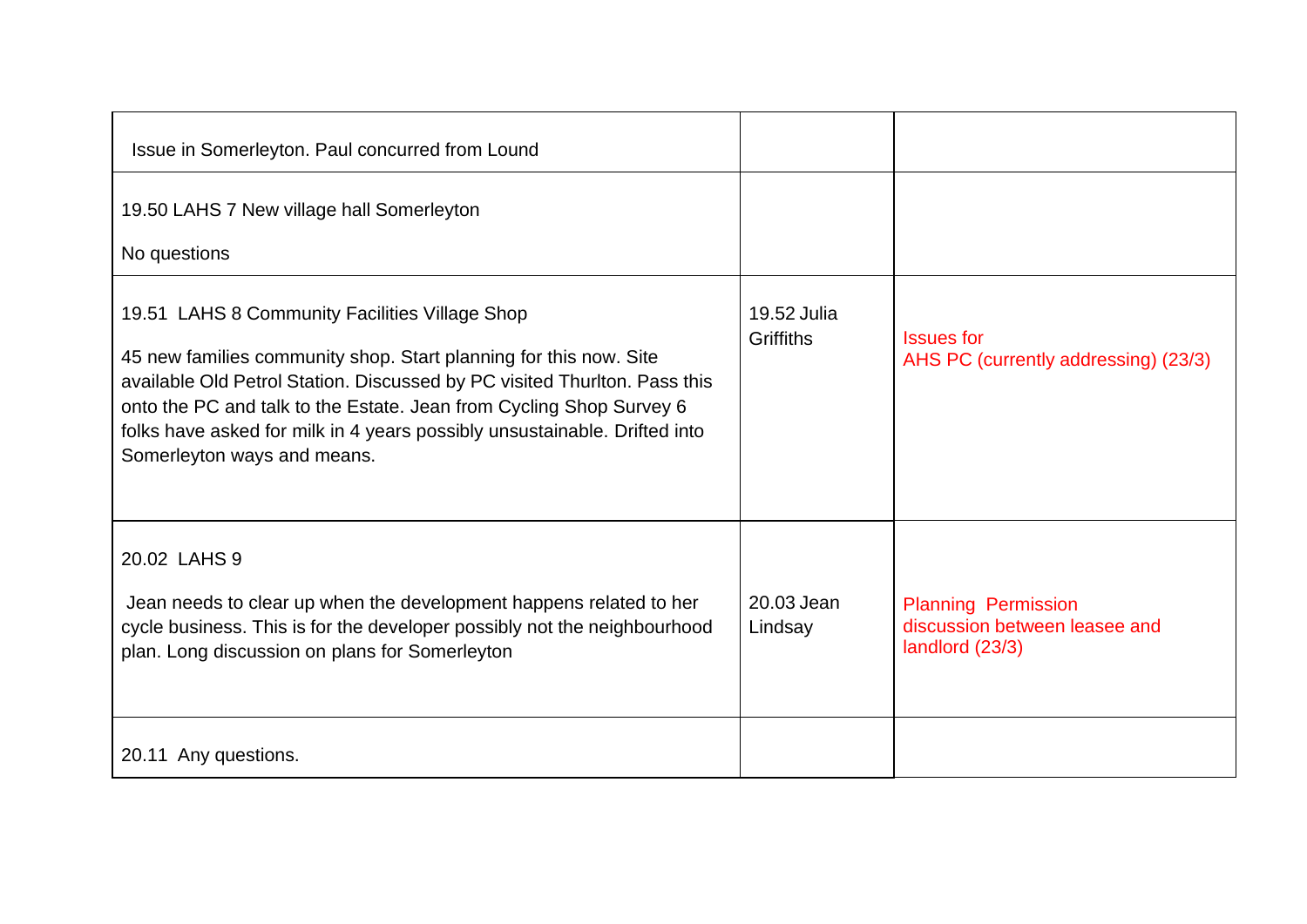| Julia compliments the process. Areas that can be pushed through PC.<br>20.14<br>David Cook raised the issue of access to the 3 sites by vehicles.                                  | 20.12 Julia                               | PC receives all formal planning<br>applications and then can consider<br>with reference to the NP. (23/3)<br>Parking and access issues will be<br>addressed in planning application<br>(23/3) |
|------------------------------------------------------------------------------------------------------------------------------------------------------------------------------------|-------------------------------------------|-----------------------------------------------------------------------------------------------------------------------------------------------------------------------------------------------|
| 20.19 Summary                                                                                                                                                                      |                                           | No action (23/3)                                                                                                                                                                              |
| <b>Dear Miles</b><br>Thank you for consulting Norfolk County Council (NCC) on your<br>Neighbourhood Plan. I can confirm that NCC has no comments to make.<br>Best wishes,<br>Naomi | <b>Norfolk County</b><br>Council<br>Email | No action (23/3)                                                                                                                                                                              |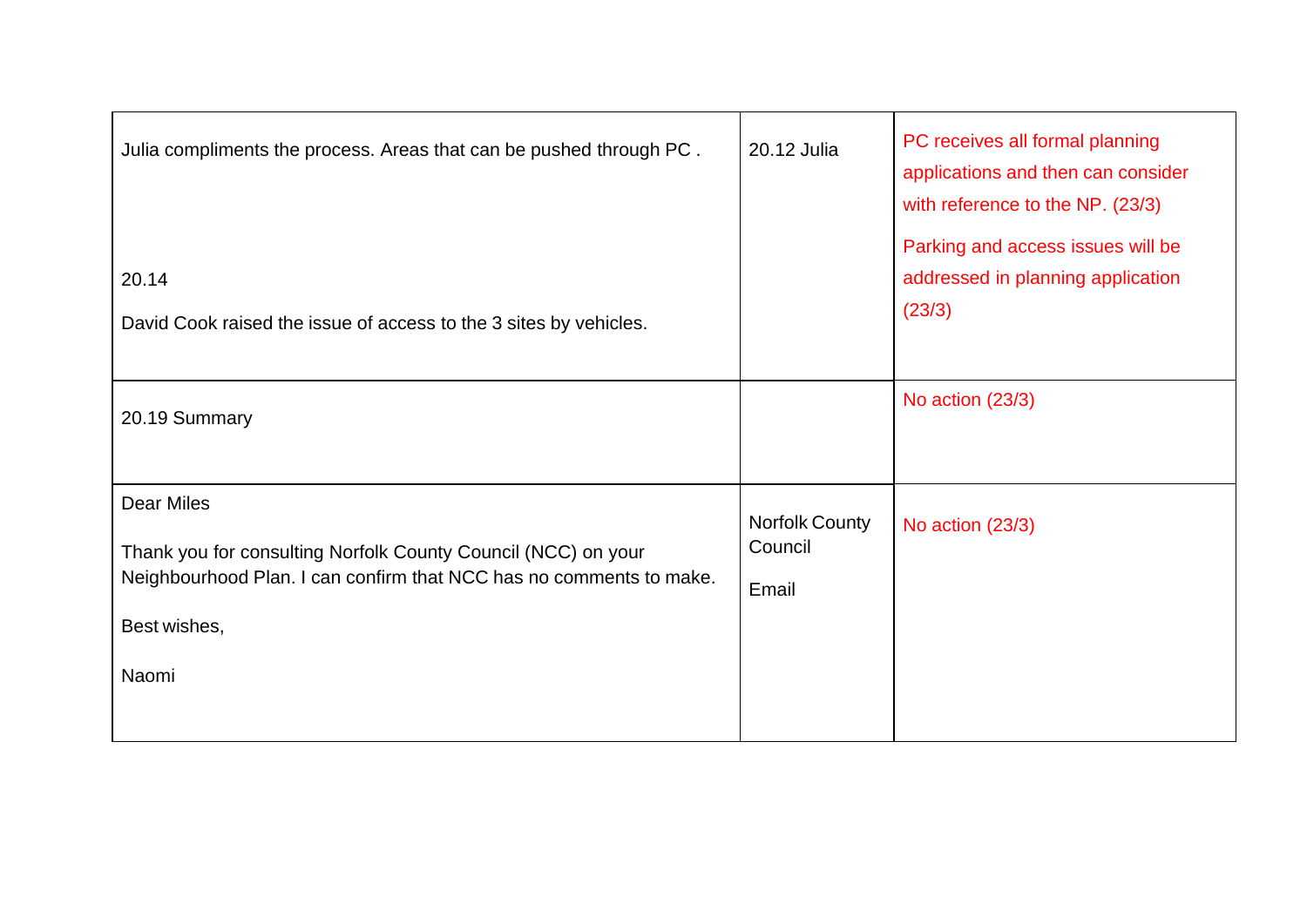| 17 Feb 2021 13 Attendees Miles Thomas, Paul Strowlger, Jenni<br>Livingstone, Mike Brackenbury, Christine Saddington, David Barker,<br>Judith Hobbs, Carlolyn Greer Walker, Michael Wright, David Cook,<br>Jennifer Ozinel, Chris Reynolds, Jason Wharton | <b>Zoom Meeting</b><br>19.00 onwards |                                     |
|----------------------------------------------------------------------------------------------------------------------------------------------------------------------------------------------------------------------------------------------------------|--------------------------------------|-------------------------------------|
| 19.15 LAHS 1 Housing Mix                                                                                                                                                                                                                                 |                                      | No action (23/3)                    |
| No questions                                                                                                                                                                                                                                             |                                      |                                     |
|                                                                                                                                                                                                                                                          |                                      |                                     |
| 19.17 LAHS 2 Development of Sites                                                                                                                                                                                                                        |                                      | No action (23/3)                    |
| No questions                                                                                                                                                                                                                                             |                                      |                                     |
| 19.18 LAHS 3 Public Open Spaces                                                                                                                                                                                                                          |                                      | Open space maintenance addressed in |
| Who looks after open spaces Morton Peto as example. No one<br>responsible                                                                                                                                                                                | <b>Carolyn Greer</b><br>Walker       | LAHS 4 (23/3)                       |
| 19.21 LAHS4 Design of new residential developments                                                                                                                                                                                                       |                                      | No actions (23/3)                   |
| Mike explains how this will be used.                                                                                                                                                                                                                     |                                      |                                     |
| No questions                                                                                                                                                                                                                                             |                                      |                                     |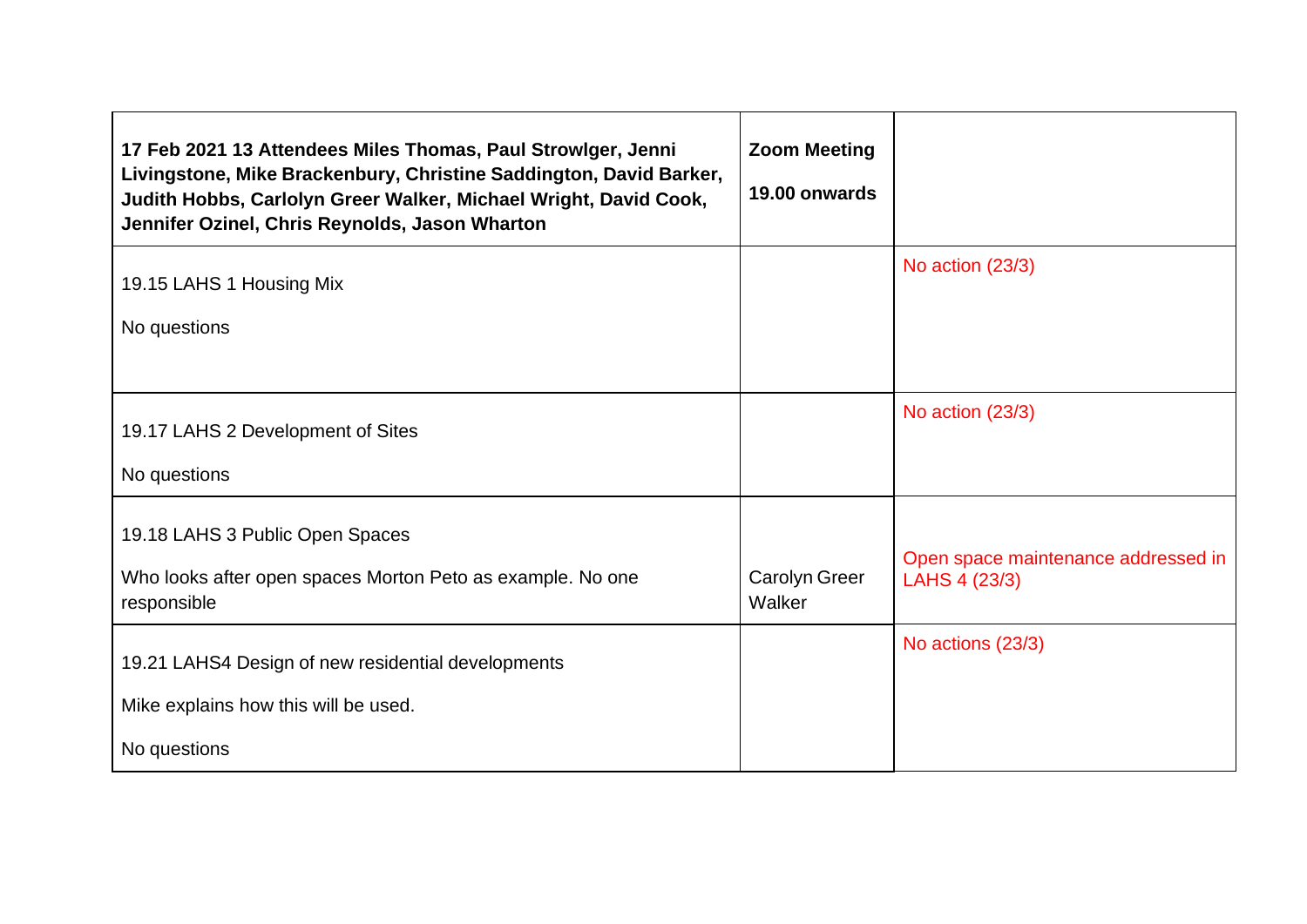| 19.23 LAHS 5 Provision of Footpaths<br>Where would they plan the cycle paths?                                     | Carolyn Greer<br>Walker | Suffolk Highways (23/3)                                                                                                                  |
|-------------------------------------------------------------------------------------------------------------------|-------------------------|------------------------------------------------------------------------------------------------------------------------------------------|
| 19.25 LAHS 6 Parking Provisions                                                                                   |                         |                                                                                                                                          |
| How do you enforce parking plan.?                                                                                 | Michael Wright          | Planning tries to promote certain<br>behaviours but cannot guarantee it.<br>(23/3)<br>Suffolk Highways dept. must be<br>consulted (23/3) |
| Bus routes. must be appealing. This impacts on car usage                                                          | Jennifer Ozinel         | Noted and an ambition to resolve but<br>not within the remit of NP (23/3)                                                                |
| 19.39 LAHS 7 New village hall Somerleyton<br>No questions                                                         |                         | No action (23/3)                                                                                                                         |
| 19.40 LAHS 8 Community Facilities Village Shop<br>Return to Bus routes. Lack of cooperation of Somerleyton Estate | <b>Michael Wright</b>   | As above the Neighbourhood plan can<br>support but not operate this. AHS PC<br>noted (23/3)                                              |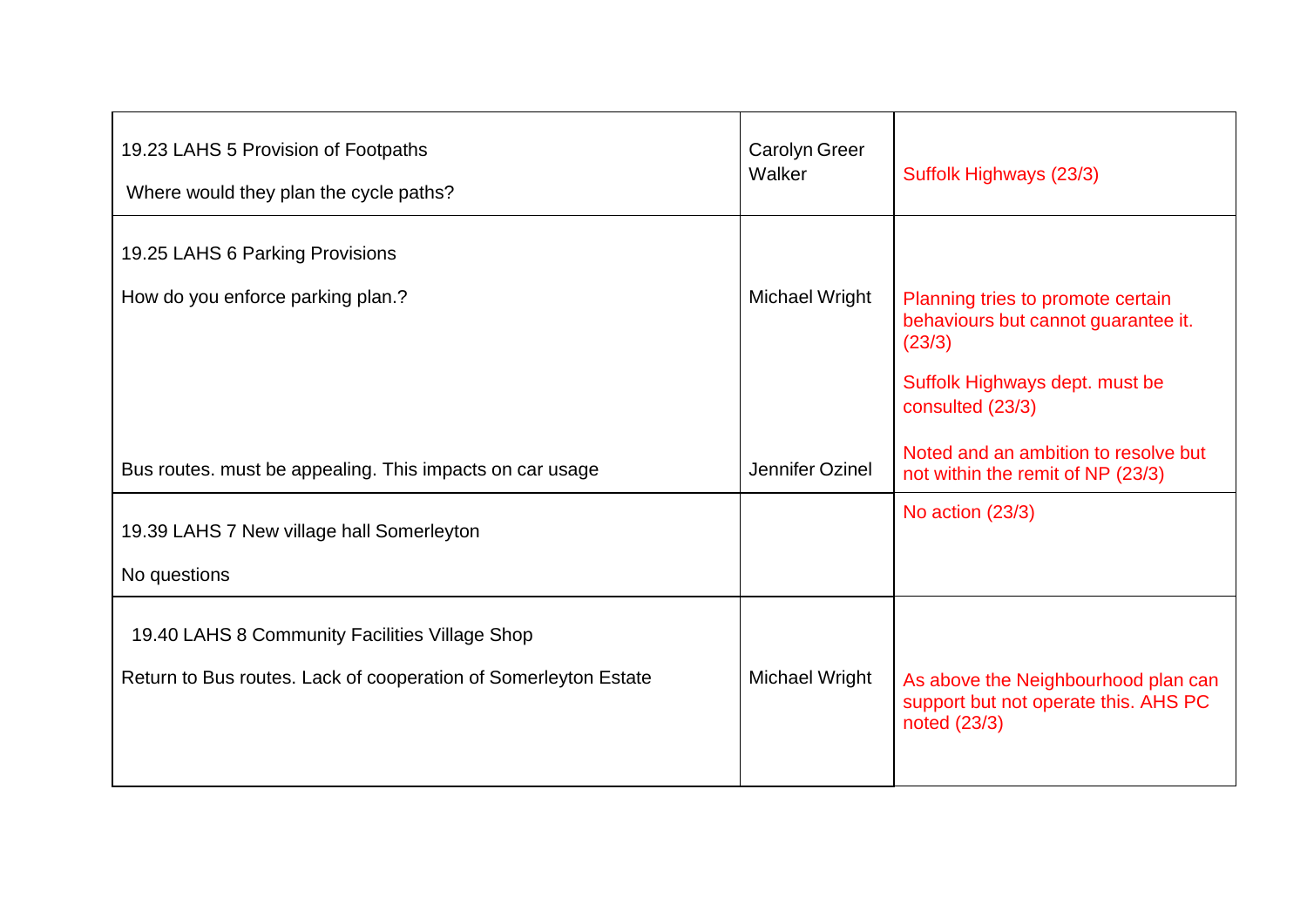| 19.46 LAHS 9 Support of Local Businesses<br>No questions                                                                                                                                         |                              | No action (23/3)                                                                                                                                                                                                                                              |
|--------------------------------------------------------------------------------------------------------------------------------------------------------------------------------------------------|------------------------------|---------------------------------------------------------------------------------------------------------------------------------------------------------------------------------------------------------------------------------------------------------------|
| 19.47 Any questions.<br>19.55 Michael Wright Conflict How to ensure that development complies<br>19.55 David Cook Wrong designation of Size of Village                                           | Video breaking<br>up.        | Proposals are assessed against the<br>NP alongside WLP policies by PC and<br>ESC. (23/3)<br>Somerleyton designation as larger<br>village by East Suffolk (Waveney)                                                                                            |
| 20.05 Michael Wright Change in needs.<br>20.09 Carolyn Greer Walker support of the plan.                                                                                                         |                              | Local Plan (23/3)<br>Recommended take issue with District<br>Council. Future development and<br>infrastructure Michael Wright will<br>contact East Suffolk (23/3)                                                                                             |
| The Design Guide generally provides good guidance but will East Suffolk<br>Planning Department adhere to this document or choose to ignore it if it<br>suits them?<br>Comments and observations: | Graham<br>Kennedy<br>Website | The Masterplanning and Design<br>Guidelines are illustrative rather than<br>definitive and any development<br>proposal will be subject to the input of<br>Suffolk Highways. Further detail will<br>need to be provided by the prospective<br>developer (23/3) |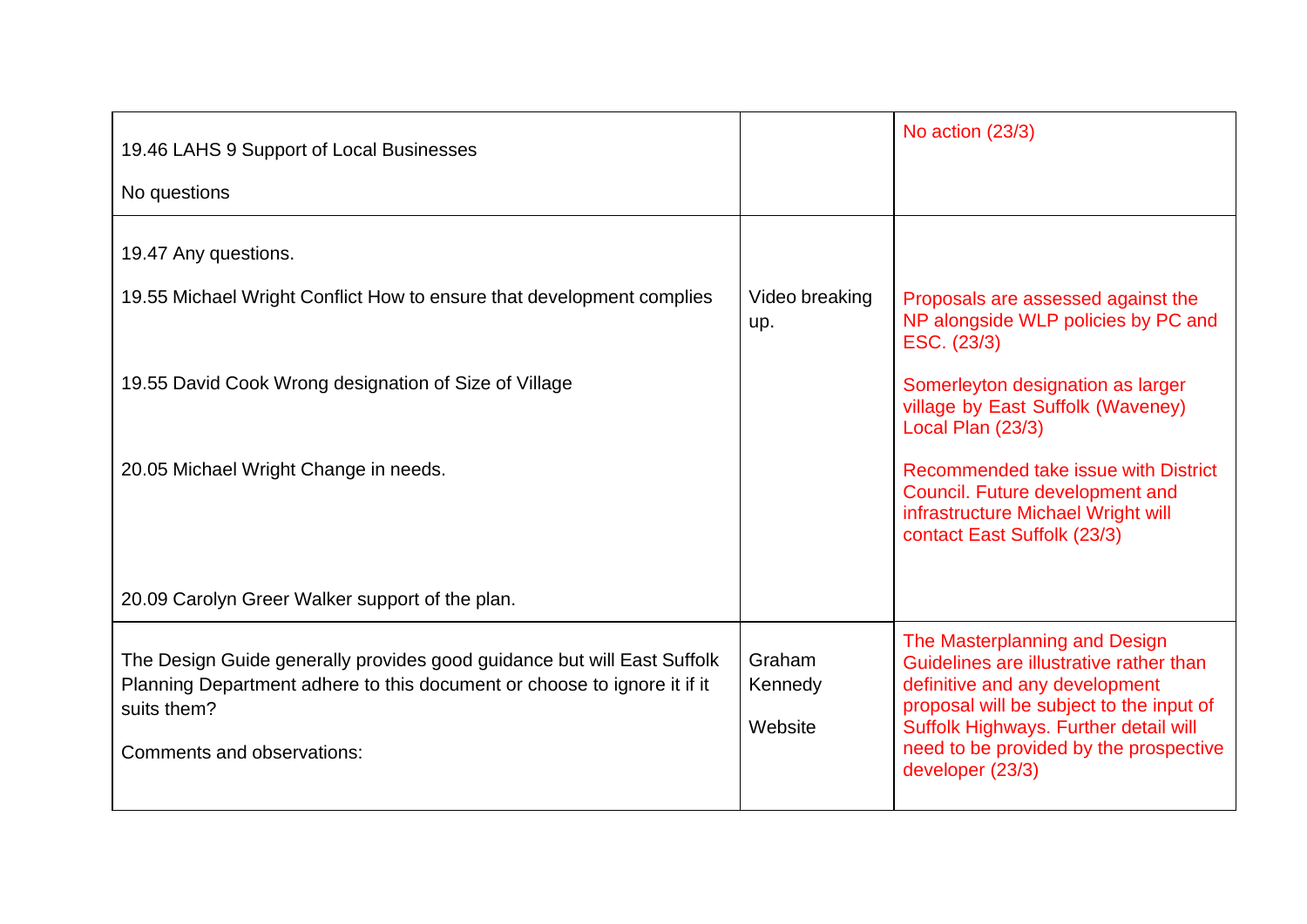The Somerleyton Concept Masterplan shown on Figure 33 and the Proposed hierarchy of routes in Somerleyton shown on Fig 13 contradict each other. There appears to be an option to have vehicular access from The Street on Fig 13 and this is also mentioned in the narrative. On Fig 33 the vehicular access is only off Station Road. To have 4 new junctions into the proposed site is excessive and does not follow normal Highways Design practice, one entrance should be sufficient with a maximum of two.

The layout of the dwellings shown on Fig 13 does not marry up with the indicative road layout shown on Fig 33. Apart from the positions and orientations of the dwellings facing the open spaces, the road layouts on Fig 33 shown winding about the site indicates that the dwellings too will be spread out unlike the terraces shown on Fig 13.

The hedgerows along the site boundary on both The Street and Station Road should be retained or most likely replaced. A proper pavement should be provided along the site boundary on both roads.

The open space indicated adjacent to The Street and total area specified in the guide is disproportionately small compared to the open area provided next to Morton Peto Close and The Street. Initial proposals a few years ago showed a larger area adjacent to The Street and Station Road.

Master Planning and Design Guidelines 6.4.1 state Existing mature vegetation along eastern and western boundaries need to be maintained and enhanced (23/3)

Open space will need to comply with (East Suffolk Council (Waveney) Local Plan (23/3)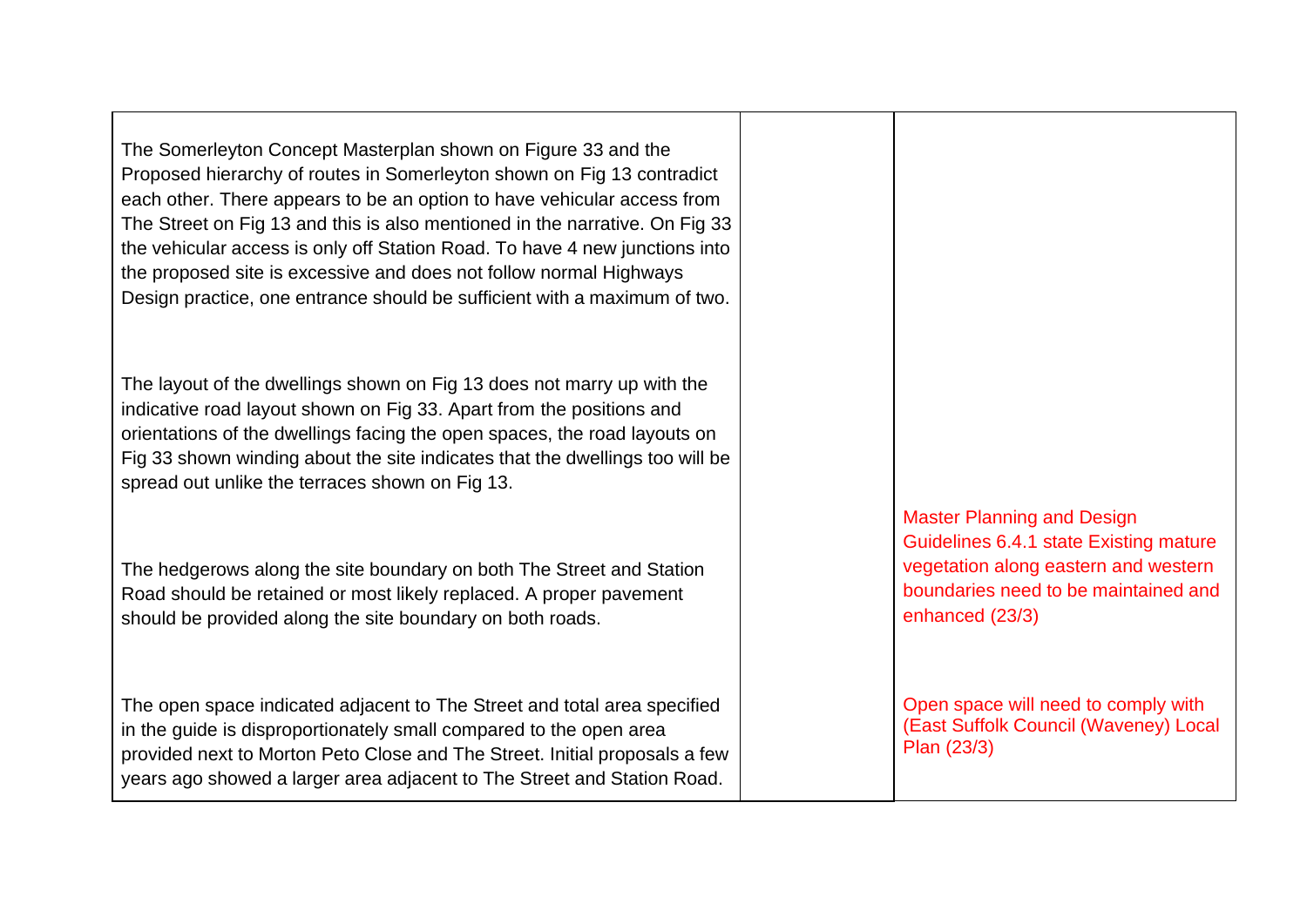| NEIGHBOURHOOD PLAN - CONSULTATION PHASE 26 Jan '21 Ref<br>your "an opportunity for you to comment" booklet please find my<br>comment. I welcome your offer and intent to gather further comment and<br>to incorporate into the proposed developments. It must be said that<br>looking at the documentation so far not much of the village comment has<br>had any effect on the very prescriptive regulations and consent and the<br>overall plans. 1. Most of the work done has been to adopting local,<br>regional, and national directives and regulations with little site and/or<br>village specific studies/ surveys. 2. Fundamentals such as need, best<br>locations, infrastructure and the impact of the extensive and rapid area<br>developments are not addressed. No vision for the village for the next 50<br>years has been published. 3. Belief that East Suffolk Council and<br>Westminster knows what is best for Somerleyton is too easily accepted<br>and the impact of village comments are likely to be superficial. 4. Do the<br>recent change in the Government approach to Green belt development<br>have impact? The consequences of 1.2. and 3. are the main causes of<br>the high number of disgruntled and frustrated villagers. Village Specific. It<br>seems reasonable to review and learn from the developments carried out<br>in the village during the last 50 years with a view to avoid repeating errors<br>and improve future development. This would include the Council Houses,<br>refurbished Brickyard Cottages, Marsh Lane, Saville Lea, Morton Peto,<br>the Marina and Somerleyton Staithe. There is no evidence that that this<br>has been addressed or considered. Fundamentals. It is assumed and<br>implied that there is a need for additional housing generated from within<br>the village, no studies have been carried out to support this nor a vision | <b>Tony Cole</b><br>Email | <b>Response to Tony Cole regarding</b><br>need to comply with National and Local<br><b>Plan Policies and benefits of</b><br>Neighbourhood Plan on file (23/3) |
|-----------------------------------------------------------------------------------------------------------------------------------------------------------------------------------------------------------------------------------------------------------------------------------------------------------------------------------------------------------------------------------------------------------------------------------------------------------------------------------------------------------------------------------------------------------------------------------------------------------------------------------------------------------------------------------------------------------------------------------------------------------------------------------------------------------------------------------------------------------------------------------------------------------------------------------------------------------------------------------------------------------------------------------------------------------------------------------------------------------------------------------------------------------------------------------------------------------------------------------------------------------------------------------------------------------------------------------------------------------------------------------------------------------------------------------------------------------------------------------------------------------------------------------------------------------------------------------------------------------------------------------------------------------------------------------------------------------------------------------------------------------------------------------------------------------------------------------------------------------------------------------------------------------|---------------------------|---------------------------------------------------------------------------------------------------------------------------------------------------------------|
| which addresses this aspect compiled. The need for housing is external                                                                                                                                                                                                                                                                                                                                                                                                                                                                                                                                                                                                                                                                                                                                                                                                                                                                                                                                                                                                                                                                                                                                                                                                                                                                                                                                                                                                                                                                                                                                                                                                                                                                                                                                                                                                                                    |                           |                                                                                                                                                               |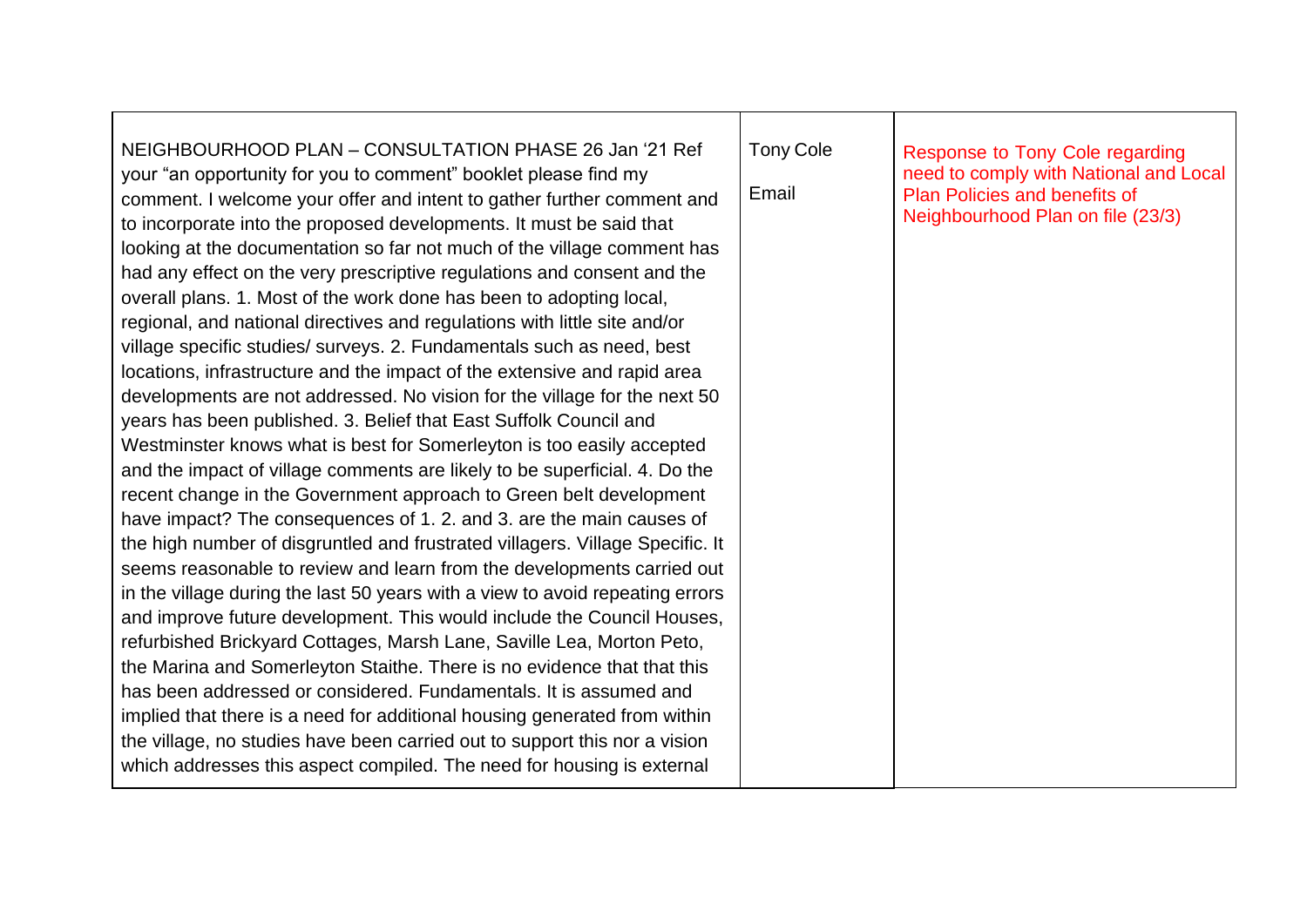| and is generated without regard or consideration of "Somerleyton", merely<br>to comply with directives and area and national KPI's of those far removed<br>from the village. This does not mean that additional housing would<br>necessarily be detrimental to Somerleyton but must be inline with the<br>vision and based solely what is good for the village now and in the future.<br>The location of any major development is crucial to preserving character,<br>to enhance village living and to ensure the result will be a village that<br>future generations will be proud of. There is no evidence that the locations<br>have been assessed and the impact. No indication of infrastructure<br>improvements for the foreseeable future have been published for the<br>village, the B 1074 and none for the proposed sites. Somerleyton Street is<br>saturated and is not suitable for current traffic let alone any additional<br>traffic. It must be acknowledged that the current A 1074 road presents a<br>considerable hazard to villagers and no data or surveys are available to<br>predict the impact the huge building programmes currently being executed |  |
|------------------------------------------------------------------------------------------------------------------------------------------------------------------------------------------------------------------------------------------------------------------------------------------------------------------------------------------------------------------------------------------------------------------------------------------------------------------------------------------------------------------------------------------------------------------------------------------------------------------------------------------------------------------------------------------------------------------------------------------------------------------------------------------------------------------------------------------------------------------------------------------------------------------------------------------------------------------------------------------------------------------------------------------------------------------------------------------------------------------------------------------------------------------------------|--|
| subsequently on the village. The A 1074 and traffic generated by<br>population and development within the village threatens its future and will<br>dictate the quality of life for the foreseeable future. Affordable housing is<br>not defined and its not acknowledged that an large proportion of housing<br>in the village will most likely fall into that category. Housing densities<br>greater that the village norm has been accepted but not justified. What is<br>best for Somerleyton. A vision or statement of this is not yet available and                                                                                                                                                                                                                                                                                                                                                                                                                                                                                                                                                                                                                     |  |
| will require considerable input and thought from several sources including<br>the East Suffolk Council and Westminster for the regional and national<br>developments that will impact or influence life in Somerleyton. However,<br>the voice of Somerleyton must be the governing factor and based on the                                                                                                                                                                                                                                                                                                                                                                                                                                                                                                                                                                                                                                                                                                                                                                                                                                                                   |  |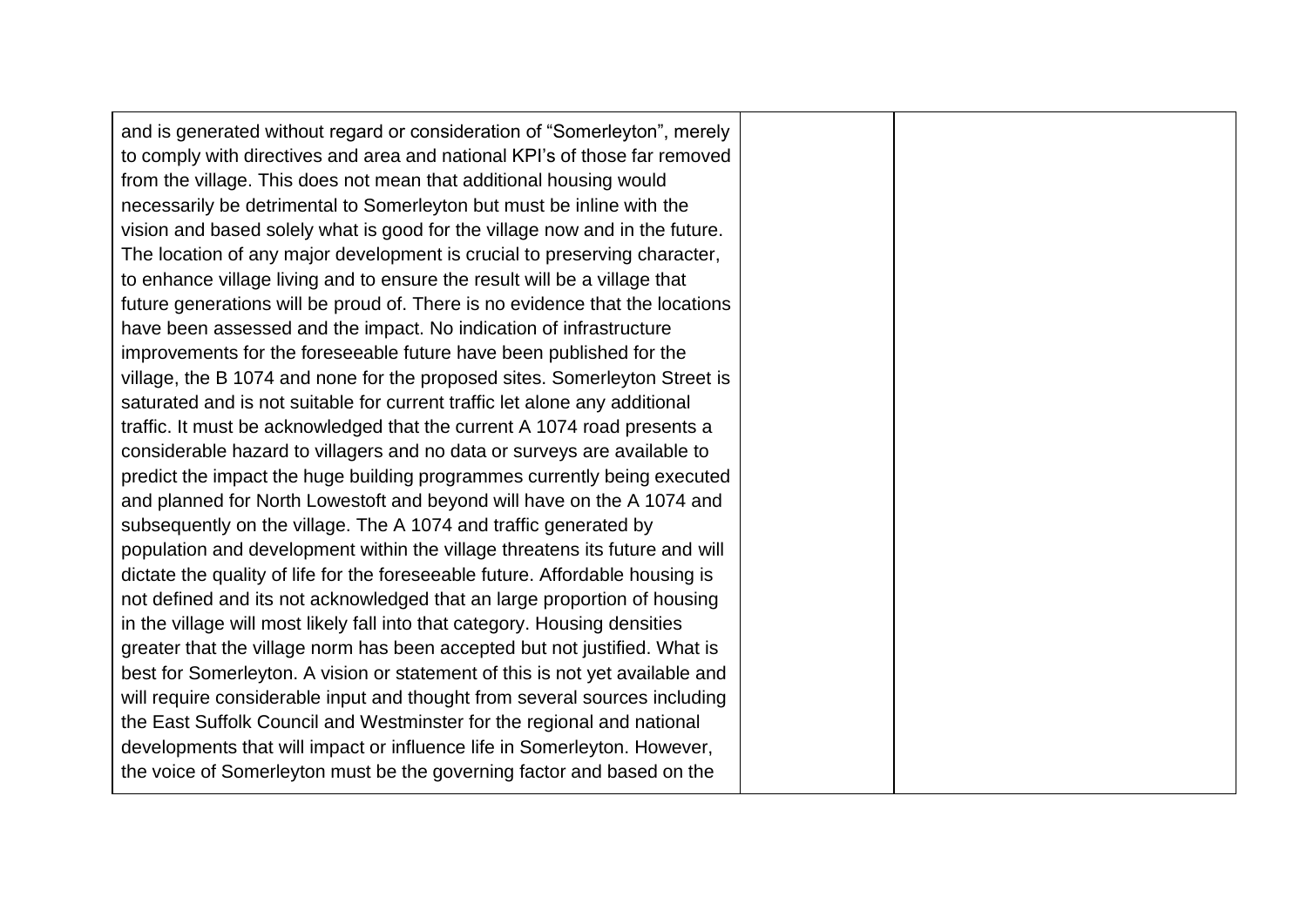| preservation of the village, its heritage, quality of life, and designed with<br>future generations in mind. The source of employment for the increase in<br>residents is not addressed. The challenge of how "Somerleyton" can be<br>best represented and by whom has been addressed by the<br>Neighbourhood and much effort and work done. However, it is difficult to<br>see how and extremely unlikely that any meaningful impact can be made<br>on the decision taking bodies, they control and hold the power, are in a<br>self-fulfilling situation, removed from the village with little reason why<br>"Somerleyton" should influence their decision taking and are rapidly<br>enforcing their own point of no return. I apologise for these rather negative<br>and late comments and hope that its proven wrong and in fact that<br>studies, surveys and adequate groundwork has been conducted. By living<br>and passing through the village today all can see the motor car has a<br>negative impact on the village that will increase as developments in the<br>area are completed. The proposed development sites proposed within the<br>village will greatly exacerbate the situation and add to what will become<br>life threatening situations. We look forward to the end of the present<br>endemic so that public meetings can be held, and presentations of where<br>we are and the next steps and, for open discussions to take place. Yours<br>Sincerely A D Cole Marsh Lane |                         |  |
|---------------------------------------------------------------------------------------------------------------------------------------------------------------------------------------------------------------------------------------------------------------------------------------------------------------------------------------------------------------------------------------------------------------------------------------------------------------------------------------------------------------------------------------------------------------------------------------------------------------------------------------------------------------------------------------------------------------------------------------------------------------------------------------------------------------------------------------------------------------------------------------------------------------------------------------------------------------------------------------------------------------------------------------------------------------------------------------------------------------------------------------------------------------------------------------------------------------------------------------------------------------------------------------------------------------------------------------------------------------------------------------------------------------------------------------------------------------------------------------------------|-------------------------|--|
| Response to the Lound with Ashby, Herringfleet and Somerleyton<br>Neighbourhood Plan                                                                                                                                                                                                                                                                                                                                                                                                                                                                                                                                                                                                                                                                                                                                                                                                                                                                                                                                                                                                                                                                                                                                                                                                                                                                                                                                                                                                              | Michael Wright<br>email |  |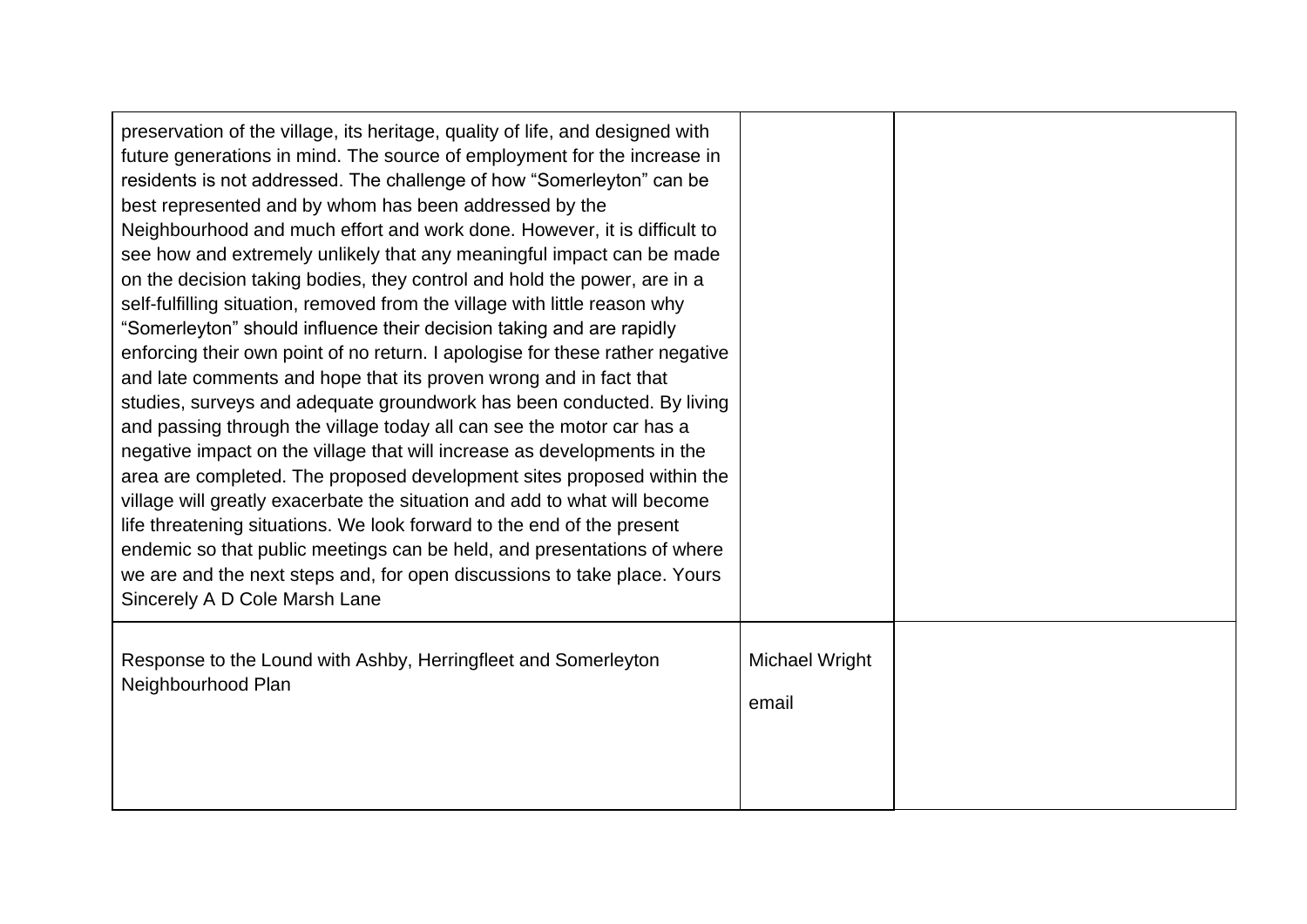These responses apply to the proposals for Somerleyton only and address the Mill Farm field proposals in particular.

1.4 Introduction – Local residents accept…. Although Suffolk Coastal and WDC have approved plans for housing in Somerleyton, I don't believe that the Mill Farm field proposal is an appropriate development, neither is it necessary to maintain our community. Where is the evidence for this? The large number of dwellings proposed for this village-central site would impact hugely on our rural image and on the village as a whole. The village responses suggest that the majority of residents also consider this to be inappropriate with only 33% in favour.

How does this proposal equate with 3.7 of the Profile of the Parishes paragraph?

Based on the above, the ASH population of 427 would rise by a minimum of 100. This sees a population increase of at least 25%. Consider then the impact of increased traffic in the village. We already have congested parking in The Street with one property having a minimum of five vehicles ascribed to it. (Note 8.3 Traffic and Parking)

In my opinion, small scale development, including infill, is the way forward in terms of overall development. Infill has previously been discouraged possibly forbidden, but the recent development of the Orchard Barn site suggests otherwise.

#### WLP 5 and WLP 7.5 sites allocated in the East Suffolk (Waveney) Local Plan cannot be amended Neighbourhood Plan will reflect community aspirations in development. (23/3)

Policy WLP7.6 requires heritage impact assessment (23/3)

Policy WLP 7.1 states: The development requirements in the larger and smaller villages in the rural areas will be delivered through site allocations in the Local Plan. Further smaller sites would be contrary to the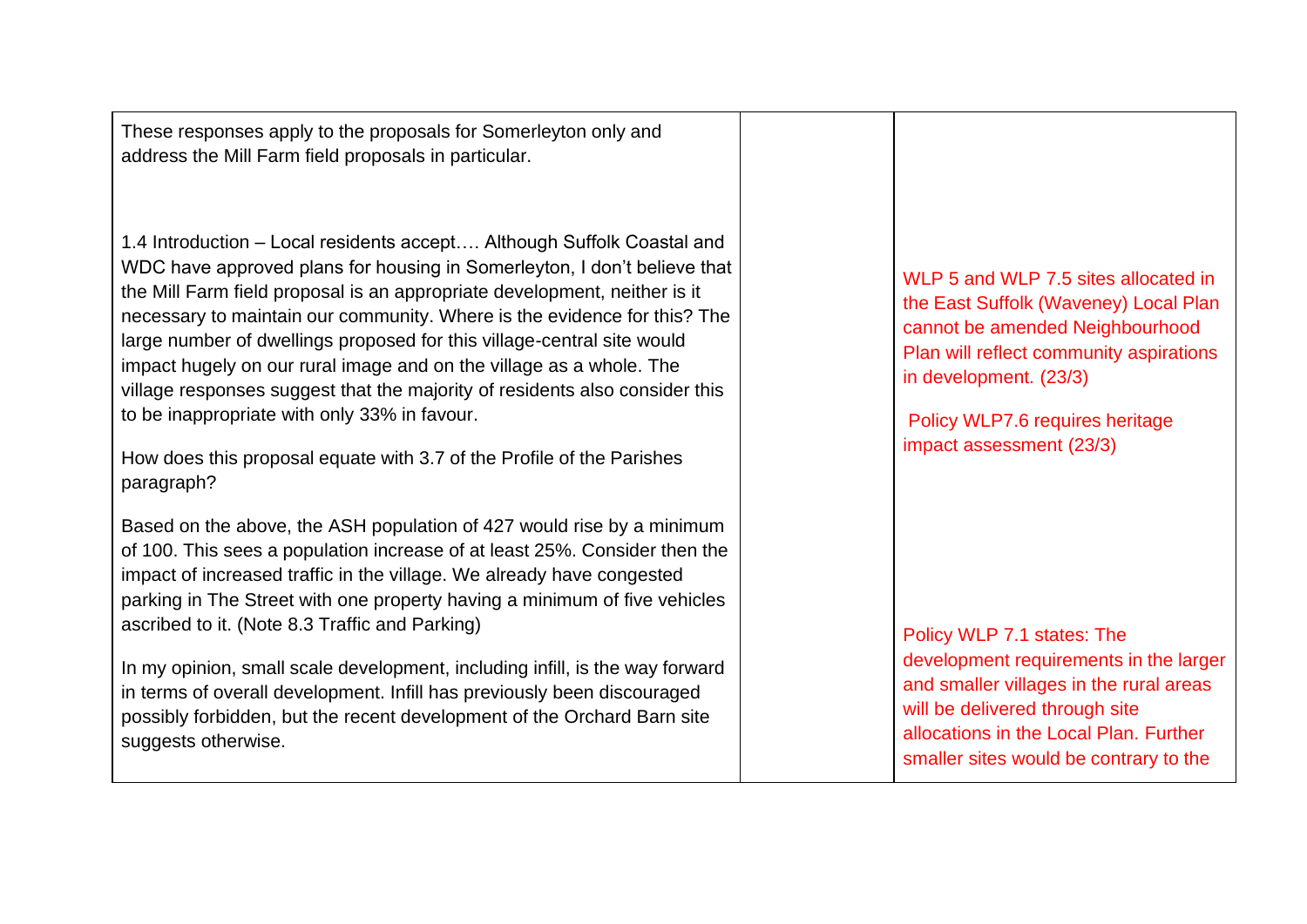| If there is any majority view, it is the 49% in favour of developing the forge<br>and garage site which would constitute a smaller scale development with<br>much less impact.                                                                                                                                                                                               | East Suffolk (Waveney)) Local Plan<br>(23/3)                                                      |
|------------------------------------------------------------------------------------------------------------------------------------------------------------------------------------------------------------------------------------------------------------------------------------------------------------------------------------------------------------------------------|---------------------------------------------------------------------------------------------------|
| 4. Our Vision for 236 – This paragraph states amongst much else that,<br>New housing development will not have changed the distinct nature of the<br>villages.<br>How can this be achieved with such a heavy impact?                                                                                                                                                         |                                                                                                   |
| 7.2.1 and 7.2.2 Housing Development – Responses from the<br>Neighbourhood Plan Questionnaire indicate that proposals for large<br>groups of new dwellings in excess of 10 are considered inappropriate but<br>smaller groups of new dwellings would be accepted. This paragraph alone<br>contradicts the Mill Farm field proposal and, in fact, so does the whole of<br>7.2. | Smaller groups of new dwellings<br>endorsed in the Masterplanning and<br>Design guidelines (23/3) |
| 9.3 Community Aspirations for Somerleyton and Lound<br>9.2.7 mentions the regrettable closure of the village shop and post office<br>and yet paragraph 9.3.3 anticipates its re-establishment as a community<br>enterprise. I contend that this will not happen without the positive input                                                                                   |                                                                                                   |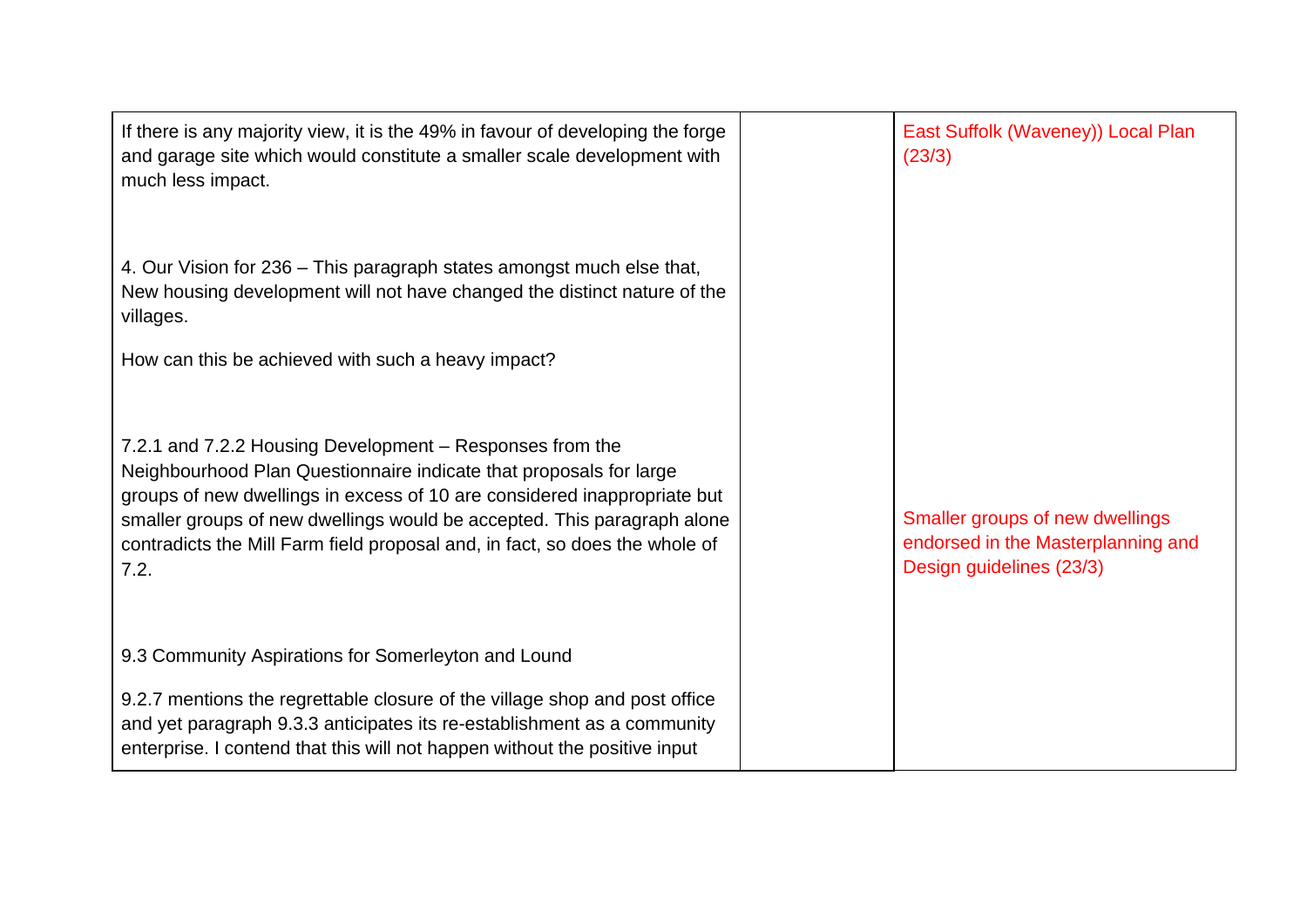| and co-operation of Lord Somerleyton and the Somerleyton Estate.<br>Evidence suggests that such intentions in the past have not materialised.                                                                                                                                                                    | Neighbourhood Plan can support<br>community aspirations. Referred to<br>AHS Parish Council (23/3) |
|------------------------------------------------------------------------------------------------------------------------------------------------------------------------------------------------------------------------------------------------------------------------------------------------------------------|---------------------------------------------------------------------------------------------------|
| The proposals for the Somerleyton Playing Field and Village Hall are<br>positive and worthy of community support. However, at least three robust<br>and thorough previous attempts to seek funding have failed due to the<br>inability to prove need.                                                            |                                                                                                   |
| eastsuffolk.inconsult.uk 7.44 states "New development will contribute<br>towards the improvement of existing community facilities such as a<br>replacement village hall." The building of 49 houses in Somerleyton is<br>insufficient in enabling a significant investment in a replacement<br>community centre. |                                                                                                   |
|                                                                                                                                                                                                                                                                                                                  | Neighbourhood Plan can only express<br>support for improved village facilities<br>(23/3)          |
| In the section of Supporting Evidence for The Neighbourhood Plan, I refer<br>to 5. Character of existing Somerleyton village. Paragraph 5.10 refers to<br>Hobart House. Since no such house name exists in the village, I assume<br>that it refers to my dwelling, Brisbane House.                               | <b>Change Hobart House to Brisbane</b>                                                            |
| Furthermore, there are references to Morton Peto Close in 5.12 and 5.15,<br>both of which have incorrect spellings.                                                                                                                                                                                              | House (23/3)<br>Correct spelling (23/3)                                                           |
| There is a further reference in 5.22 to the former village shop and Post<br>Office and the fact that some of the Victorian signage and shopfront<br>details have been lost thus diminishing the character of the Conservation                                                                                    |                                                                                                   |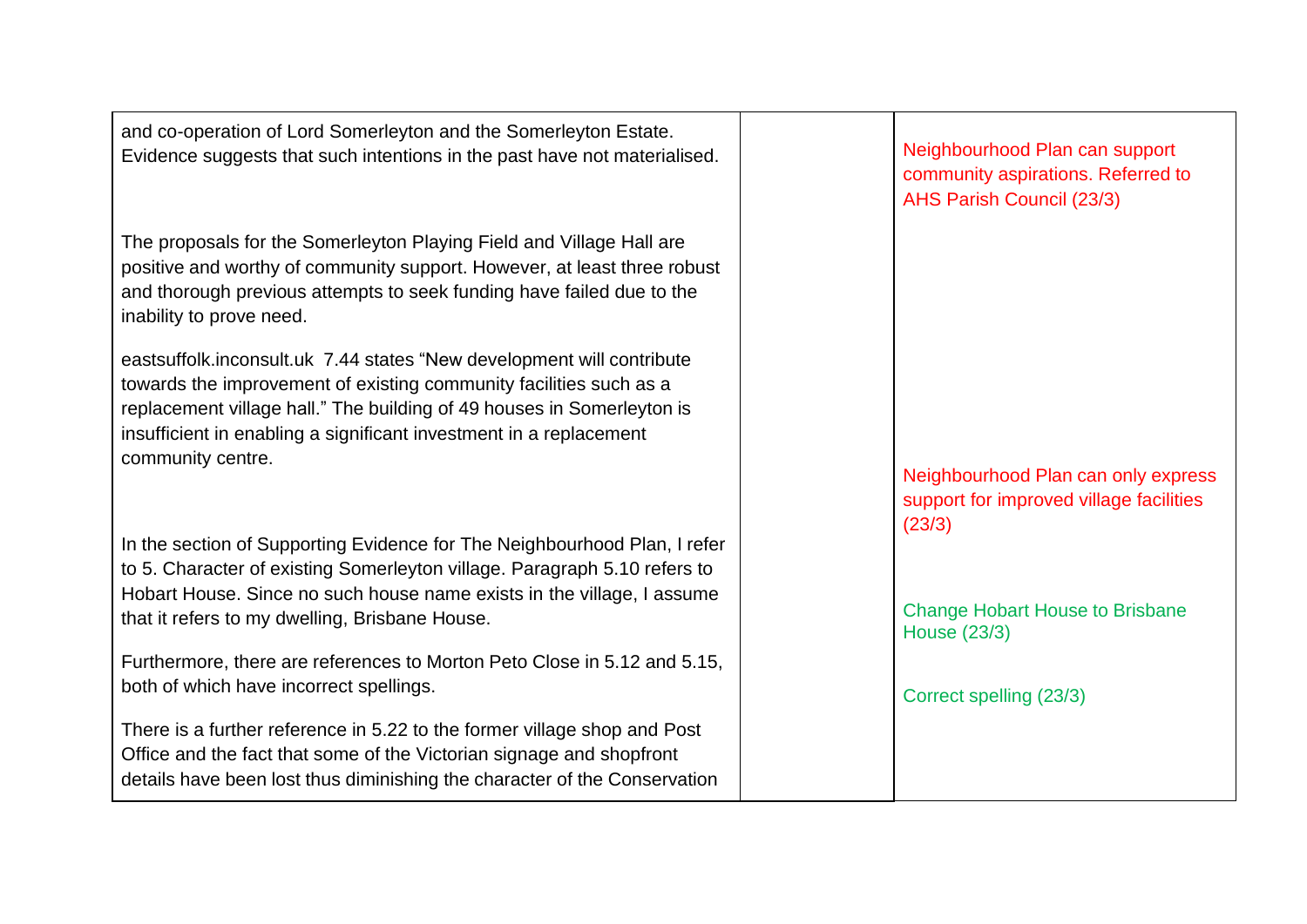Area. This lies entirely with the Somerleyton Estate at the time of the building's conversion to a dwelling and cycle shop without prior planning permission. It is further regrettable that the building now has Heritage England protected status which would have prevented its conversion. General Points With the ongoing large scale developments in the neighbouring locations of Blundeston (prison site), Camps Heath and Oulton (Sands Lane area) and the proposals for the North Lowestoft Garden Village Development of 1400 homes, plus a school, care home, shops and businesses in Corton, Somerleyton, as a conservation village, need not suffer the urban scale development of Mill Farm field. This is a green field site and therefore contradicts the rewilding ethos of the Somerleyton Estate and, as already stated, would impact hugely on the rural nature of our environment. The Neighbourhood Plan for 2014 to 2036 has been overtaken by the current pandemic and should therefore take into account that, at this unprecedented time in all of our lives, a reassessment of both local and the wider community needs, is necessary. Life in general, as well as working lives and business practices, has already changed drastically and this is bound to have a major impact on any future planning.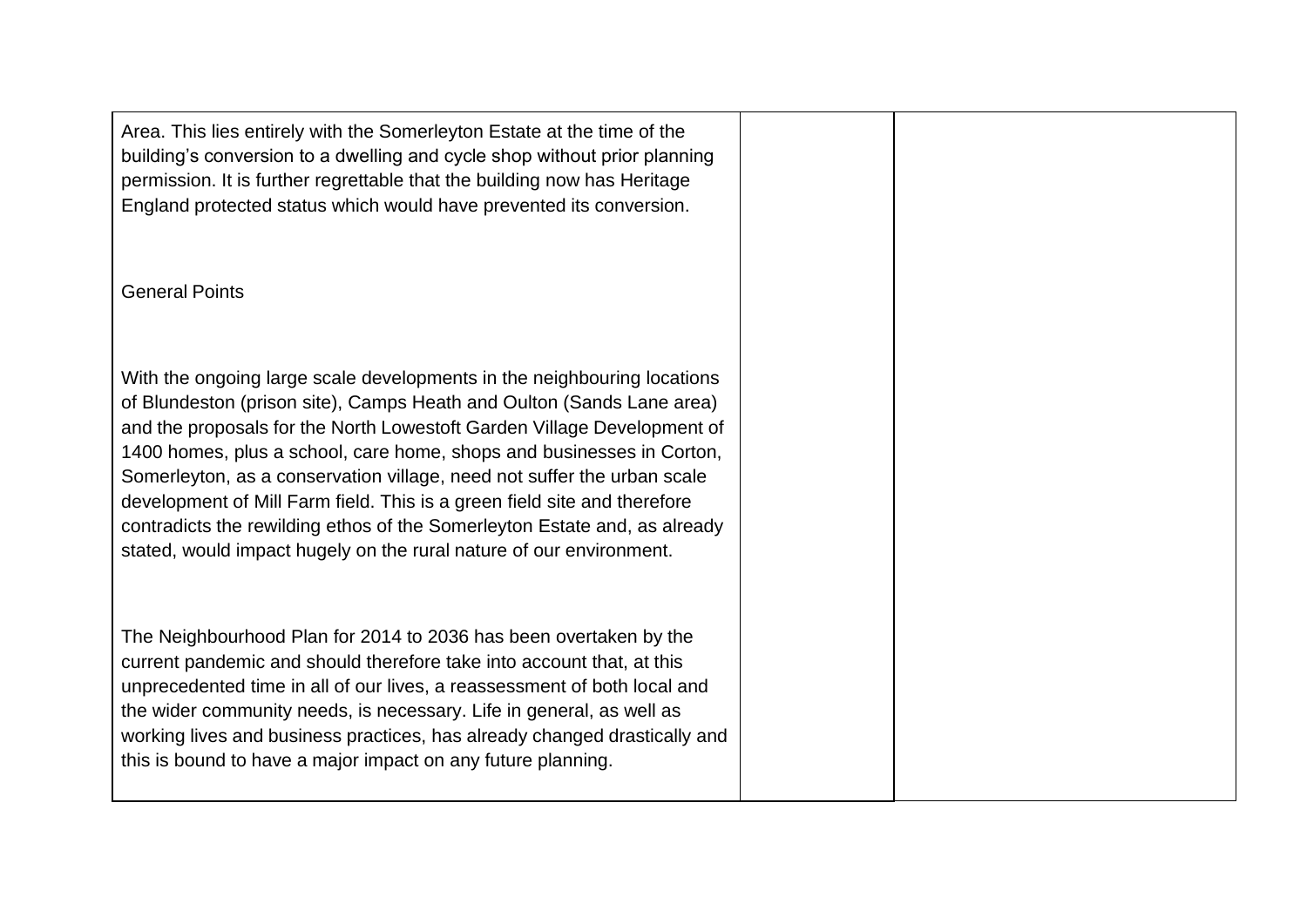| Furthermore, I contend that current government predictions for the rising<br>need for more and more housing, is not matched by the predictions for<br>population growth. Falling fertility rates are seen in all of the world's<br>wealthiest nations and the UK is no exception. Provisional figures from the<br>Office for National Statistics suggest that the birthrate has fallen from 1.9<br>in 2012 to just 1.65 in 2019 and down to 1.6 for 2020. This is the lowest<br>rate since before the Second World War.<br>Source – Office for National Statistics |                     |                                                                                                                  |
|--------------------------------------------------------------------------------------------------------------------------------------------------------------------------------------------------------------------------------------------------------------------------------------------------------------------------------------------------------------------------------------------------------------------------------------------------------------------------------------------------------------------------------------------------------------------|---------------------|------------------------------------------------------------------------------------------------------------------|
| Michael Wright, Brisbane House, Somerleyton<br>January 2021                                                                                                                                                                                                                                                                                                                                                                                                                                                                                                        |                     | These issues not within the remit of the<br>Neighbourhood Plan Full response to<br>Michael Wright on file (23/3) |
| It has taken 5 years of extremely hard work (meetings, surveys,<br>presentations, document reading and analysis) by the Neighbourhood<br>Planning Group members to get to this Final Draft stage.                                                                                                                                                                                                                                                                                                                                                                  | David Cook<br>email |                                                                                                                  |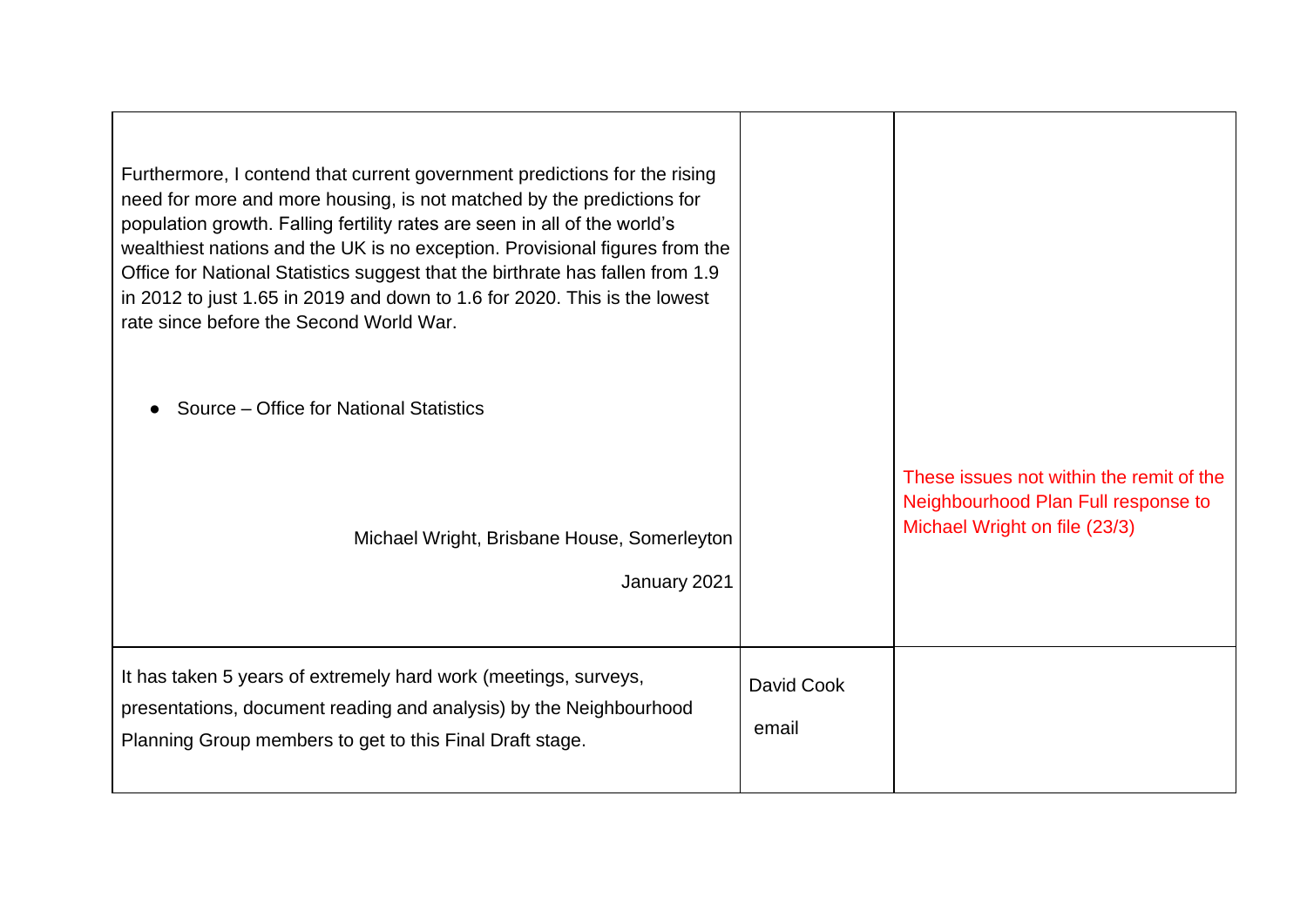| We should be particularly grateful to Jenny Livingstone, Miles Thomas<br>and Paul Strowlger who, over the last year, have been liaising with East<br>Suffolk Council and agreeing the final revisions and amendments.<br>Louis Smith should also be remembered for his 4 years of enthusiasm |
|----------------------------------------------------------------------------------------------------------------------------------------------------------------------------------------------------------------------------------------------------------------------------------------------|
| and drive and getting the plan off the ground in the early days.                                                                                                                                                                                                                             |
| Somerleyton is a beautiful, quaint and unspoilt village that lies within the                                                                                                                                                                                                                 |
| Broads National Park. The majority of the village sits within a                                                                                                                                                                                                                              |
| Conservation Area and many of its houses are Grade 2 listed buildings. In                                                                                                                                                                                                                    |
| total the village has 57 listed buildings* which is considerably more than                                                                                                                                                                                                                   |
| larger villages in the District such as Blundeston (7), Corton (2) and                                                                                                                                                                                                                       |
| Hopton (20).                                                                                                                                                                                                                                                                                 |
| Every care should therefore be taken to preserve its image and status.                                                                                                                                                                                                                       |
| Under Neighbourhood Plan legislation, Somerleyton, despite only having                                                                                                                                                                                                                       |
| a population of 300-400 people, was regarded as a 'Large Village', due to                                                                                                                                                                                                                    |
| the fact that it has a Railway Station and School, although both are used                                                                                                                                                                                                                    |
| extensively by members of the public residing outside of the village.                                                                                                                                                                                                                        |
| Its 'Large Village' status has meant it was given a larger allocation of                                                                                                                                                                                                                     |
| houses for future development than many "Smaller Villages" in spite of                                                                                                                                                                                                                       |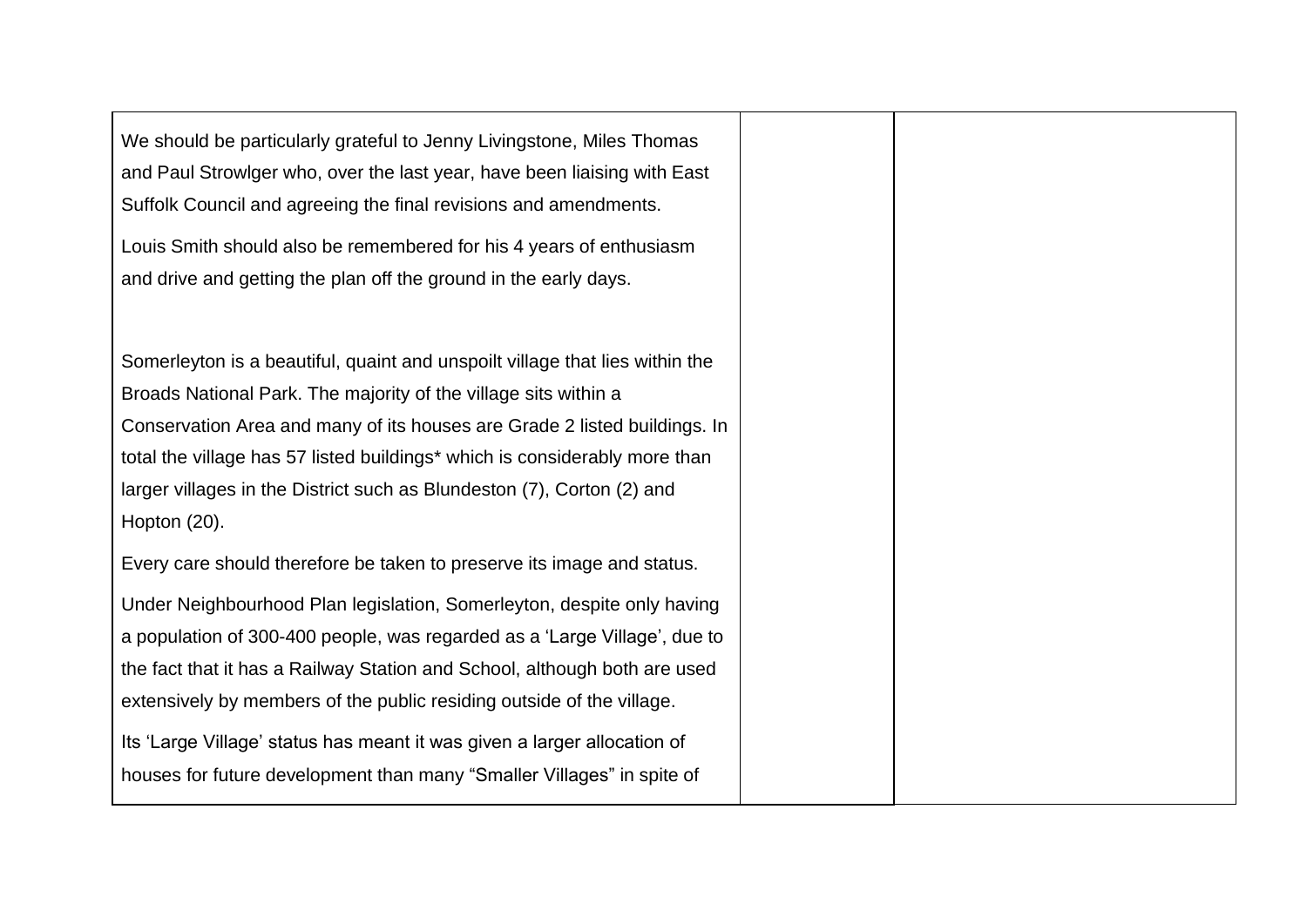many of those having a larger population, including Lound (pop 359 – 14 homes allocated), Mutford (pop 471 – 8 homes allocated) and Westhall (pop 390 – 19 homes allocated)\*\*. It is right therefore that any development, in spite of the village status, should be proportional to a) its size and b) its heritage and environmental protection policies.

Unfortunately, large scale developments of the types that are being proposed will have a major detrimental impact on our village and are not proportional to its size and heritage. Surely, the need for larger housing developments will be satisfied by the huge developments planned or underway in Corton, Hopton, Blundeston and Bradwell.

There are currently only 116 properties that lie within the main village and whose occupants need to use 'The Street' for access. If these large developments were to go ahead, it could mean a 38% increase in cars and traffic.

Parking and vehicle access is already a major problem within the village and any proposals that make matters worse should not be considered.

Small scale housing developments, gradually introduced to assess their impact, would be a better direction to follow and would be favoured by the majority of villagers who do accept that some development is necessary.

WLP 7.5 and WLP.6 identified in Fast Suffolk (Waveney) Local Plan (23/3)

Parking and access issues will be addressed in planning application (23/3)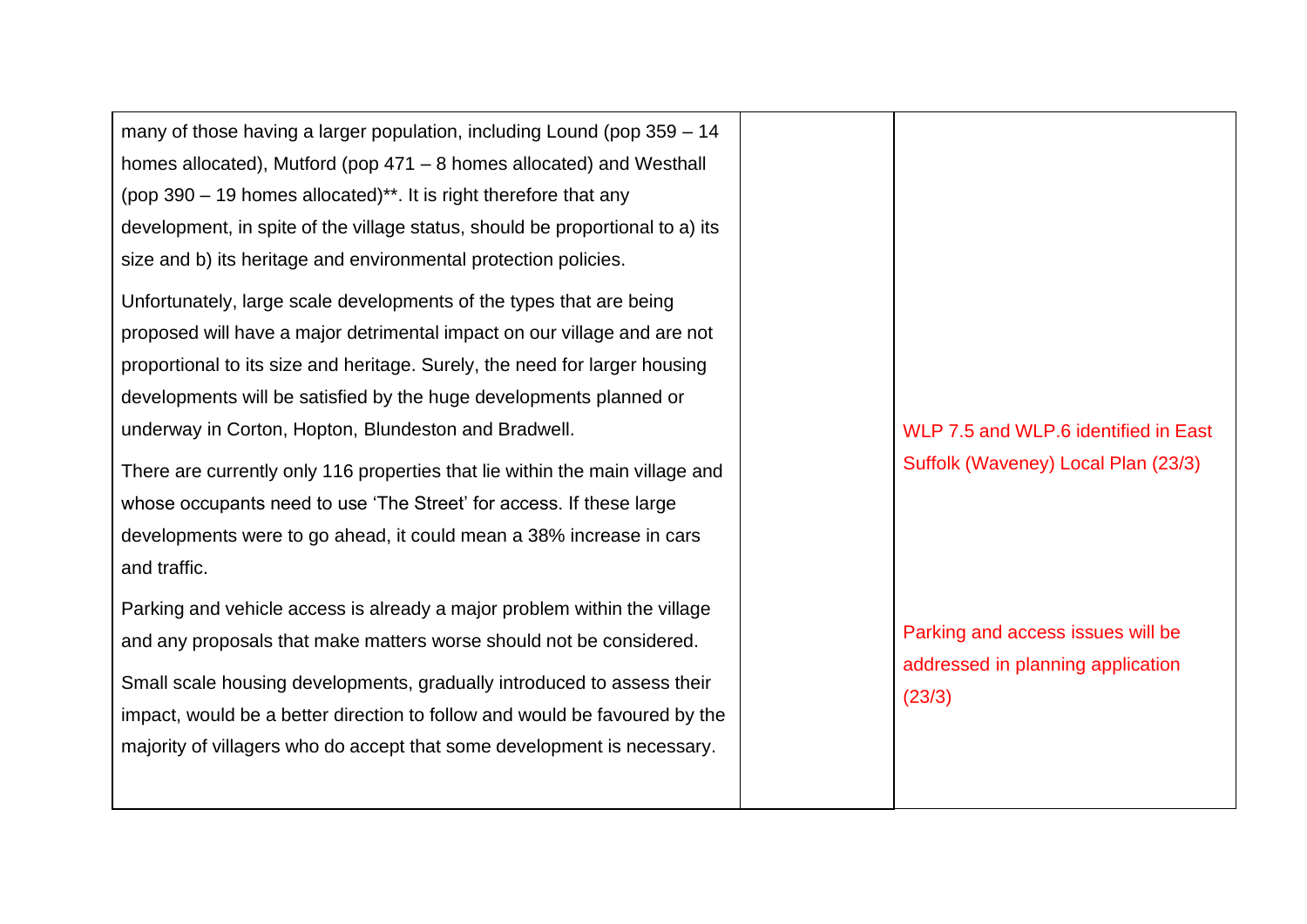| David Cook and Jenny Anderson<br>*source – www.britishlistedbuildings.co.uk<br>**source - Wikipedia                                                                                                                                                                                                                                                                                                                                                                                                                                                                                                                                                                                                                                                                                                                                                                                                                                                                                                                                                                                                                                                       |                                                             | Policy WLP71 states the development<br>requirements in the larger and smaller<br>villages in the rural area will be<br>delivered through site allocations in<br>this Local Plan. Further smaller sites<br>as suggested contrary to the East<br>Suffolk (Waveney) Local plan (23/3)                                                                                                                                                                                                                                                                                                                                                                                                                                                                        |
|-----------------------------------------------------------------------------------------------------------------------------------------------------------------------------------------------------------------------------------------------------------------------------------------------------------------------------------------------------------------------------------------------------------------------------------------------------------------------------------------------------------------------------------------------------------------------------------------------------------------------------------------------------------------------------------------------------------------------------------------------------------------------------------------------------------------------------------------------------------------------------------------------------------------------------------------------------------------------------------------------------------------------------------------------------------------------------------------------------------------------------------------------------------|-------------------------------------------------------------|-----------------------------------------------------------------------------------------------------------------------------------------------------------------------------------------------------------------------------------------------------------------------------------------------------------------------------------------------------------------------------------------------------------------------------------------------------------------------------------------------------------------------------------------------------------------------------------------------------------------------------------------------------------------------------------------------------------------------------------------------------------|
| Good Afternoon<br>I attach representations on the Neighbourhood Plan made on behalf of the<br>Somerleyton Estate. The plan is supported subject to comments on two areas.<br>These are the housing mix, where we would like to see a few larger houses in<br>the allocations as this provides more opportunities for families and supports the<br>school and local businesses such as the pub. Secondly we are working on<br>preparing designs for the Somerleyton allocations. We fully support the need for<br>high quality design as required by the Local Plan and Design Guide. Having<br>engaged architects and a consultant team who are carrying out detailed work<br>some flexibility on the concept masterplans would give the opportunity for<br>alternative layouts that could be just as good quality. We hope to be in a position<br>to consult the village with detail on the applications for Mill Farm Field and the<br>Forge after Easter. So I think we are in agreement on most of the issues subject<br>to some clarity and flexibility in a few areas. If it would help to talk this through<br>please let me know.<br>Kind Regards | Evolution<br>Planning<br>email<br>Link to supporting<br>doc | The determination of housing mix<br>(fundamentally described as policy LAHS<br>1) is as a result of the questionnaire<br>results and a great deal of discussion and<br>debate within the NP committee. The<br>policy provides some scope for larger<br>homes but steers development to focus on<br>smaller homes to be within the financial<br>reach of young and small or single person<br>households.<br>The Masterplanning and Design<br>Guidelines sets down an acceptable<br>proposal that meets the fundamentals of<br>the NP, it follows however an alternative<br>approach could equally meet the NP<br>principles and policies, so scope is<br>available to developers in this regard.<br>(23/3)<br>See also comments on full response<br>below. |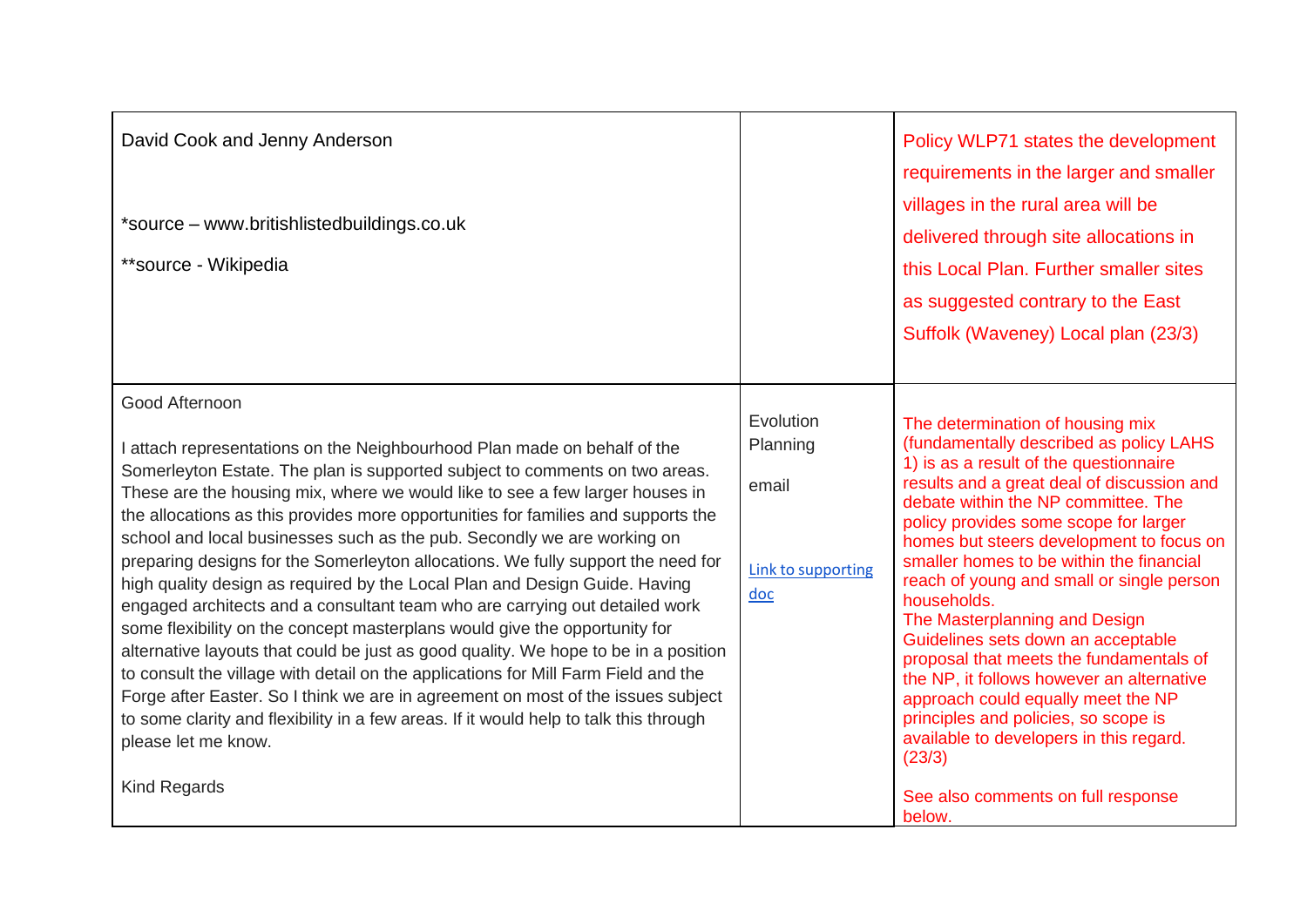| <b>David Barker MRICS MRTPI</b><br><b>Director</b>                                                                                                                                                                                                                                                                                                                                                        |                                                   |                                       |
|-----------------------------------------------------------------------------------------------------------------------------------------------------------------------------------------------------------------------------------------------------------------------------------------------------------------------------------------------------------------------------------------------------------|---------------------------------------------------|---------------------------------------|
| Dear Mr Thomas, and the neighbourhood planning group<br>Thank you for consulting Suffolk County Council on the Lound with Ashby,<br>Herringfleet and Somerleyton Neighbourhood Plan at Reg14 Pre-Submission<br>stage.<br>Please see attached our comments<br>Kind regards<br>Georgia<br>Georgia Teague<br><b>Planning Officer</b><br>Growth, Highways and Infrastructure<br><b>Suffolk County Council</b> | <b>SCC</b><br>email<br>Link to supporting<br>doc. | See comments to SCC doc. below (23/3) |
| Dear Ms Livingstone,<br>I am writing in relation to the following:<br>NDP: Neighbourhood Development Plan                                                                                                                                                                                                                                                                                                 | Historic England<br>email                         | No action (23/3)                      |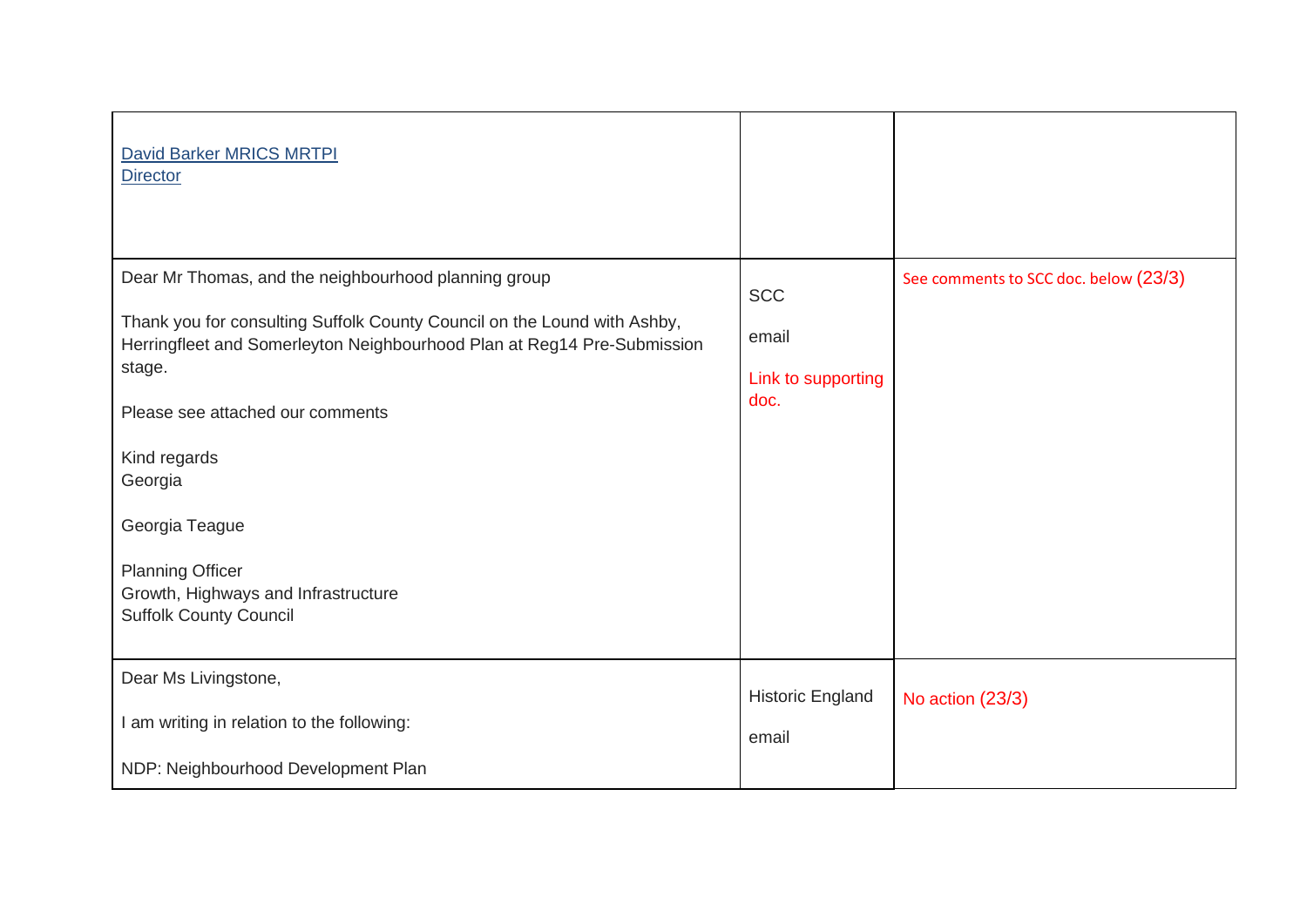| Lound with Ashby, Herringfleet and Somerleyton Neighbourhood Plan, East<br>Suffolk Council, Suffolk<br>[Case Ref. PL00047015; HE File Ref. HD/P 5383; Your Reference. ]                                                                                                                                                                                           |                             |                                        |
|-------------------------------------------------------------------------------------------------------------------------------------------------------------------------------------------------------------------------------------------------------------------------------------------------------------------------------------------------------------------|-----------------------------|----------------------------------------|
| Thank you for contacting Historic England about your neighbourhood plan.<br>Unfortunately we do not currently have capacity to provide detailed comments,<br>but please find a formal response attached with some links to our detailed advice<br>document and other resources which you may find helpful. Please contact us if<br>you have any specific queries. |                             |                                        |
| <b>Yours Sincerely</b>                                                                                                                                                                                                                                                                                                                                            |                             |                                        |
| <b>Edward James</b><br>Historic Places Advisor, East of England<br>E-mail: Edward.James@HistoricEngland.org.uk<br>Direct Dial: 01223 582746                                                                                                                                                                                                                       |                             |                                        |
| Dear all                                                                                                                                                                                                                                                                                                                                                          | <b>East Suffolk Council</b> | See comments ESC response below (23/3) |
| Please find attached our comments on the regulation 14 consultation.                                                                                                                                                                                                                                                                                              |                             |                                        |
| I trust there will be no surprises, however there are a few suggestions and<br>these should reflect the conversation of 23.02.2021, held with Dickon<br>Povey, Ruth Bishop and myself.                                                                                                                                                                            | Link to page                |                                        |
| If you do have any concerns or queries please do not hesitate to contact<br>me.                                                                                                                                                                                                                                                                                   |                             |                                        |
| Kindest regards                                                                                                                                                                                                                                                                                                                                                   |                             |                                        |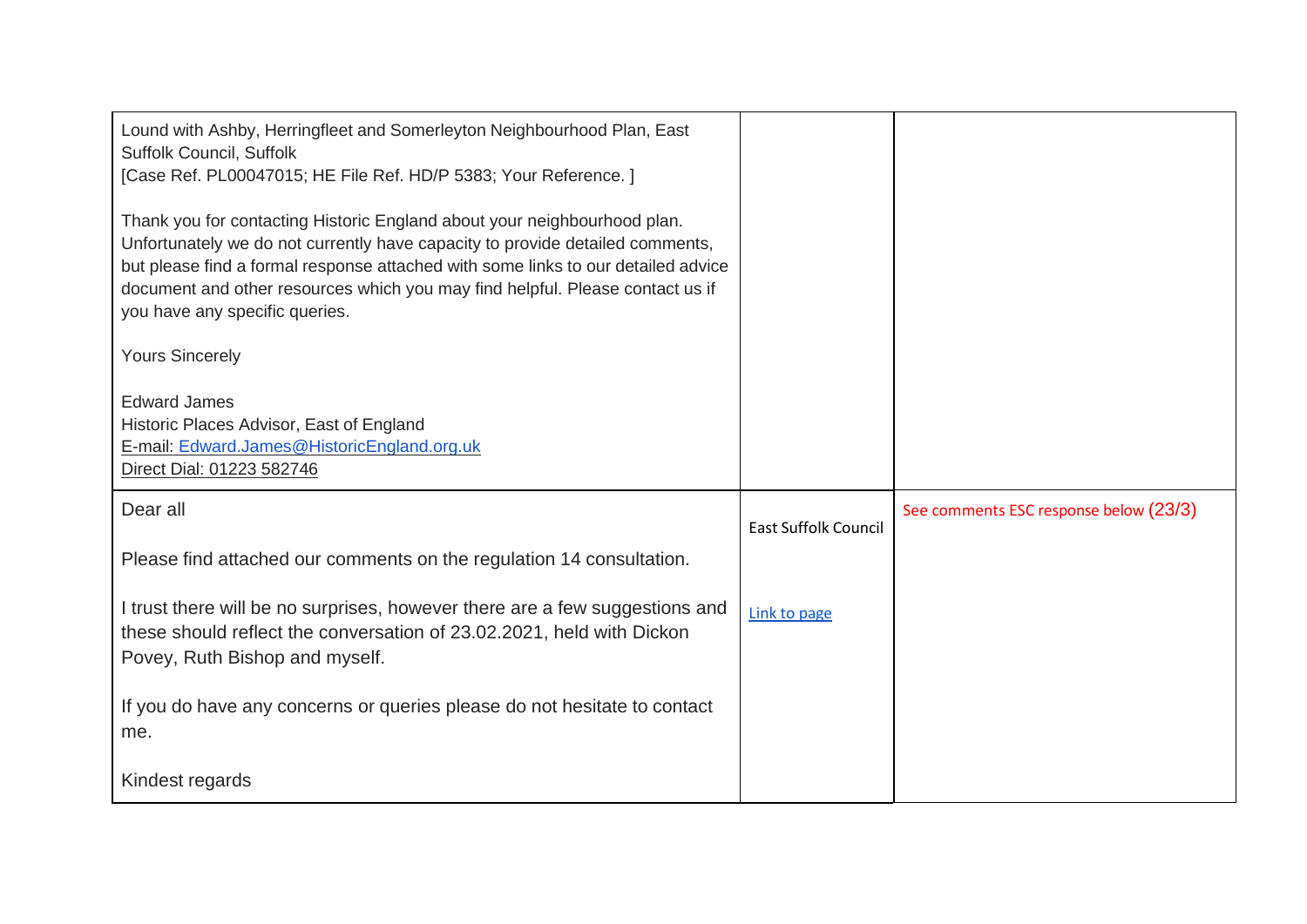| Melanie |  |
|---------|--|
|         |  |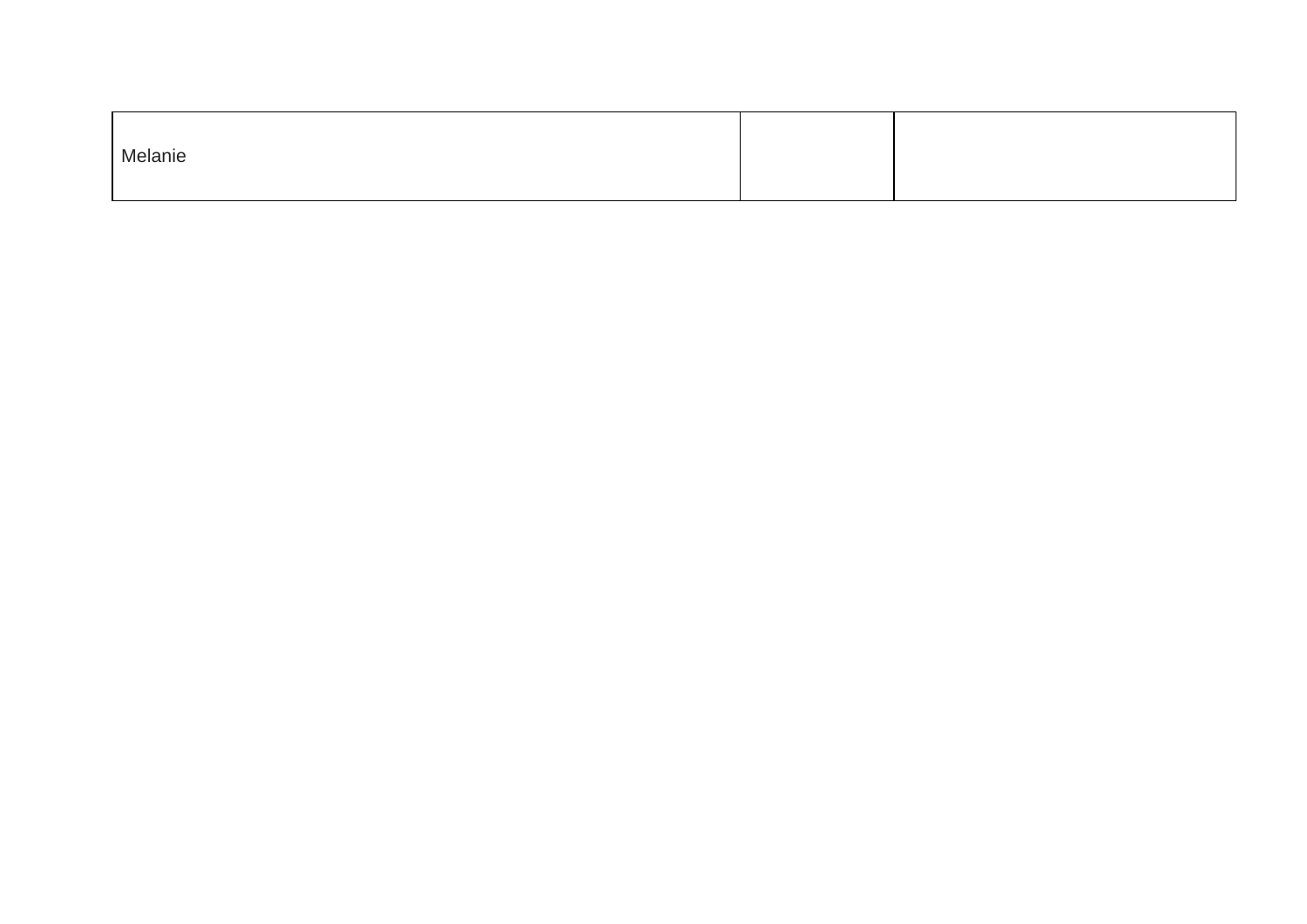

Suffolk County Council Main

Date: 25 February 2021 Enquiries to: Georgia Teague Tel: 01473 265054 Email: [georgia.teague@suffolk.gov.uk](mailto:georgia.teague@suffolk.gov.uk)

Dear Mr Thomas, and Somerleyton, Ashby, Herringfleet & Lound Neighbourhood Planning Group,

## **Pre-Submission version of the Lound with Ashby, Herringfleet and Somerleyton Neighbourhood Plan**

Thank you for consulting Suffolk County Council (SCC) on the pre-submission version of the Lound with Ashby, Herringfleet and Somerleyton Neighbourhood Plan.

SCC is not a plan making authority, except for minerals and waste. However, it is a fundamental part of the planning system being responsible for matters including:

- Archaeology
- Education
- Fire and Rescue
- Flooding
- Health and Wellbeing
- Libraries
- Minerals and Waste
- Natural Environment
- Public Rights of Way
- Transport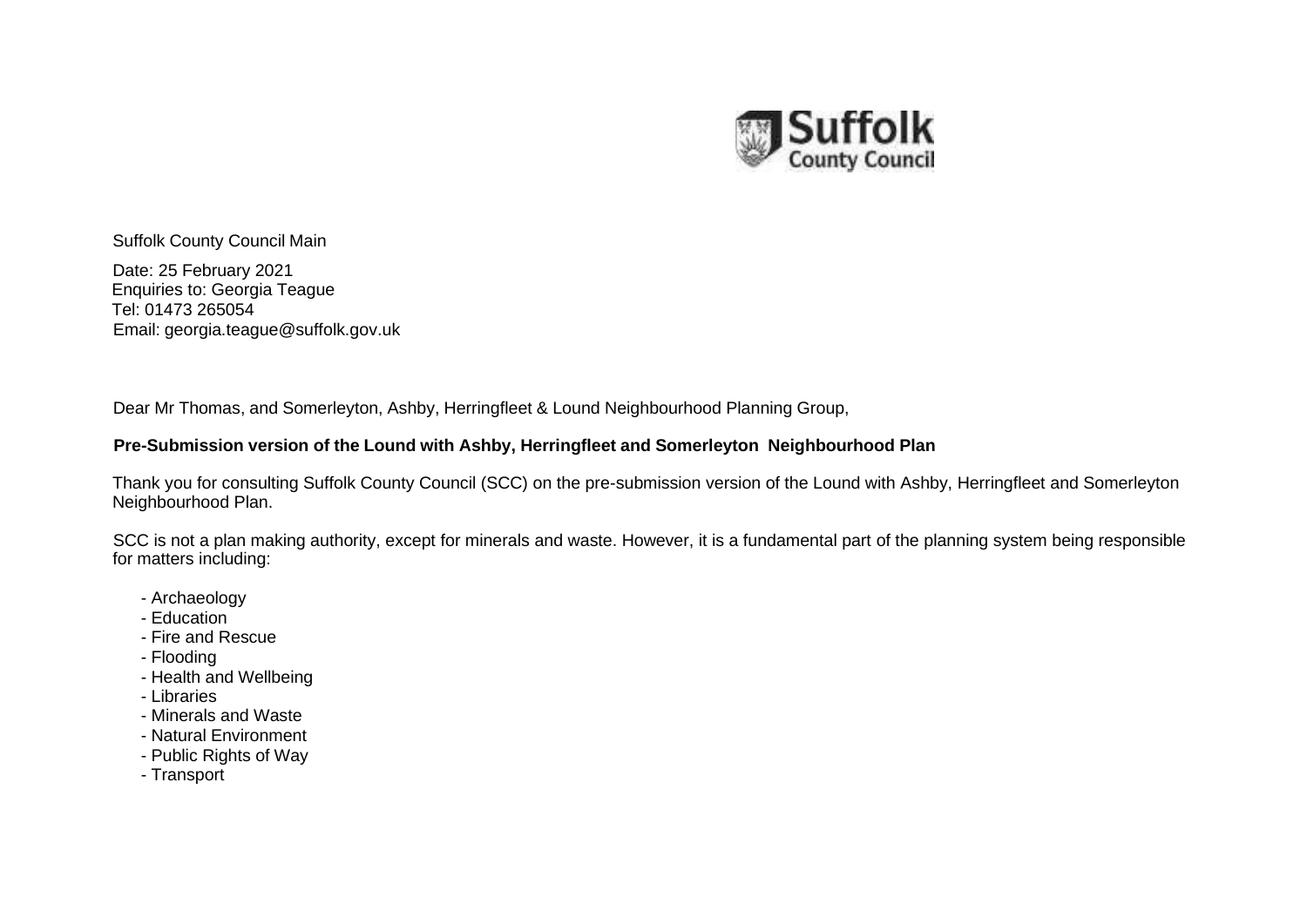This response, as with all those comments which SCC makes on emerging planning policies and allocations, will focus on matters relating to those services.

Suffolk County Council is supportive of the vision for the Parish. In this letter we aim to highlight potential issues and opportunities in the plan and are happy to discuss anything that is raised.

Where amendments to the plan are suggested added text will be in *italics* and deleted text will be in strikethrough.

#### Archaeology

There are no considerations to archaeology or historic environment in the plan. The following wording is recommended to be included in section 7.4, in order to provide further information and give clarity to developers of future sites:

1

#### Endeavour House, 8 Russell Road, Ipswich, Suffolk IP1 2BX [www.suffolk.gov.uk](http://www.suffolk.gov.uk/)

*"Suffolk County Council manages the Historic Environment Record for the county. Non designated archaeological heritage assets would be managed through the National Planning Policy Framework, and Waveney Local Plan Policy WLP8.40. Suffolk County Council Archaeological Service advises that there should be early consultation of the Historic Environment Record and assessment of the* archaeological potential of the area at an appropriate stage in the design of new developments, in order that the requirements of the National *Planning Policy Framework, East Suffolk Core Strategy (Strategic Priority 15) and Waveney Local Plan (Policy WLP8.40) are met. Suffolk* County Council Archaeological Service is happy to advise on the level of assessment and appropriate stages to be undertaken."

The plan could also highlight a level of outreach and public engagement that might be aspired to from archaeology undertaken as part of a development project. Increased public understanding of heritage assets is an aspiration of the NPPF, and provision in project designs for outreach and engagement are welcomed.

It is recommended that Section 8 could reference the historic environment with finds and monuments in the parishes with information from the Historic Environment Record (HER). The HER is held by Suffolk County Council Archaeological Service (SCCAS), with publicly accessible records viewable on the Suffolk Heritage Explorer, which can be viewed at: https://heritage.suffolk.gov.uk/.

It is suggested that the following information could be included in an appendix. Records here show that the parishes are rich in cropmark complexes, the most notable is an extensive area of cropmarks representing coaxial and rectilinear field systems, trackways and enclosure covering the area from Somerleyton and Lound (LUD 016). Which includes cropmarks of ring ditches (SOL 054, SOL 058 and LUD 014) and possible prehistoric enclosure (LUD 055).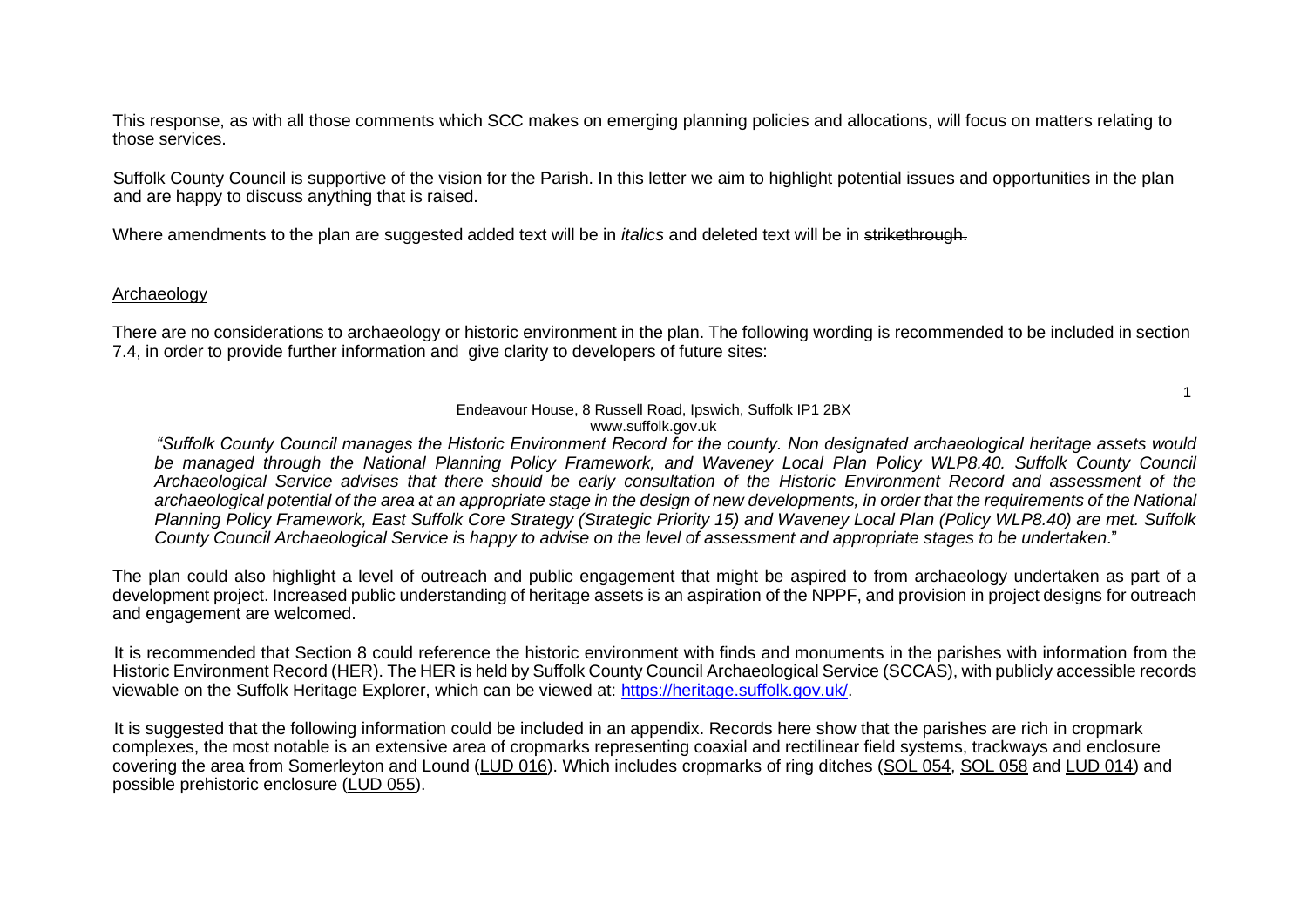Further cropmark complex can be seen to the east of Lound, which include rectilinear enclosures, field boundaries and trackways of possible prehistoric to Post-medieval date (LUD 017 and LUD 018). In addition to this, there are cropmarks of multiple ring ditch and former barrow mounds (LUD 072) within this area (including LUD 040, LUD 041, LUD 042, LUD 045 and LUD 046) likely indicates the presence of a large Bronze Age barrow cemetery.

NP text to include within 8.1 New developments must, as a requirement of the East Suffolk (Waveney) Local Plan, show SCC Archaeological Service requirements are met. (23/03)

# **Education**

## *Early Years Care*

The Pre School operating from the Village Hall is well supported by the Local Community. This relatively small amount of growth should help to further sustain Somerleyton Pre School.

#### *Primary education*

Based on current forecasting, Somerleyton primary school has sufficient surplus capacity to accommodate the additional pupils arising from allocated developments WLP7.5 and WLP7.6 in Somerleyton.

Should the demand for places change, developer contributions may be sought to provide expansion to the school, or other schools in the catchment area.

The number of pupils emanating from the Local Plan site WLP7.12 in Lound, alongside other planning applications, is likely to exceed the 95% capacity of Blundeston CEVP School. The proposed strategy for mitigating tis growth is via The Limes Primary Academy, which has been designed to accommodate additional pupils.

#### Endeavour House, 8 Russell Road, Ipswich, Suffolk IP1 2BX [www.suffolk.gov.uk](http://www.suffolk.gov.uk/)

#### *Secondary education*

The number of pupils arising from the Local Plan Sites, alongside other planning applications in the catchment area means that the Benjamin Britten Academy is currently forecast to exceed the 95% capacity. The proposed strategy for mitigating this growth is via monitoring the pupil movement and places available across local schools. The Benjamin Britten Academy is able to expand on the existing site, if required.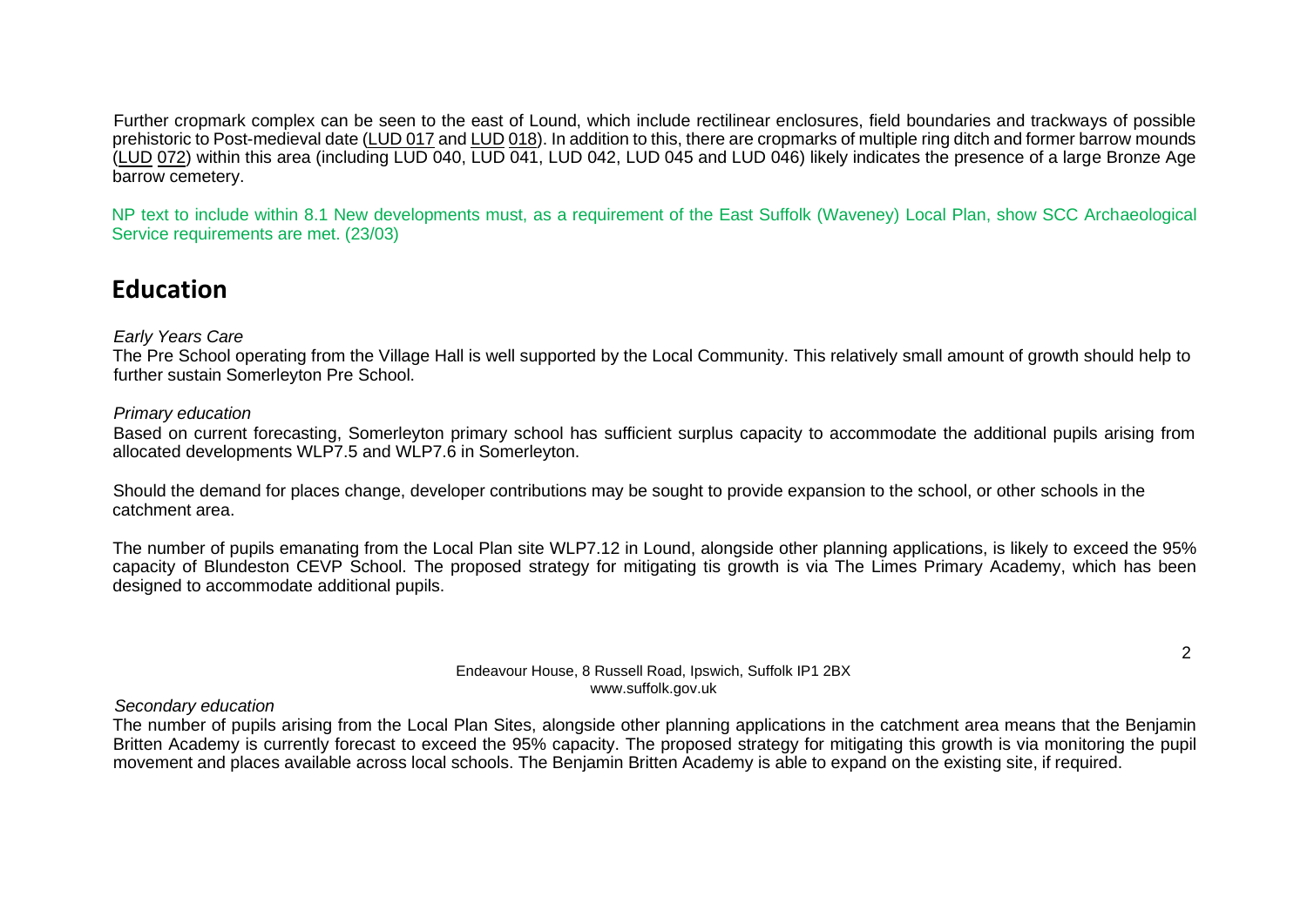#### *School Parking*

SCC would like to address paragraph 8.3.4 and the desire for off road parking for Somerleyton primary school. The school site is very small at only 0.13ha, and as things stand, it would not be possible to provide additional car parking provision on the school site. If this were to be provided in the future, the school would need additional land, or parking would need to be provided elsewhere, separate from the school site.

This matter is currently with Somerleyton School (The Hartismere Family of Schools) and the Somerleyton Estate. (23/03)

#### Flooding

Despite the overarching Environmental Objective Env 6 (To plan for climate change, biodiversity and landscape conservation), and that new developments will be expected to take into account biodiversity and climate change (8.1), there is no specific reference to Sustainable Drainage Systems (SuDS) in the plan. Reference to SuDS could contribute towards objectives for climate change adaptation and biodiversity.

Therefore, it is suggested that the following wording could be included into Policy LAHS 4 Design of Residential Developments, or into Section 8 - Environment.

"*New developments should not result in water run-off that would add to or create surface water flooding; and shall include the use of above ground open Sustainable Drainage Systems (SuDS) unless inappropriate, which could include wetland and other water features,* which can help reduce flood risk whilst offering other benefits including water quality, amenity/recreational areas and biodiversity benefits."

This section on flooding to be added to Section 8 Environment as 8.5 (23/03)

#### Health and Wellbeing

#### *Meeting the Needs of an Ageing Population*

The neighbourhood plan makes reference to an ageing population in paragraphs 7.1.4 and 7.1.5, and the desire for the provisions of homes for older people, which is supported.

SCC would suggest that the plan could include the desire for smaller homes that are adaptable and accessible, which meets the requirements for both older residents as well as younger people and families.

Add to 7.1.5 ....that are adaptable and accessible, which meets the requirements for both older residents as well as younger people and families. (23/03)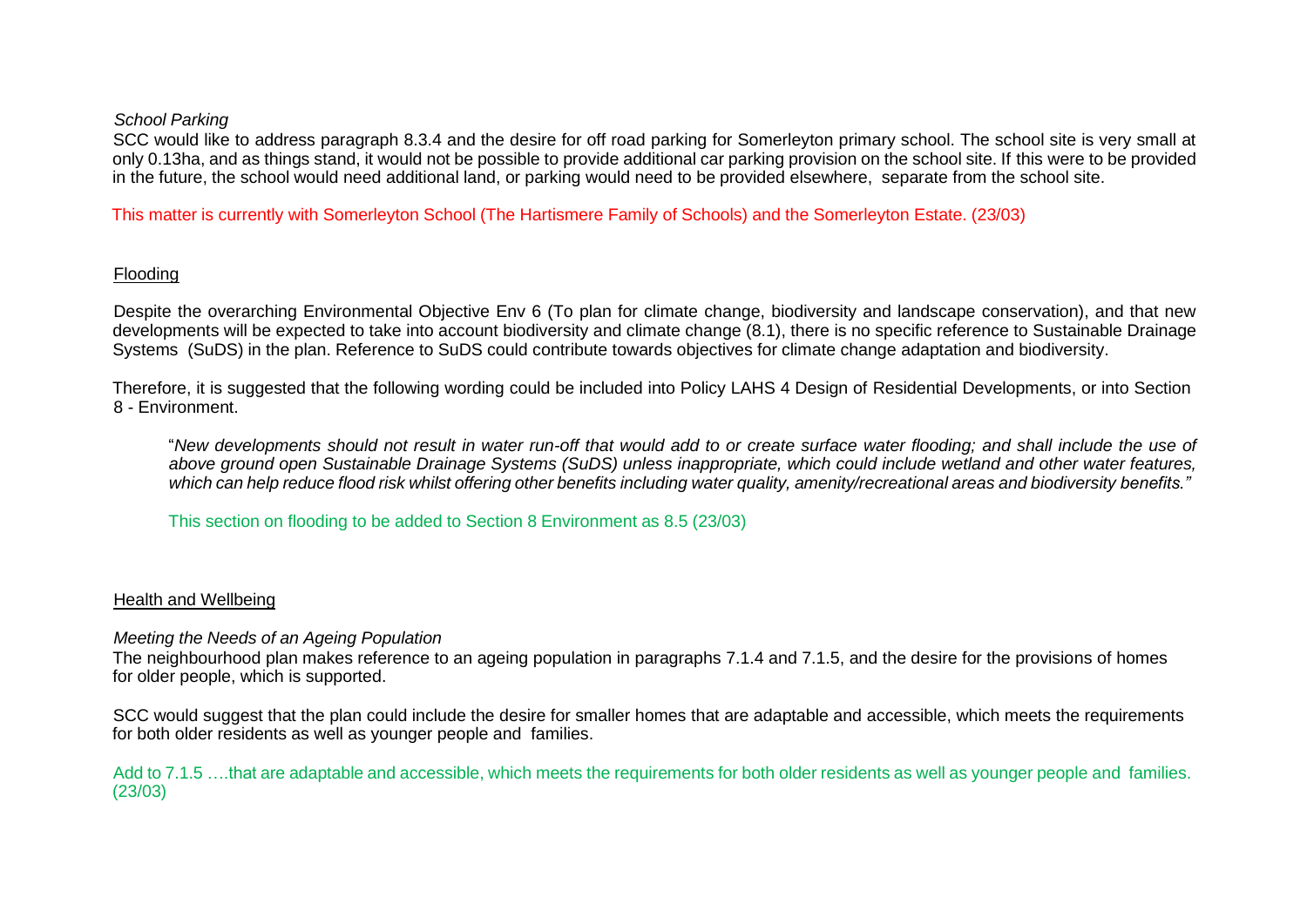Building homes that are accessible and adaptable means that these homes can be changed with the needs of their occupants, for example if their mobility worsens with age, as these homes are built to a standard that can meet the needs of a lifetime. While it is understandable that each housing type may not be suitably accommodated on every site, efforts should be made where possible to ensure that each site contains a mixture of housing types. This can help prevent segregation by age group and possible resulting isolation.

The Waveney Local Plan Policy WLP8.31 Lifetime Design states that housing should meet the needs of the resident throughout their lifetime. It is suggested that the plan in the supporting text for Policy LAHS 1 could refer to this.

#### Endeavour House, 8 Russell Road, Ipswich, Suffolk IP1 2BX [www.suffolk.gov.uk](http://www.suffolk.gov.uk/)

#### *Active Travel*

Active travel, such as walking and cycling, is important in order to improve physical health and reduce obesity levels, as well as can help to minimise levels of air pollution from motorised vehicles. Policy LAHS 5 Provision of Footpaths can help to increase the level of walking and cycling, and we welcome the mention of "connectivity".

#### *Access to Green Spaces and Facilities*

The mentions of health benefits arising from access to the allotments, in paragraph 9.1.5, is welcomed. A range of facilities and services can help a community feel more inclusive and cohesive, and is an important factor contributing to the mental health of residents of the parish.

SCC welcomes Section 11 The Promotion of Healthy Activity. It is suggested that Section 11 could include reference to the mental health and wellbeing benefits that can be gained from access to pleasant outdoor areas. There are proven links<sup>1</sup> between access to green outdoor spaces and the improvements to both physical and mental health and wellbeing for the population as a whole, including increasing the quality of life for the elderly, working age adults, and for children.

SCC would suggest the inclusion of the need to make green spaces and facilities accessible to residents with limited mobility (inclusion of benches and well-maintained paths etc), into Policy LAHS 3 Public Open Space. This could help to make an elderly population feel more included as part of the community and reduce isolation of vulnerable groups.

Add to Section 11 – Access to green outside spaces is recognised as contributing to improvements to both physical and mental health and wellbeing for the population as a whole, including increasing the quality of life for the elderly, working age adults, and for children. (23/03)

Change attending to tending (23/03)

3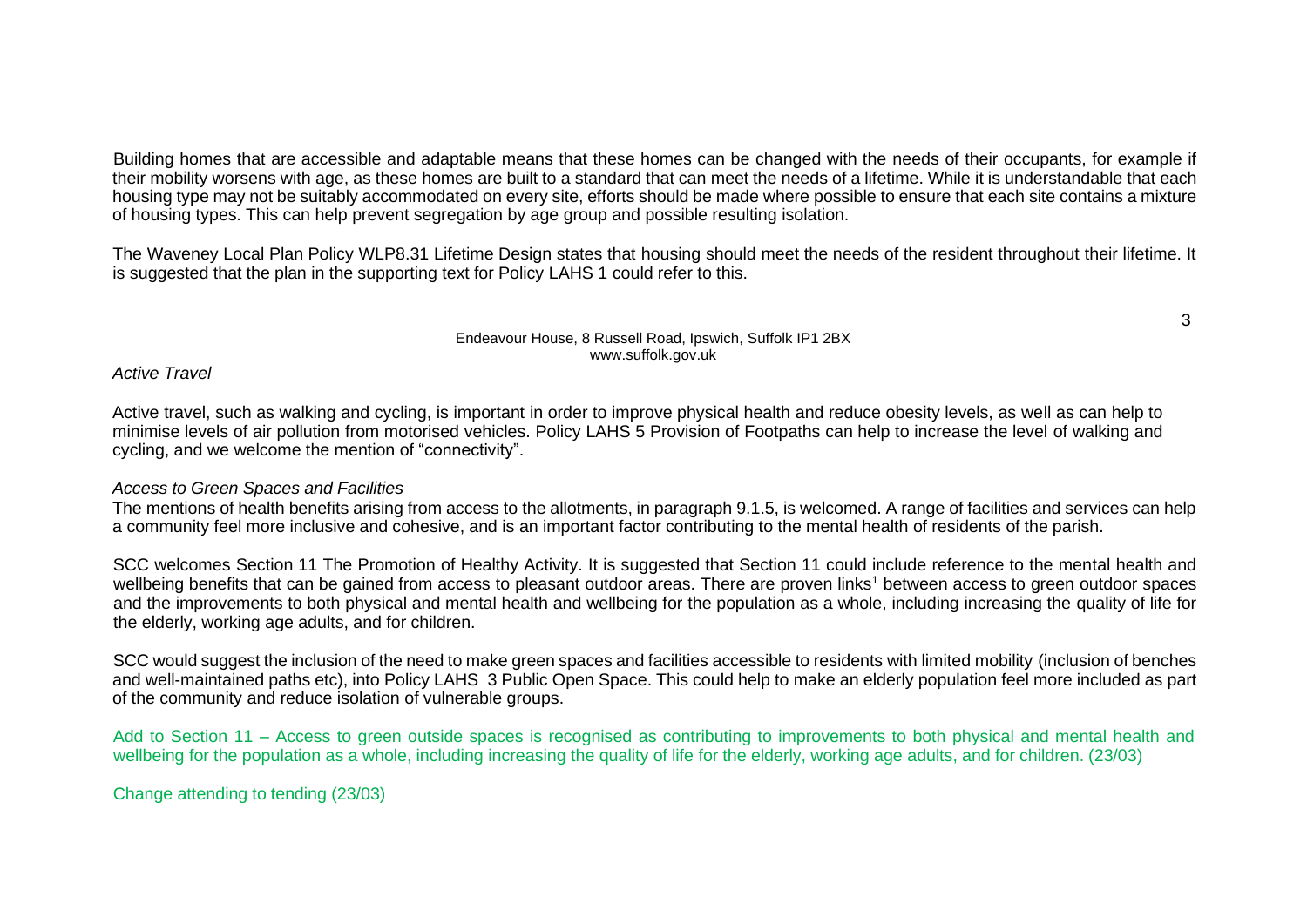#### Minerals and Waste

Suffolk County Council is the Minerals and Waste Planning Authority for Suffolk. This means the County Council makes planning policy and decisions in relation to minerals and waste. The relevant policy document is the Suffolk Minerals and Waste Local Plan, adopted in July 2020.

The County Council has assessed the neighbourhood plan regarding the safeguarding of potential minerals resources and operating minerals and waste facilities and has no concerns with the proposals in the plan. As the plan is not making any proposals in addition to the Waveney Local Plan, there is no comment for minerals and waste.

## Natural Environment

The neighbourhood plan states that protecting the environmentally sensitive and rural nature of the parish is important and sets 6 environmental objectives. However, Section 8 Environment would benefit from being more detailed, as detailed in the sections below.

#### *Biodiversity and Climate Change*

Objective Env 6 (To plan for climate change, biodiversity and landscape conservation) indicates that this is expanded upon in Policies 3, 4, 8 and 9, however SCC feels that this is not the case, and could be strengthened.

The following wording is recommended to Policy LAHS 3, in order to provide greater environmental protection:

"The provision of public open green space in any new development shall incorporate appropriate native trees and planting to enhance *and protect natural habitats, and lead to a net gain in* biodiversity *through restoring and repairing fragmented networks*."

This has been considered thoroughly but it is believed that the Policy statement is adequate and straightforward. (23/03)

<sup>1</sup> https:/[/www.ncbi.nlm.nih.gov/pmc/articles/PMC5663018/](http://www.ncbi.nlm.nih.gov/pmc/articles/PMC5663018/)

4

#### Endeavour House, 8 Russell Road, Ipswich, Suffolk IP1 2BX [www.suffolk.gov.uk](http://www.suffolk.gov.uk/)

SCC would like to see further detail in policy of how the plan aims to tackle the issue of climate change, as raised in Objective Env 6. Section 4 Renewable Energy states that large scale schemes would not be welcomed, which suggests that there is the possibility that small-scale schemes could be accepted. Section 8.1 states that 'New developments will be expected to take into account the impacts on biodiversity and climate change'. SCC would recommend that this is explained further –

for example, if new housing developments would be supported by the parish if they were to include features such as solar panels, rainwater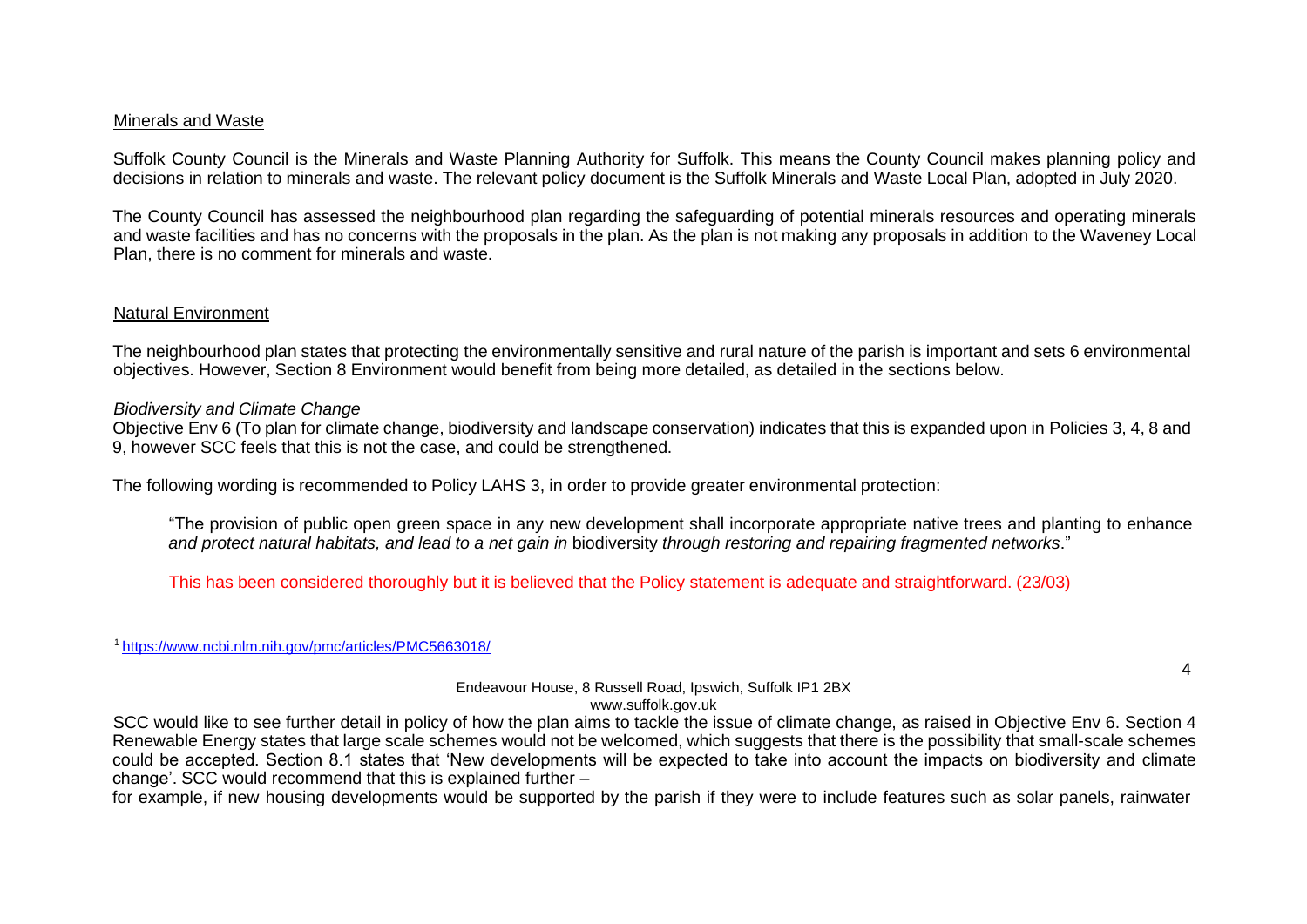harvesting, or electric vehicle charging points, etc. SCC would recommend that such features are supported in Policy LAHS 4.

#### *Views*

The neighbourhood plan makes references to "rural" and "open" views, particularly in Objective Env 4 (To maintain our existing open countryside and rural views), and yet does not appear to state how it is intended for this to be achieved. Page 7 indicates that Policies 2,3 and 5 will expand on this objective, however this does not appear to be the case.

It is suggested that the plan should specifically protect views within policy and could create a map displaying specifically designated important views. It is important to ensure that the plan provides suitable supporting evidence to show why these views are important to the parish and therefore in need of protection. This information should include photographs or descriptions of the views, and numbered locations of the viewpoints, which must be publicly accessible and not from private land. This could help the parish to retain its rural and countryside aesthetic and feel, which is clearly an important feature to residents.

This is an interesting conundrum, because there is no right to a view, but aspirationally providing a well considered layout in line with the Masterplanning and Design Guidelines should best serve the overall interest of the Community at large (23/03)

#### Public Rights of Way

#### *Section 8.2 Footpaths and Bridleways*

SCC suggests that this section should be headed "*Public Rights of Way"* and include reference to the Angles Way, a long-distance promoted trail between Great Yarmouth and Thetford that passes through these parishes.

This section could also be more aspirational to create new off-road links between villages, the school, the Angles Way and to promote access. In addition, the plan could include an aspiration to develop new public rights of way including a link along the river wall between Herringfleet Mill and Somerleyton. Ashby, Herringfleet and Somerleyton all require new condition surveys and suggestions for new links between public rights of way and important parish locations. This task has been identified by the PC and a working group has been initiated to carry out the task. Due to volunteer resource limitations this activity can only commence after the submission of the NP and its referendum. (30/3)

It is recommended that there could be reference to other strategies that support this neighbourhood plan, such as Suffolk County Council's Green Access Strategy (2020-2030)<sup>2</sup>. This strategy sets out the council's commitment to enhance public rights of way, including new linkages and upgrading routes where there is a need. The strategy also seeks to improve access for all and to support healthy and sustainable access between communities and services through development funding and partnership working.

#### *Policy LAHS 5 Provision of Footpaths* Agree to change of Heading to Provision of Public Rights of Way (30/3) As above, this should be headed "*Provision of Public Rights of Way"* so as not to limit the reference to just one status of right of way.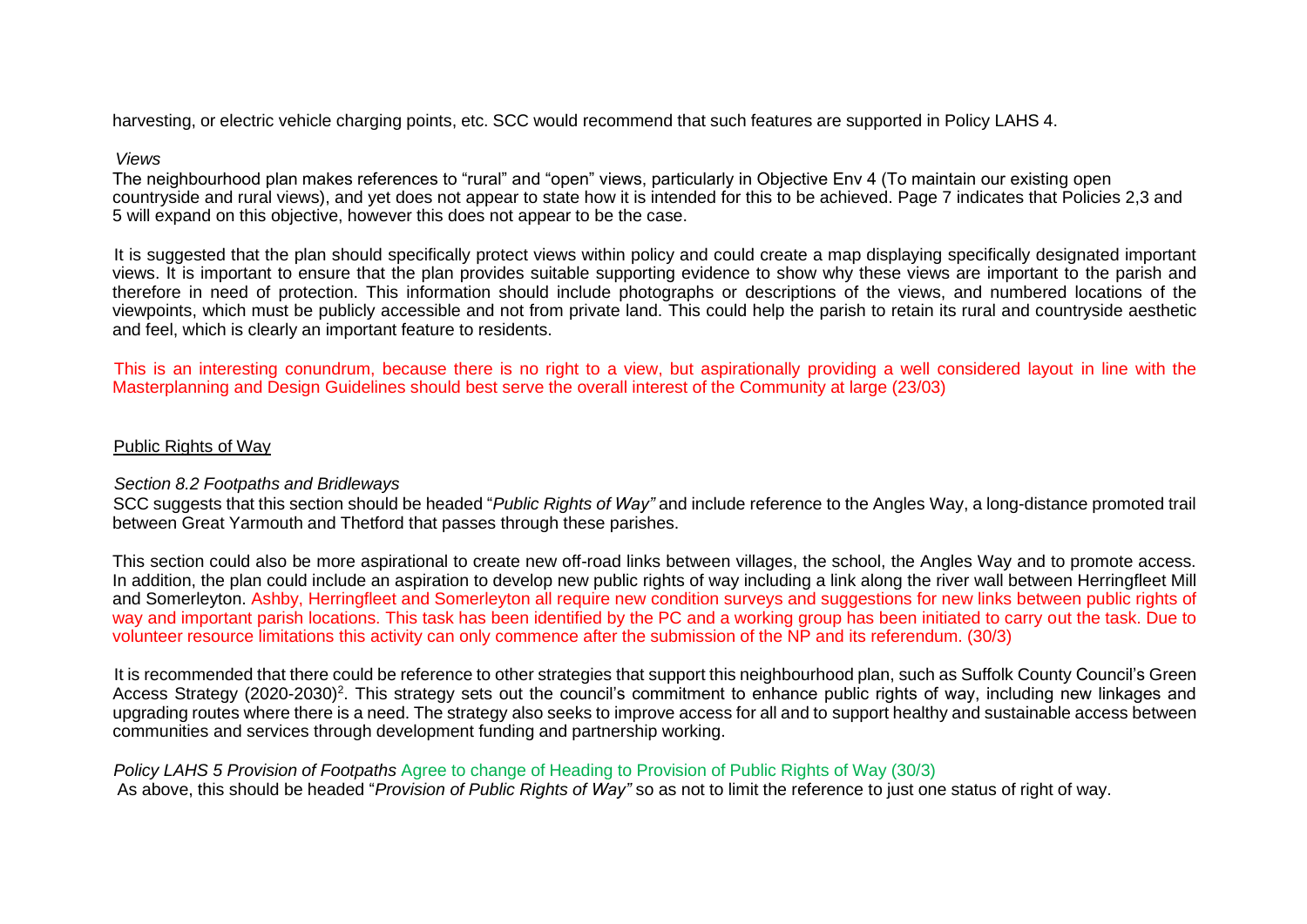*Supporting Document*

The following amendments are recommended for the Supporting Document, Page 9: 4. Existing Public Rights of Way:

- 4.1.1.3 Should refer to Footpath 3 and Bridleway 3A
- 4.1.1.4 should refer to Bridleway 4, not Footpath 4.

<sup>2</sup> https:/[/www.suffolk.gov.uk/assets/Roads-and-transport/public-rights-of-way/suffolk-green-access-strategy](http://www.suffolk.gov.uk/assets/Roads-and-transport/public-rights-of-way/suffolk-green-access-strategy2020-2030.pdf) 2020-2030.pdf

Endeavour House, 8 Russell Road, Ipswich, Suffolk IP1 2BX

[www.suffolk.gov.uk](http://www.suffolk.gov.uk/)

• 4.1.2.3 should refer to Bridleway 14, not Footpath 14.

• 4.1.3 Somerleyton Public Rights of Way omits Footpath 6 which joins to Footpath 1 at the slipway and goes west to the River Waveney.

Noted (30/3)

#### **Transport**

#### *Parking*

SCC, as the Highway Authority, supports the allocated housing development sites from the Waveney Local Plan (WLP7.5 Somerleyton - Land north of The Street; WLP7.6 and Somerleyton - Mill Farm Field; WLP7.12 Lound - Land east of The Street); subject to highway related design matters such as access, layout, and parking.

It is recommended that there is provision for a proportion of on-street parking for new developments. Having well designed and integrated onstreet parking can help to reduce inconsiderate parking on unsuitable roads that are too narrow, which can restrict access for emergency services and refuse collections, as stated in paragraph 8.3.3 on the plan, and parking on pavements that hinder pedestrian access and safety. Please see pages 25-28 of Suffolk Guidance for Parking 2019<sup>3</sup>for further guidance.

Therefore, the following addition is recommended to Policy LAHS 6 Parking Provision for new Residential Developments:

*"A proportion of parking should be provided on-street within any new developments, but is well designed, located and integrated into the scheme to avoid obstruction to all highway users or impede visibility."*

It is also recommended that "configured location" is removed from Policy LAHS 6, as this is ambiguous. SCC would recommend the plan include reference to Suffolk Guidance for Parking 2019 in the supporting text.

Add a sentence in preamble to LAHS 6 that SCC guidance for parking 2019. (30/3)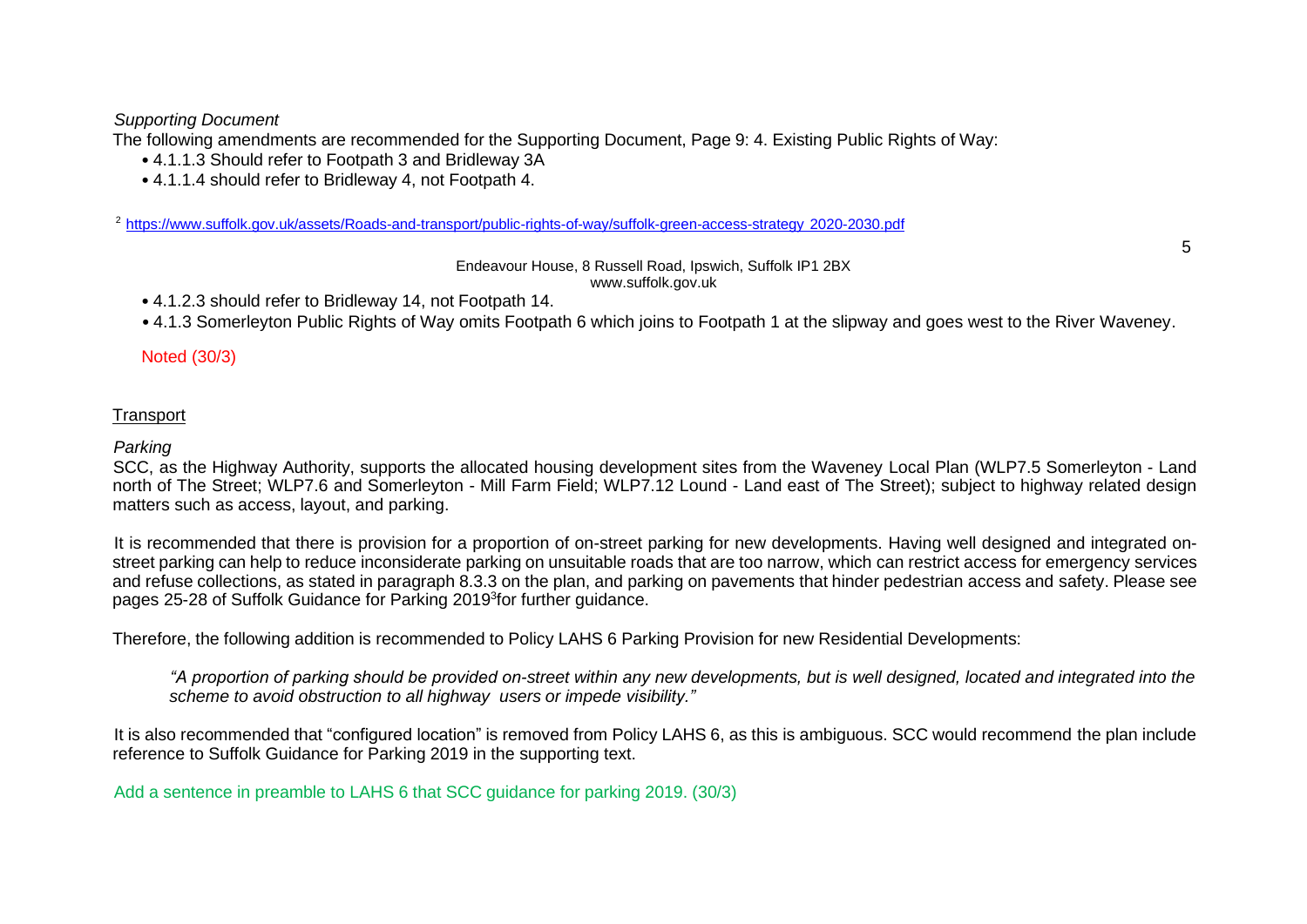Paragraph 8.3.4 relates to school parking on the B1074. As the Highway Authority, additional off street parking provision for the school may be acceptable, but only if it is feasible and in accordance with policy and guidance, notwithstanding the issue of available land, as mentioned above.

#### *Sustainable Travel*

SCC acknowledges that due to the rurality of the parishes, car usage and ownership is high. The mention of the bicycle hire shop in Somerleyton, and regular cycle events is welcomed, as this can help to encourage the community to use more sustainable mode of transport.

It is suggested that the parish could include support for community facilities and housing developments to include features that encourage sustainable transport for short trips to local destinations, such as safe and secure cycle parking spaces.

Therefore, the following additions are suggested to policies:

Policy LAHS 6 Parking Provision for new Residential Developments:

"Proposals should include provisions for safe and secure cycle storage, in accordance with adopted cycle parking standards."

The Masterplanning and Design Guidelines includes provision for cycle storage, not required as a policy statement (30/3)

#### <sup>3</sup> https:[//www.suffolk.gov.uk/assets/planning-waste-and-environment/planning-and-development](http://www.suffolk.gov.uk/assets/planning-waste-and-environment/planning-and-developmentadvice/Suffolk-Guidance-for-Parking-2019-Adopted-by-) advice/Suffolk-Guidance-for-Parking-2019-Adopted-by-SCC.pdf

Endeavour House, 8 Russell Road, Ipswich, Suffolk IP1 2BX [www.suffolk.gov.uk](http://www.suffolk.gov.uk/)

Policy LAHS 8 Support of Local Community Facilities:

"Proposals that retain, enhance or provide local services and community facilities such as meeting places, village halls, sports venues, public houses and places of worship will be supported. *Support will be given where facilities include provisions that encourage travel by sustainable modes of transport, such as walking and cycling*."

The policy is expressly pertaining to rural community facilities and is not appropriate for sustainable transport statements. The focus on footpaths reflects feedback from our community questionnaire (30/3)

6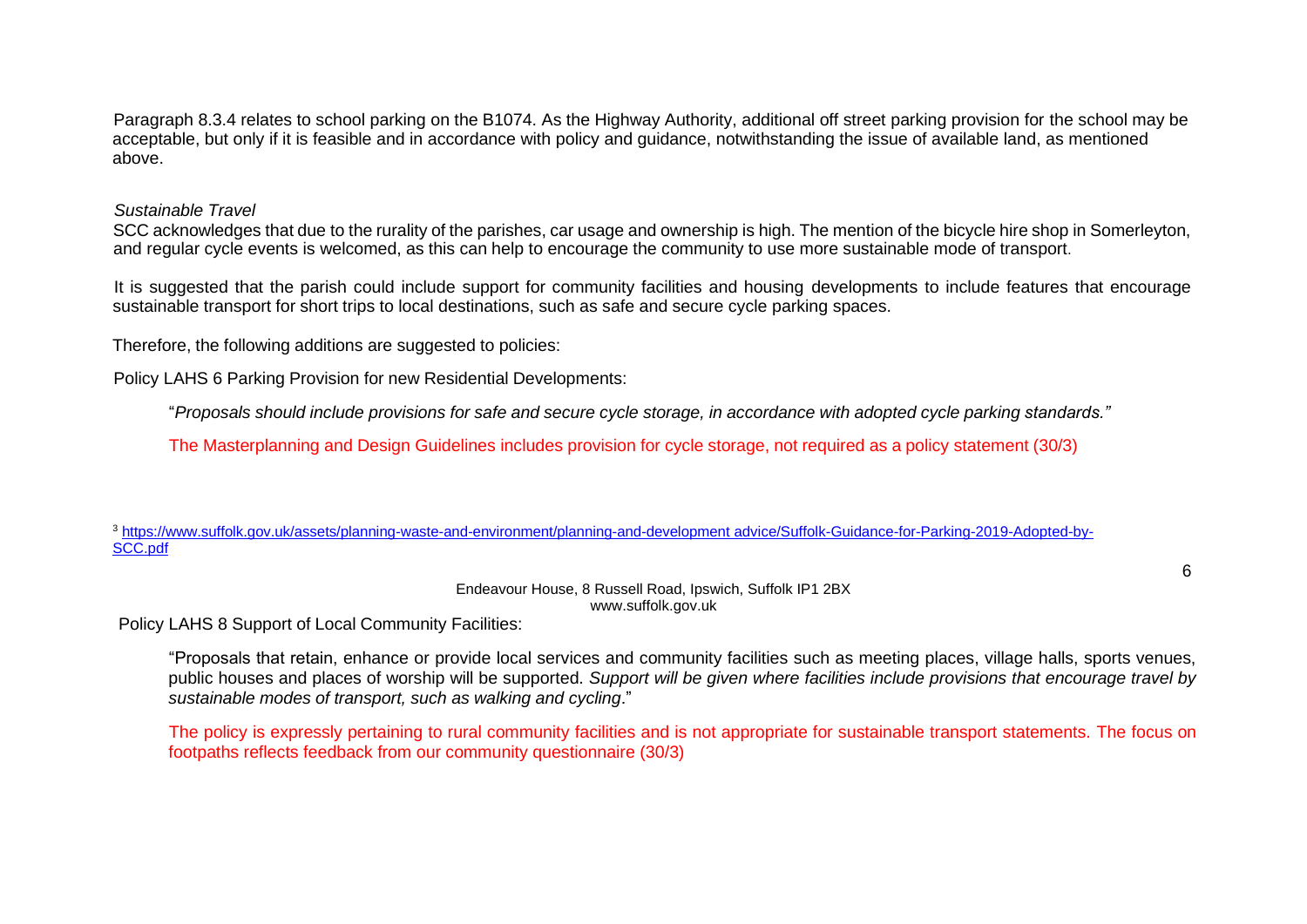#### **General**

#### *Maps*

It is strongly recommended to include a Polices Map in the neighbourhood plan. This map should visibly show all of the important policies of the plan, in one clear consolidated image. For example, using colour coding to indicate housing sites, public open and green spaces such as the allotments, village greens and ponds, and other important facilities listed in policies, such as the community centre, all located within the parish boundary. It is recommended that important views, as mentioned above, should be displayed in the Polices Map too.

It is recommended that maps should be labelled clearly - e.g. "Map 1: Neighbourhood Plan Area", "Map 2: Housing Allocations in Somerleyton, from the Local Plan" etc.

#### *Children's Play Area*

It is suggested that paragraph 9.3.8, regarding the desire for children's play area, could be expanded stating who is expected to be providing the play area, and how funding will be sourced. Clarity is advised here, as it is unclear if this is required from developers as part of the proposed new housing developments, or if this desire is an action for the community to fund and commission themselves.

This is a Parish Council issue and not considered appropriate for the NP (30/3)

#### *Local Green Spaces*

SCC notes that the neighbourhood plan has variety of green spaces that are used regularly by the community. It is suggested that in order to help the parish protect the community open spaces, that sites such as The Mardle and Playing Fields could be designated as Local Green Spaces, in accordance with paragraphs 99 to 101 of the NPPF. This could aid in protecting community assets from inappropriate development.

Noted. This action is considered to be more appropriately actioned by the Parish Councils, if they see fit. (13/4)

I hope that these comments are helpful. SCC is always willing to discuss issues or queries you may have. Some of these issues may be addressed by the SCC's Neighbourhood Planning Guidance, which contains information relating to County Council service areas and links to other potentially helpful resources.

The guidance can be accessed here: Suffolk County Council Neighbourhood Planning Guidance.

If there is anything that I have raised that you would like to discuss, please use my contact information at the top of this letter.

Yours sincerely,

Georgia Teague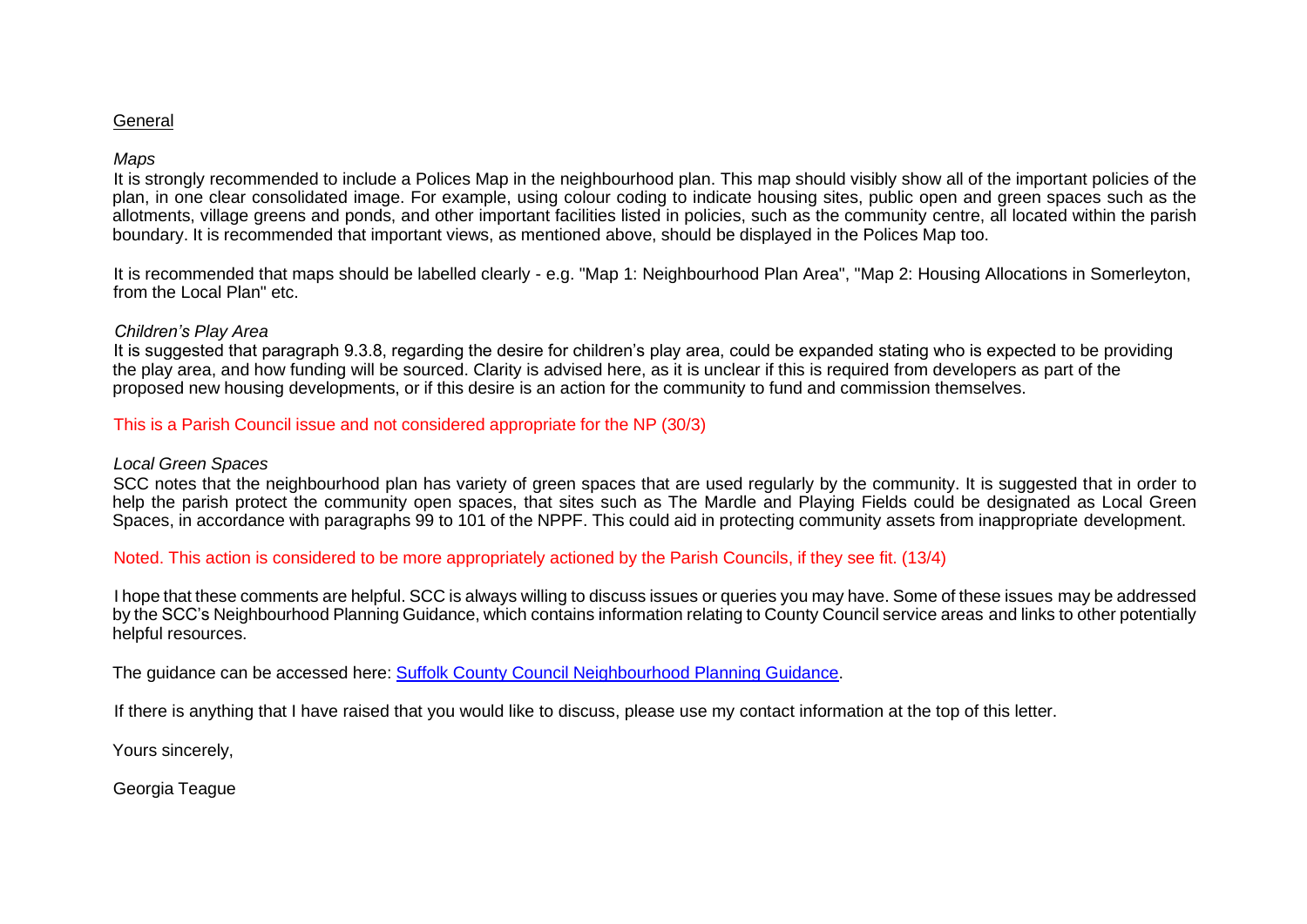Planning Officer Growth, Highways, and Infrastructure

> Endeavour House, 8 Russell Road, Ipswich, Suffolk IP1 2BX [www.suffolk.gov.uk](http://www.suffolk.gov.uk/)

7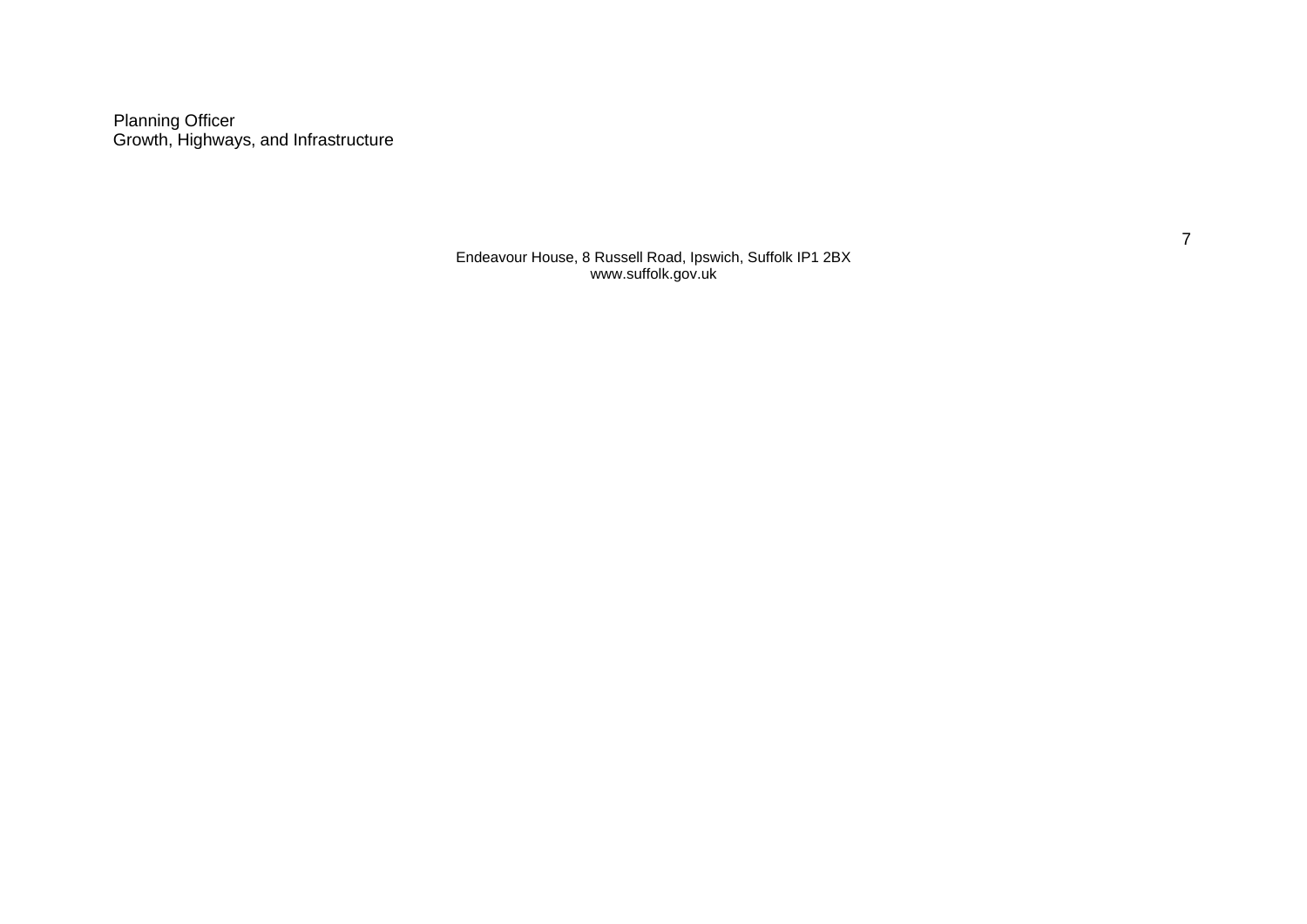# **Representations on the Lound with Ashby, Herringfleet and Somerleyton Neighbourhood Plan 2014 to 2036 Made on Behalf of the Somerleyton Estate**



**February 2021**

Process House EDIT Form Pale **Threaton** Ney B. Emurate Airbin. 3721,333 F

T mail them. W. winstructure planning mail-W. avdator-pleming zo al-

Opus House

01359 233663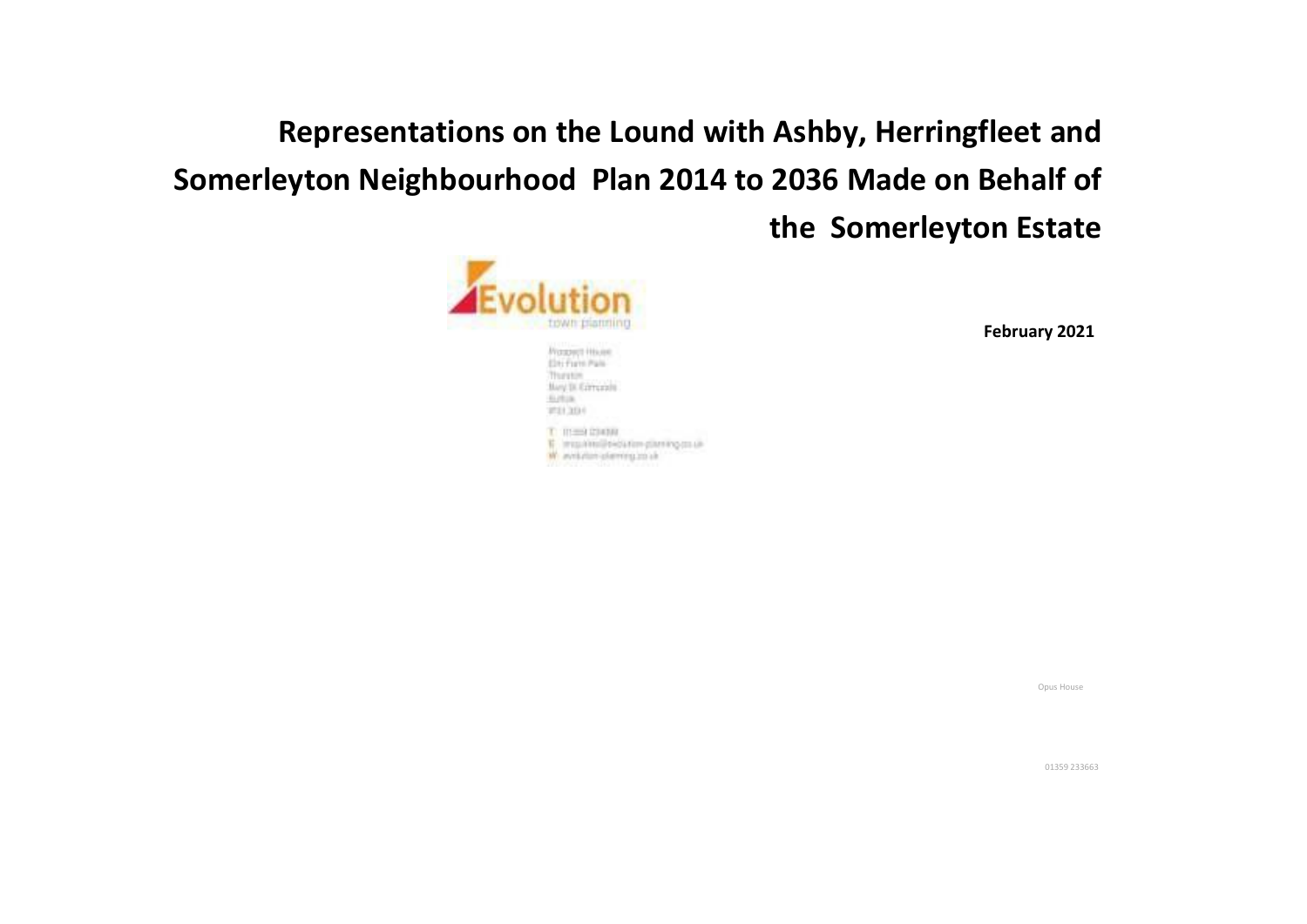# **Representations on the Lound with Ashby, Herringfleet and Somerleyton Neighbourhood Plan 2014 to 2036 Made on Behalf of the Somerleyton Estate**

# **Client: Somerleyton Estate**

Content Amendment Record

| This report has been issued and amended as follows: |  |  |  |
|-----------------------------------------------------|--|--|--|
|-----------------------------------------------------|--|--|--|

| <b>Issue</b> | <b>Revision</b> | <b>Description</b> | <b>Date</b> | <b>Signed</b> |
|--------------|-----------------|--------------------|-------------|---------------|
|              | 0               | <b>Draft</b>       | 11.02.21    | DB            |
|              | 0               | Reviewed           | 23.02.21    | <b>SH</b>     |
|              |                 |                    |             |               |

#### **Reference: E374.C1.Rep21 Disclaimer**

The copyright in this report prepared by Evolution Town Planning Ltd is owned by them and no such report, plan or document may be reproduced, published or adapted without their written consent. Complete copies of this report may however be made and distributed by the Client in dealing with matters related to the brief.

The information given in this report is solely for the use of the Client noted above. Evolution Town Planning Ltd can accept no responsibility or liability to any third party. The benefit of this report is not transferable to any third party except with the written agreement of the original Client and of Evolution Town Planning Ltd. An extra fee will be payable for such a transfer.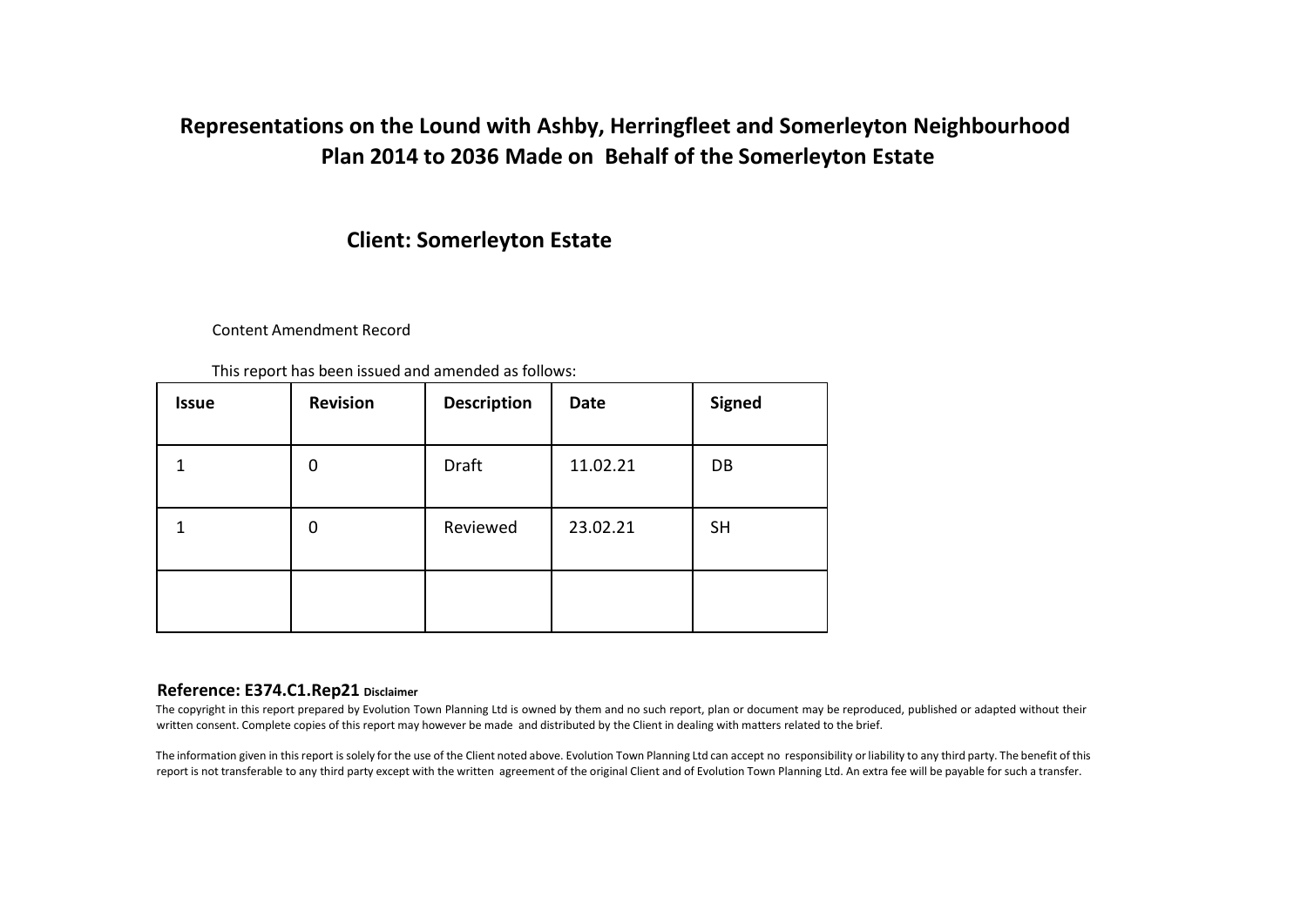| Page 2                                         |
|------------------------------------------------|
| E374.C1.Rep21 February 2021<br><b>Contents</b> |
|                                                |
|                                                |
|                                                |
|                                                |
|                                                |
|                                                |
|                                                |
|                                                |
|                                                |
|                                                |
|                                                |
|                                                |
|                                                |
|                                                |
|                                                |
|                                                |
|                                                |

5.0 Lound and Somerleyton, Suffolk Masterplanning and Design [Guidelines...........9](#page-60-0)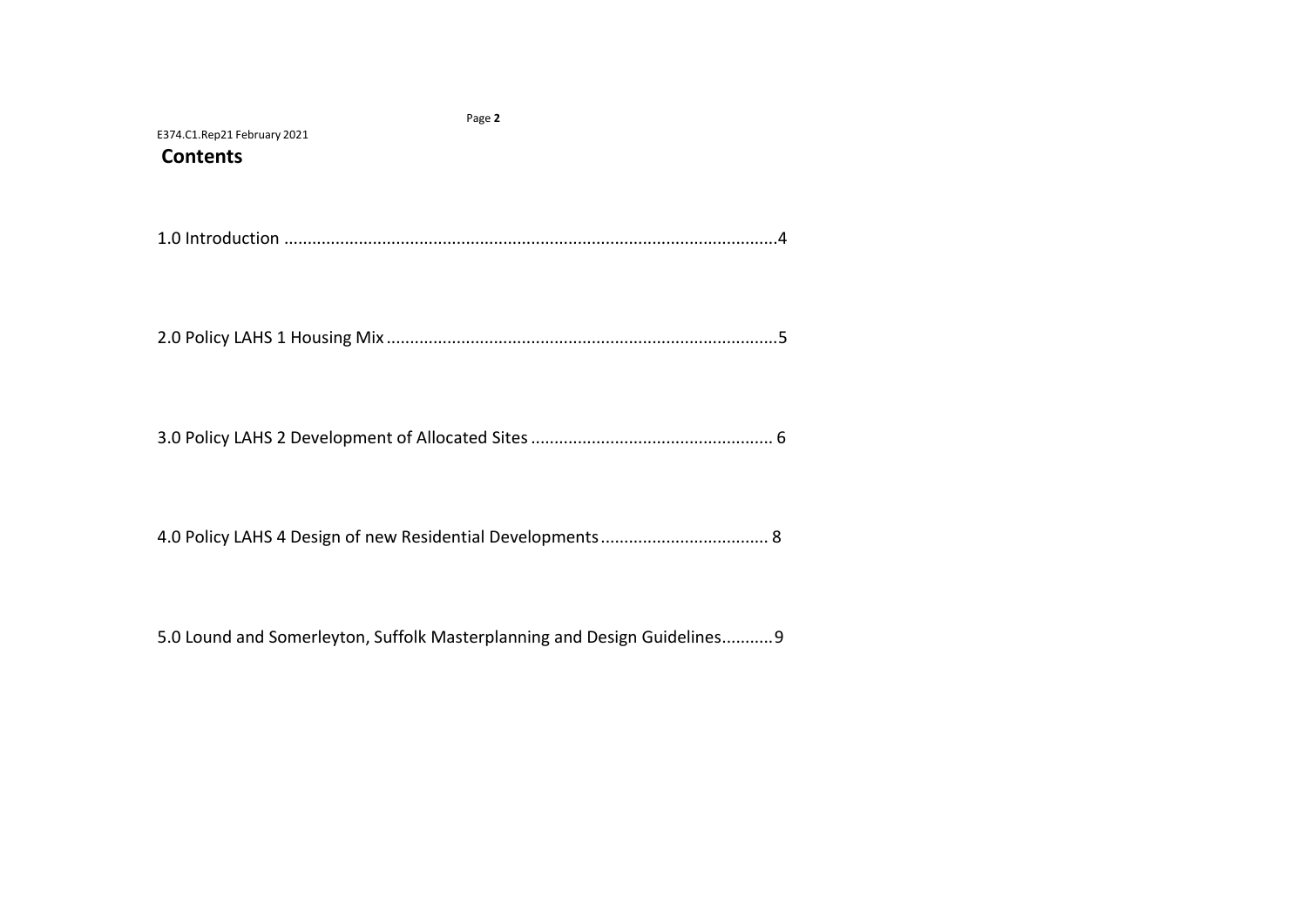#### <span id="page-54-0"></span>E374.C1.Rep21 February 2021 **1.0 Introduction**

- These representations have been prepared on behalf the Somerleyton Estate. The Estate is a significant employer and landowner in the villages of Somerleyton, Lound and Fritton, and has a close and long term interest in the success and vitality of the local area. For the record Fritton is not within the NP area (30/3)
- 1.2 The Estate owns and runs the Grade II\* Somerleyton Hall and Gardens which are open to the public. The Hall is an important local tourist attraction and employs around 15 people as well as numerous local trades involved in the maintenance and upkeep. The various activities on the wider Estate are carried out with the aim of maintaining and improving the Hall, for example funding the restoration of the 17<sup>th</sup>

Century gardens. The current owner, Hugh Somerleyton, strongly believes that the local area needs sustainable development in order to thrive.

1.3 The Estate aims to develop housing that is attractive, environmentally exemplary and which meets local needs in a way tha t will be appreciated by current and future residents. A number of housing developments have been built on estate land from Victorian estate worker housing to the Morton Peto Close in the 1980's. The Estate has 2 housing allocations in the Waveney Local Plan which it intends to develop. In addition, the Estate is involved in many local businesses including The Kings Head pub and the marina in Somerleyton. In Fritton, the Estate has the Fritton Arms and Fritton Lake holiday resort which provides holiday accommodation and leisure activities. These businesses have been purchased, or created by, the Estate. They have received investment from the Estate with the aim of supporting local infrastructure and jobs and generating an income to support the upkeep of Somerleyton Hall. The Estate has a large farming operation based in Somerleyton village. Hugh Somerleyton is a founding trustee of Wild East which seeks to rewild 250,000 acres of East Anglia. The Estate is leading the way with an extensive rewilding project on 1,000 acres of its own land.

Page **3**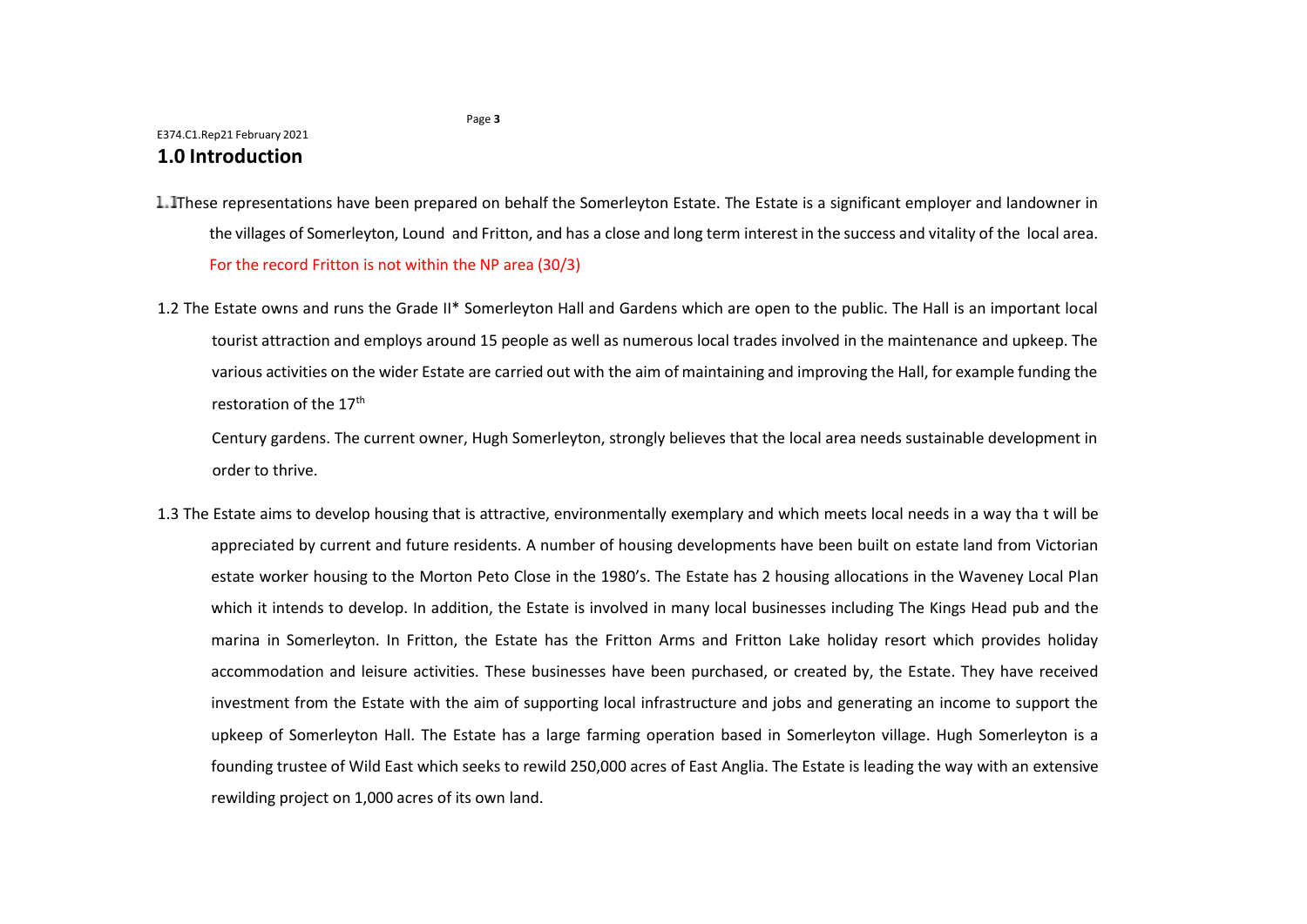- 1.4 The Estate supports the preparation of the Neighbourhood Plan and has worked with the Neighbourhood Plan group for several years. The Estate is grateful to the volunteers who have prepared the Neighbourhood Plan and supports many parts of the Neighbourhood Plan.
- 1.5 We have a few comments on the Policies in the Plan to ensure that they are effective and meet the basic conditions for Neighbourhood Plans.

E374.C1.Rep21 February 2021

#### <span id="page-55-0"></span>**2.0 Policy LAHS 1 Housing Mix**

2.1 The Estate supports the aim of this Policy to encourage smaller homes. The Waveney Local Plan has a Policy reference WLP.8.1 – Housing Mix that requires that 35% of new dwellings on residential developments are 1 or 2 bed properties. The Neighbourhood Plan Policy LAHS 1 states a preference for 1, 2 and 3 bed properties.

We question whether stating a 'preference' in a Policy means that it is a Policy or an objective?

Page **4**

2.3 It is important that the mix of homes that is provided includes some 4 bed homes and that the Policy does not prevent development of these types of homes. In recent discussions the village school in Somerleyton and businesses have voiced support for some 4 bed homes to be developed to ensure that the village has sufficient families to support the school and local businesses such as the pub. Appendix 1 of this report contains correspondence from the operators of the pub and the Headteacher of the Village School on the need for some larger homes. This was previously circulated to the Neighbourhood Plan group at the start of 2020. The correspondence refers to other possible projects that were being discussed at the time and which can be disregarded for this consultation. This shows the benefits that a mix of housing would bring to local businesses and the school which is particularly important as the country recovers from the pandemic.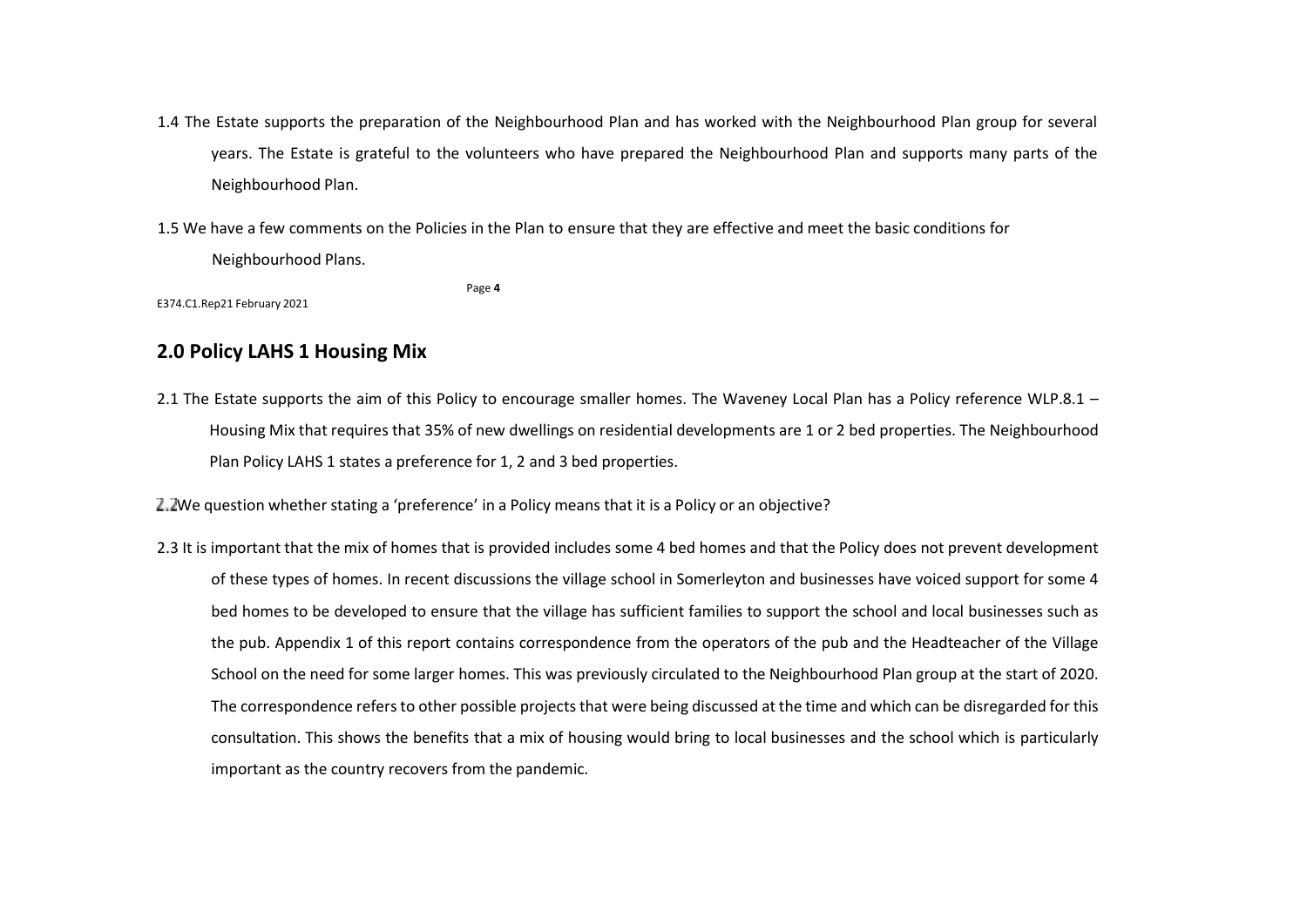2.4 We suggest that the Policy could be amended to say that '*more weight'* will be given to the provision of smaller homes rather than a preference. This would show that positive support will be given to planning applications that help to achieve the aim to deli ver smaller homes without preventing the delivery of some larger homes. This change would ensure that the Neighbourhood Plan meets the basic condition of achieving sustainable development, which is recognized in the Local Plan Policy on housing mix.

The Policy has been debated at length and it is decided that the community questionnaire response should prevail. (30/3)

Page **5**

## <span id="page-56-0"></span>**3.0 Policy LAHS 2 Development of Allocated Sites**

E374.C1.Rep21 February 2021

- Policy 2 identifies the 3 allocated sites in Somerleyton and Lound. It refers to the AECOM Design Guidelines that are contained in the Lound and Somerleyton, Suffolk Masterplanning and Design Guidelines June 2019. The Policy states that the development of each site should be in conformity with the Concept Masterplan and the Design Features section of the Guide for each site.
- The AECOM work was carried out before any detailed site investigations were undertaken or before any detailed work on ecology, drainage or landscape design. The Concept Masterplans were prepared before any detailed architectural work was carried out which requires an in depth understanding and assessment of the sites. The proposals in the Design Guide may be appropriate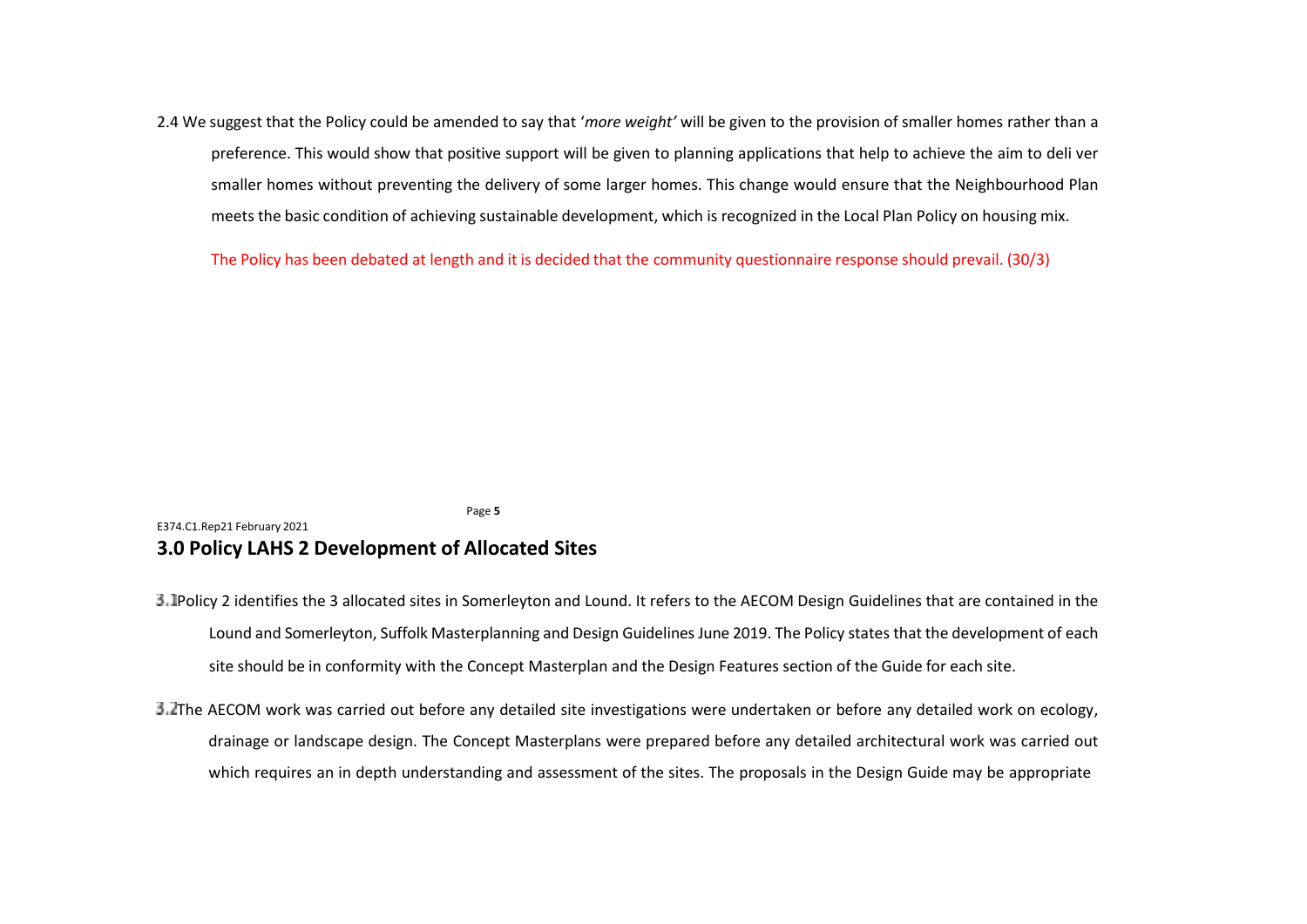however, they have not been carried out with the rigour or range of professional input that would be required for a planning application. There should be flexibility in the Policy so that appropriate alternative designs can be considered. It is accepted that any proposals will have to meet the strict requirements of the Waveney Local Plan Policies for the development of the sites and the aspirations of the Design Guide.

- **E. T**o meet the basic conditions, Neighbourhood Plans must have regard to the desirability of preserving any listed building or its setting, preserving or enhancing the character and appearance of any Conservation Area and must contribute to achieving sustainable development.
- To achieve these aims there should be flexibility so that any development makes reference to the Concept Masterplans and Design Guide and, if necessary, is allowed to explain and justify why it may be appropriate to propose an alternative layout or design of development and for a reasonable alternative to be approved.
- For example, on the Mill Farm Field site in Somerleyton, integrating open space within the development has benefits. The northern open space as shown on the Design Guide Concept Masterplan would be behind a hedge if, as required by the Design Guide, the boundary hedges are retained. This approach hides the open space which would be inconsistent with open nature of other public spaces in the village. An alternative approach of a more central open space could be acceptable. The Neighbourhood Plan should contain sufficient flexibility to allow an architect, who will consider the site in more detail than has been possible so far, to deliver a high quality scheme. This will ensure that the finished developments best deliver the quality that

Page **6**

E374.C1.Rep21 February 2021

is required by Local and Neighbourhood Plan Policies.

- To meet the basic conditions the Policy should be amended to state in each of the 3 bullet points (new words underlined and existing words crossed out): …*'should have regard to be in in conformity with the concept masterplan………..*
- At the end of the Policy a new sentence should state: '*Departures from the Concept Masterplan and Design Guidelines should be*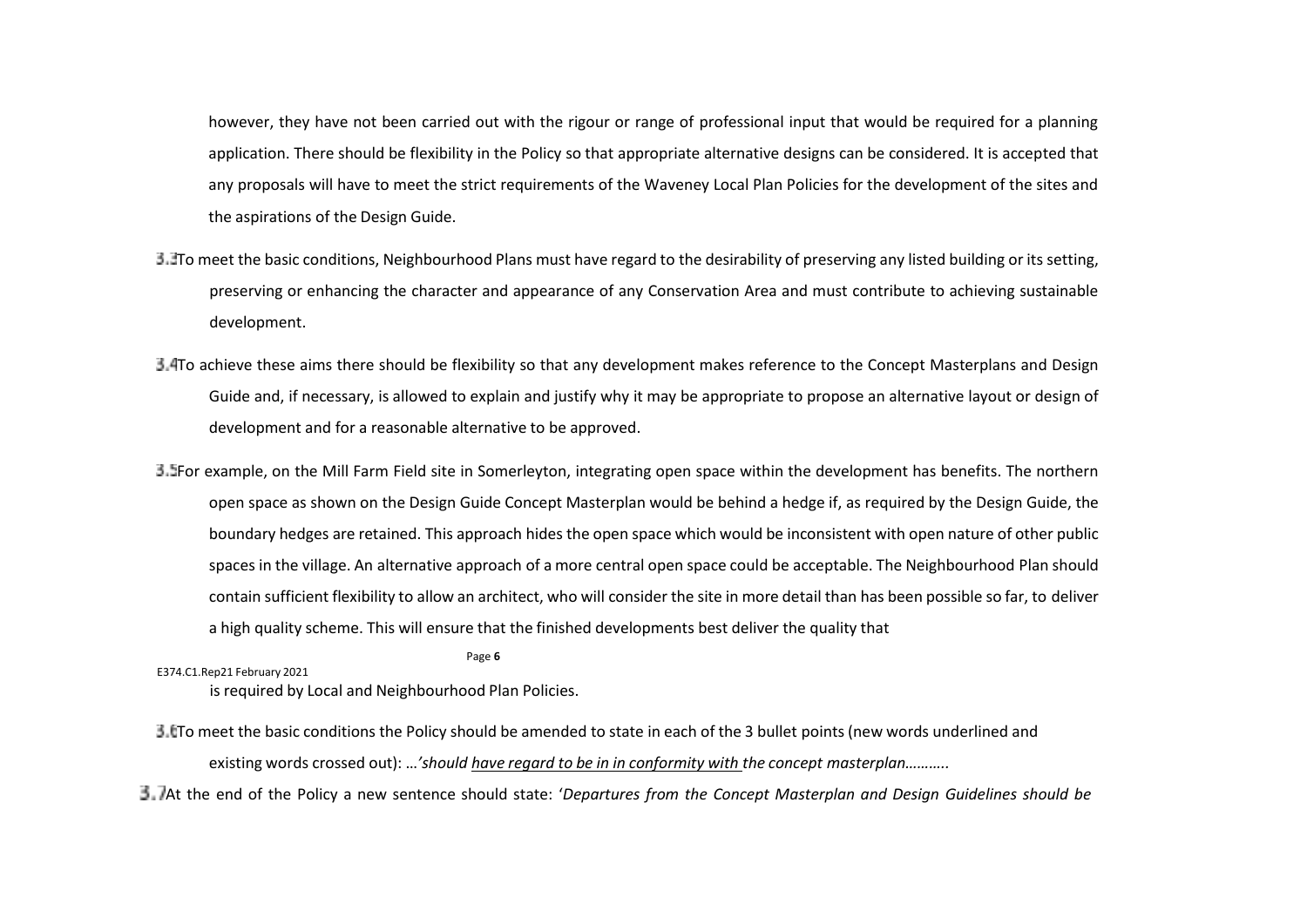*explained and agreed with the Local Planning Authority*' Noted – The Masterplanning and Design Guidelines provide a concept that meets and satisfies the requirements laid down by the NP. It shall be adopted by default but alternatives that equal or surpass this arrangement may be proffered by developers. (30/3)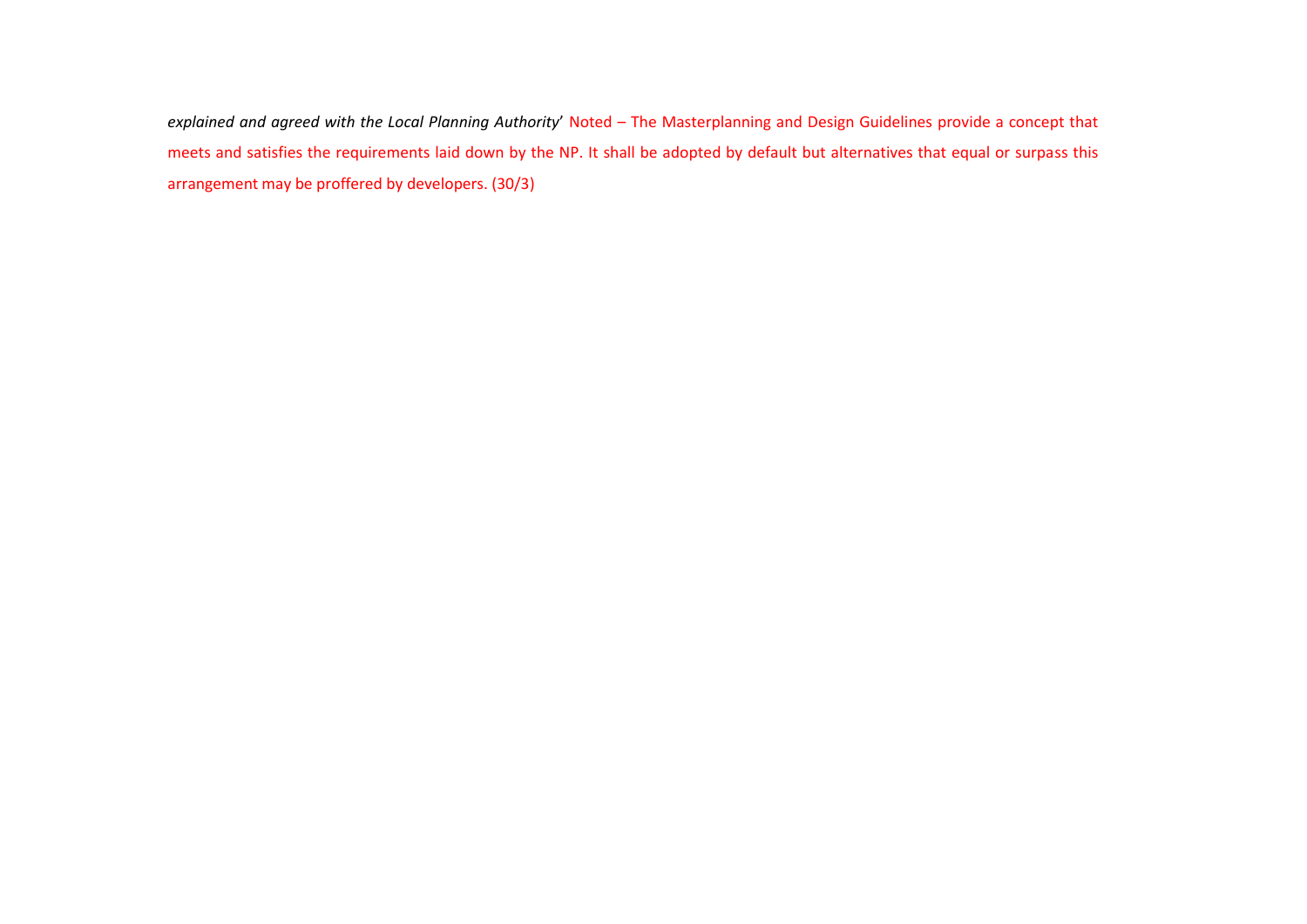#### <span id="page-59-0"></span>Page **7** E374.C1.Rep21 February 2021 **4.0 Policy LAHS 4 Design of new Residential Developments**

We make similar comments on this Policy to LAHS 2. The Policy states that: '*All new development will be expected to comply with the requirements of the Masterplanning and Design Guides*.' There should be flexibility so that any development makes reference to the Concept Masterplans and Design Guide and, if necessary, is allowed to explain and justify why it may be appropriate to propose an alternative layout or design of development and for a reasonable alternative to be approved. At the end of the Policy a new sentence should state: '*If the design of the allocated sites changes from the Concept Masterplans and Design Guidelines this should be explained and agreed with the Local Planning Authority*'. See 3 above (30/3)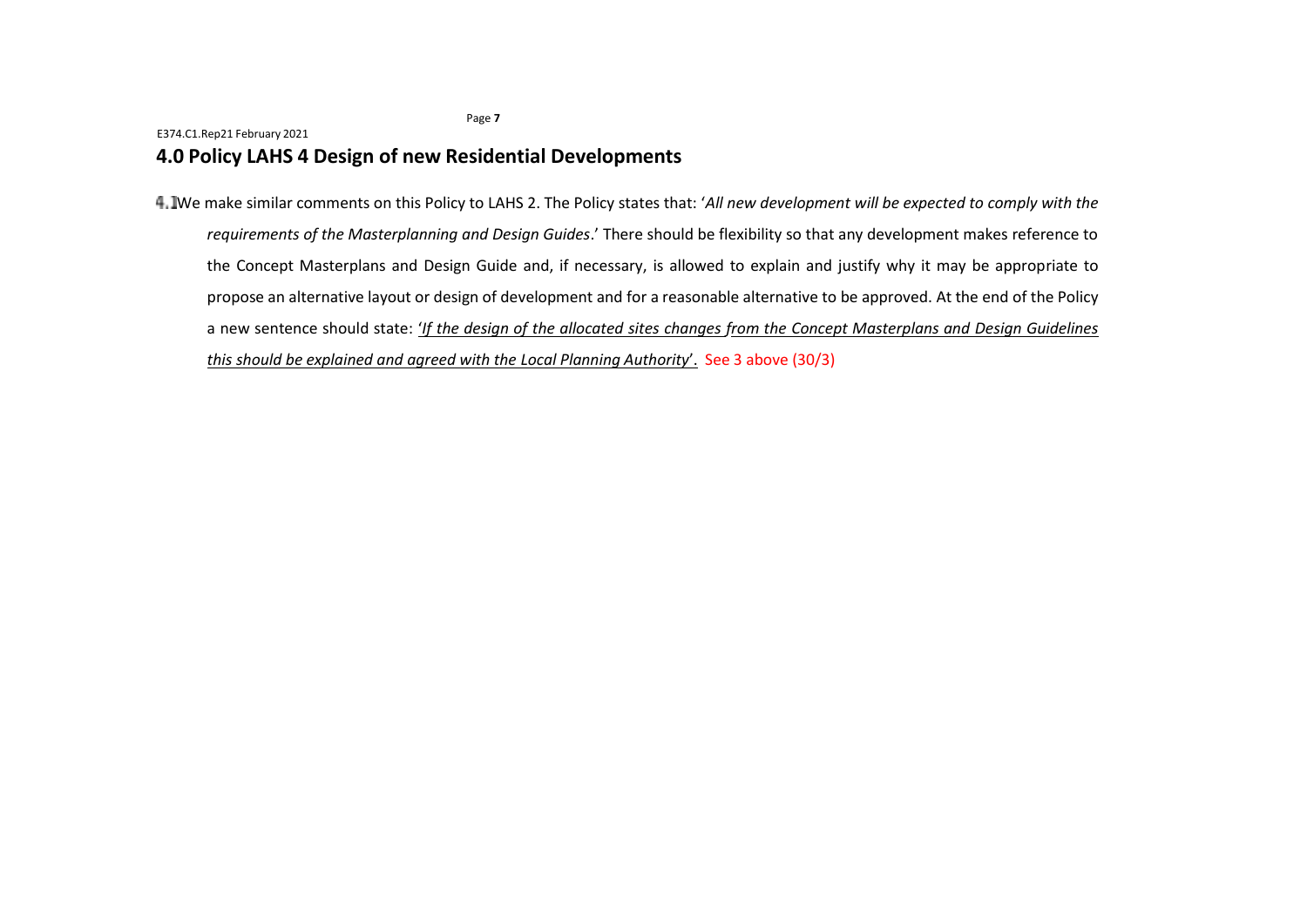## <span id="page-60-0"></span>E374.C1.Rep21 February 2021 **5.0 Lound and Somerleyton, Suffolk Masterplanning and Design Guidelines**

- As set out in our representations on the Neighbourhood Plan Policy LAHS 2, the AECOM on the Masterplanning and Design Guides work was carried out before any detailed site investigations or any detailed work on ecology, drainage or landscape design. The Concept Masterplans were prepared before any detailed architectural work was carried out.
- To meet the basic conditions, Neighbourhood Plans must have regard to the desirability of preserving any listed building or its setting, preserving or enhancing the character and appearance of any Conservation Area and must contribute to achieving sustainable development.
	- The Design Guide should recognize that there should be sufficient flexibility to allow architects to design a high quality scheme and to be allowed to justify and improve on the Concept Masterplans if this gains the support of the Local Planning Authority. This is important in order to deliver high quality design that best responds to historic character and delivers sustainable development.
	- Examples of where flexibility would be helpful is in respect of site WLP 7.6 known as Mill Farm Field off The Street and Station Road in Somerleyton. The retention of the boundary hedges, the location of open space, the transition to neighbouring woodland and the location of access points are important considerations in the design process. The retention of the boundary hedgerows is important and a sensible aim. Part 6.5 of the Design Guide describes it as '*crucial*' and recognizes the ecological benefits of retention.
	- However, this aim makes the creation of open space to the north of the site difficult because the boundary hedge would cut off the open space from The Street in a manner that will be out of character with the village, where open spaces are not enclosed. Open space may be better located within the site surrounded by attractive built frontages. A positive frontage to the north of the site could be created with attractive homes that would meet the aim of the Design Guide which is to sensitively deal with this

Page **8**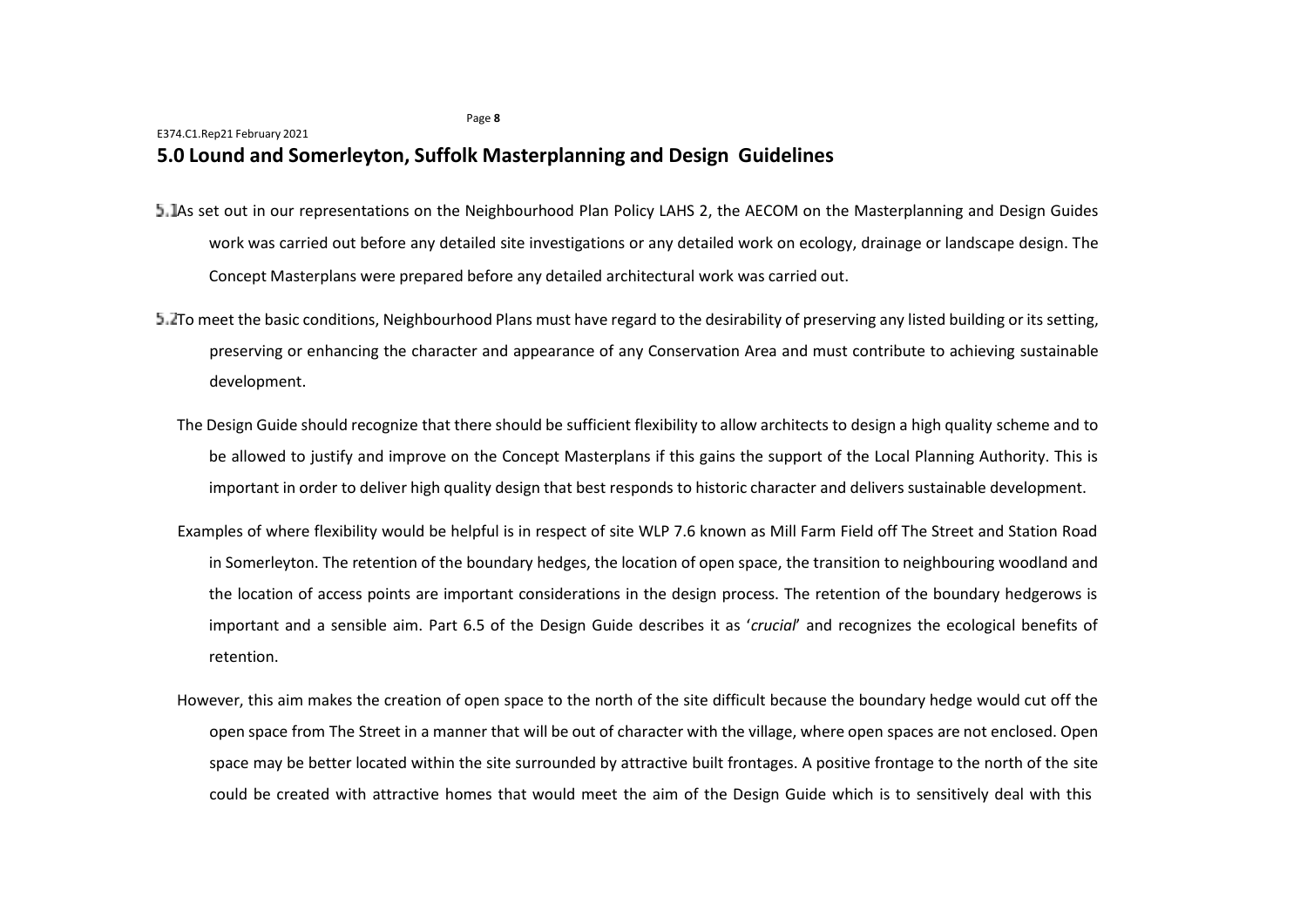#### important area.

E374.C1.Rep21 February 2021

#### Page **9**

# The suggestion in 6.5 of the Design Guide that the primary access route should be from the north is difficult to achieve, as shown on the Concept Masterplan. Thisshows the pedestrian and cycle link to The Street, not the primary access route. It would be sensible if this bullet point indicated that there should be pedestrian and cycle access from The Street.

- These examples show how, by having regard to the Design Guide, an alternative and high quality development could be created that respects the historic character of the area and delivers sustainable development.
- To allow architects and designers to have the opportunity to create high quality developments, the introductions to the Lound and Somerleyton sections in paragraphs 5.1 and 6.1 should be amended as follows (new wording is underlined and deleted wording is crossed out):
	- …*distinctive features which need to be reflected in future development should have regard to………….*
- A new sentence should be added to the end of paragraphs 5.1 and 6.1 to state: '*If needed departures from the Concept Masterplan and Design Guidelines can be permitted and should be justified and agreed with the Local Planning Authority.'*

In order to provide design flexibility bullet points 2, 6, 7 and 8 in paragraph 6.5 should be amended as follows.

- · Creation of a green corridor along the southern boundary through the use of open space or suitable boundary treatments.
- · Natural surveillance of the public open space in the southern part of the site-will be created by properties facing onto the space *and creating active frontages.*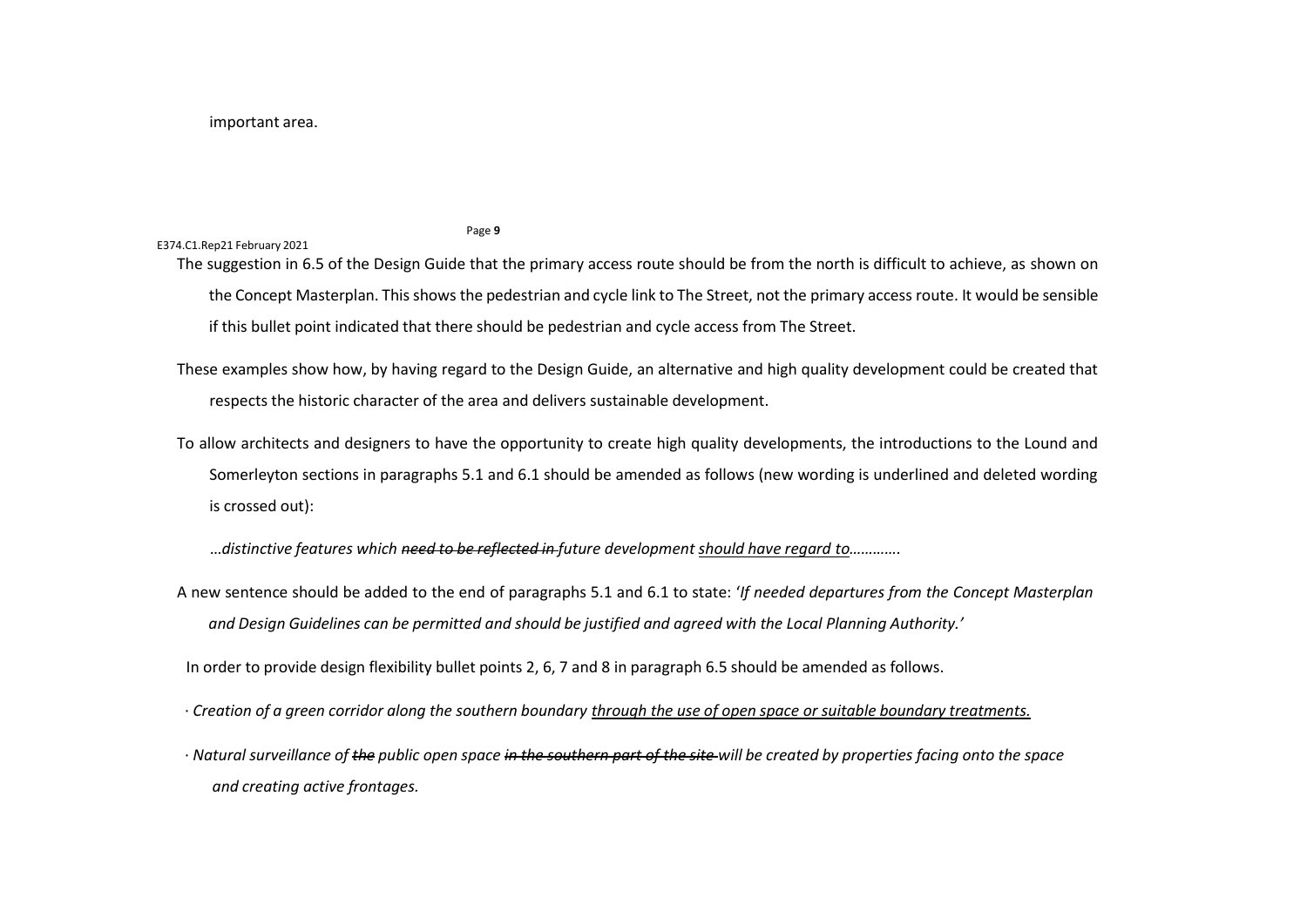- If open space is located to the front of the development is it should be set back from The Street to create a positively green frontage to the development. This allows the built form to positively relate to the existing houses along Morten Peto Close.
- · This site is adjacent to a mature woodland group beyond the eastern boundary along The Street and beyond the southern boundary. Development opposite the woodland to the south needs to have a positive relationship with the woodland and the design should *incorporates open space or other landscape treatments to reflect this sensitive approach to the design.*

#### Page **10**

E374.C1.Rep21 February 2021

These changes will ensure that the Design Guide can be flexibly applied and deliver sustainable development that reflects the historic character of the area. In respect of Mill Farm Field these changes will allow flexibility so that the design can respect local character.

The Masterplanning and Design Guidelines have been commissioned and adopted by the NP committee, in order to embody and reflect the criteria that are of paramount importance to the NP philosophies. All developers may wish to reduce the demands and provide greater flexibility to meet their own commercial requirements. The NP relies upon the Masterplanning and Design Guidelines and dilution of its integrity would be to ignore the local community's aspirations. (30/3)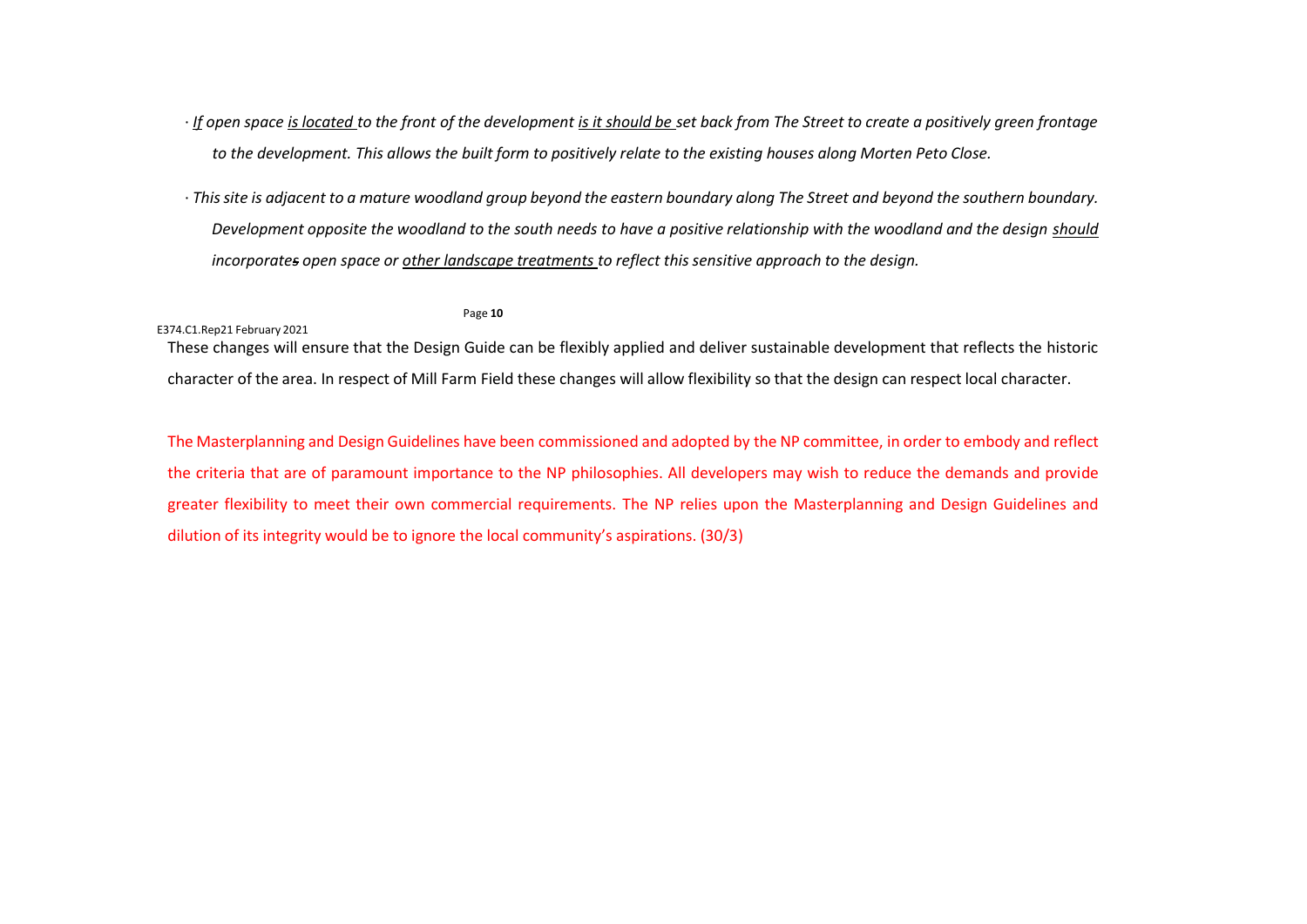Page **11**

E374.C1.Rep21 February 2021

**Appendix 1: Correspondence on the Need for Some Larger Homes**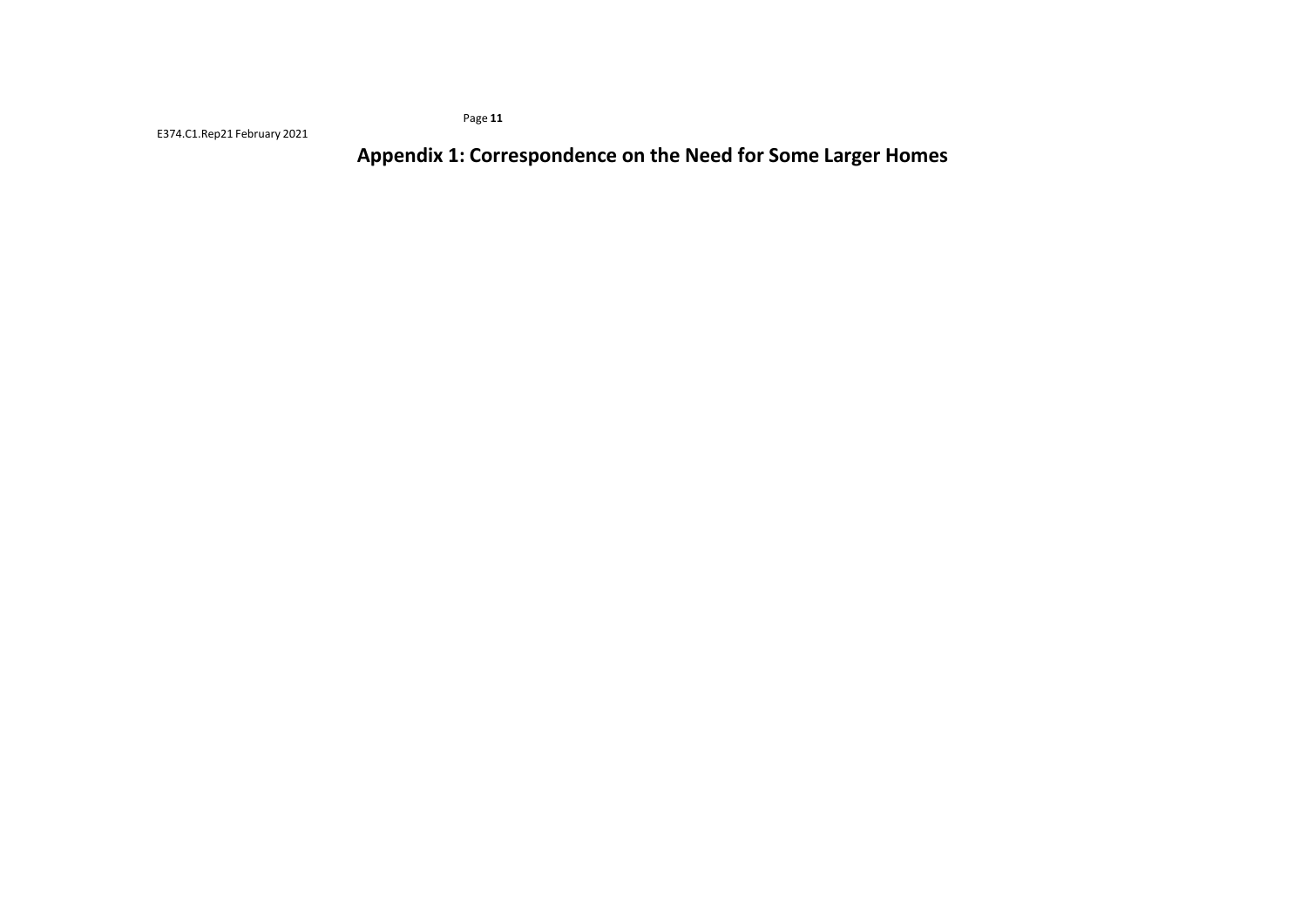E374.C1.Rep21 February 2021

David Barker Evolution Town Planning Limited Opus House Elm Farm Park **Thurston** Bury St Edmunds Suffolk IP31 3SH

Dear Hugh,

I write in support of Somerleyton Estate's proposed planning application and their vision for Somerleyton village.

Following Somerleyton Primary School becoming part of the Hartismere Family of Schools Academy Trust, as Executive Headteacher/Chief Executive Officer I would support the inclusion of three/four bedroom homes in addition to the starter homes, within the plan to encourage young families into the area to ensure the sustainability and even expansion of the village school.

With the school as the 'Hub' of the village for all members of the community, I welcome the proposed plans to connect the school by off road secure footpaths to ensure safe access for all.

The inclusion of a sports field adjacent to the school would be of great benefit to both the school and local community as a whole. Somerleyton Primary has a duty of care to provide a broad and balanced PE curriculum that challenges and inspires students, this dedicated facility would enhance the school's curriculum along with the students' health and wellbeing.

If I can be of support in the next stages of the consultation process, please contact me via the address above.

Yours sincerely

James McAtear Executive Headteacher Hartismere Family of Schools Page **12**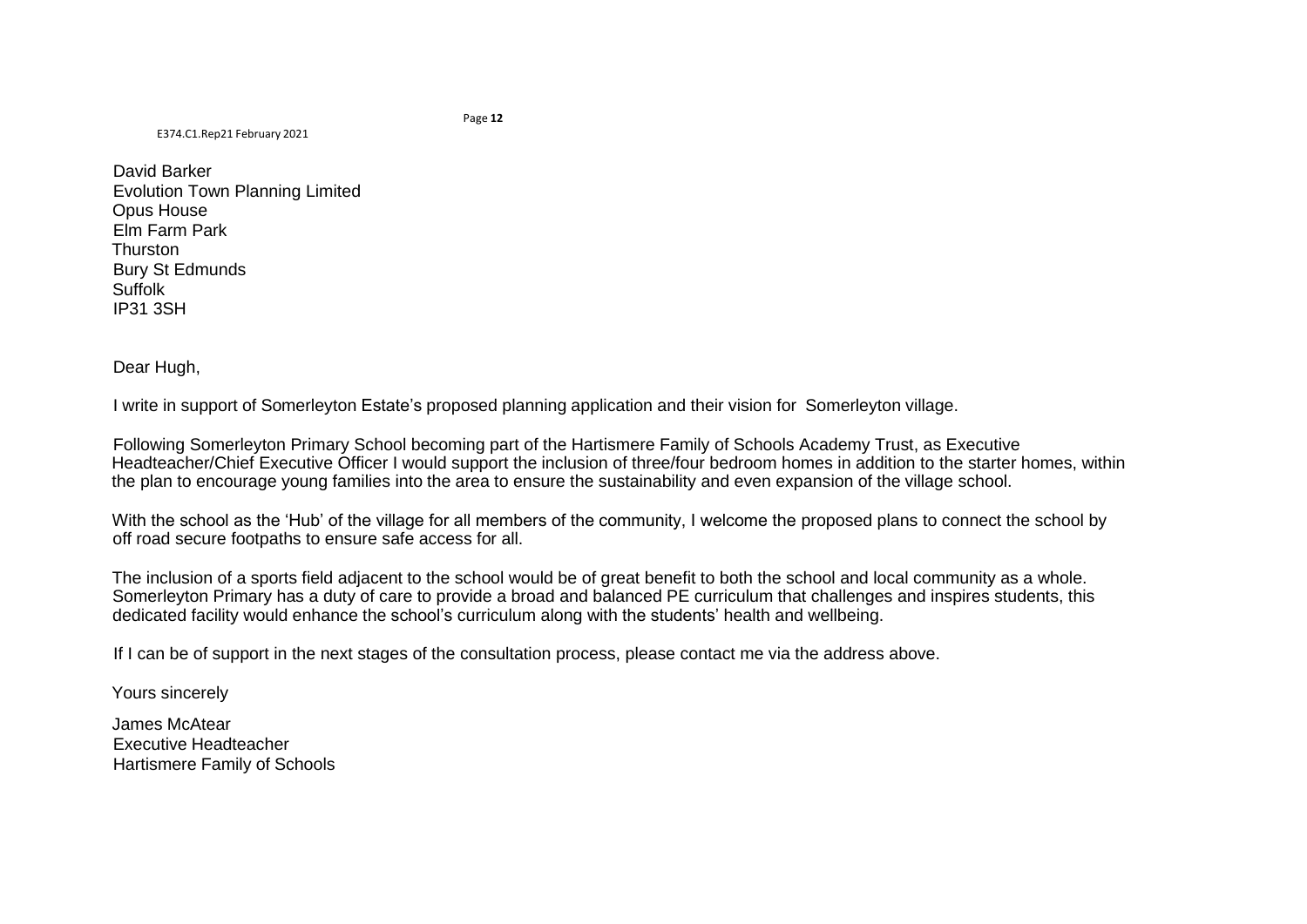## East Suffolk Council

Dear Sir or Madam

**Response to Lound, Ashby, Herringfleet and Somerleyton Neighbourhood Plan Regulation 14 Consultation from Officers at East Suffolk Council**

Please see the comments below.

| <b>Plan Section</b>                   | <b>Comments</b>                                                                                                                                                                                                                                                                                                                                                        |
|---------------------------------------|------------------------------------------------------------------------------------------------------------------------------------------------------------------------------------------------------------------------------------------------------------------------------------------------------------------------------------------------------------------------|
| <b>General Comments</b>               | The plan responds well to the community's interests and concerns is<br>considered to be acceptable overall. The plan sets out a positive<br>framework to support the delivery of the local plan. Lots of hard work<br>has clearly gone into this plan and will help to focus the appropriate<br>level, scale and design of development and growth within the villages. |
| Community<br>Engagement and<br>Survey | There has been a good effort to reach the community in difficult<br>circumstances, with hard copies available on request and on-line<br>meetings arranged, the village website had links to the document and<br>the opportunity to comment.                                                                                                                            |
|                                       | It is important to document this (posters, flyers, adverts etc) to show<br>that all efforts have been made to engage and to address consultation<br>during the Covid-19 pandemic.                                                                                                                                                                                      |
|                                       | Noted the flyers etc. will be attached to Supporting Documents (30/3)                                                                                                                                                                                                                                                                                                  |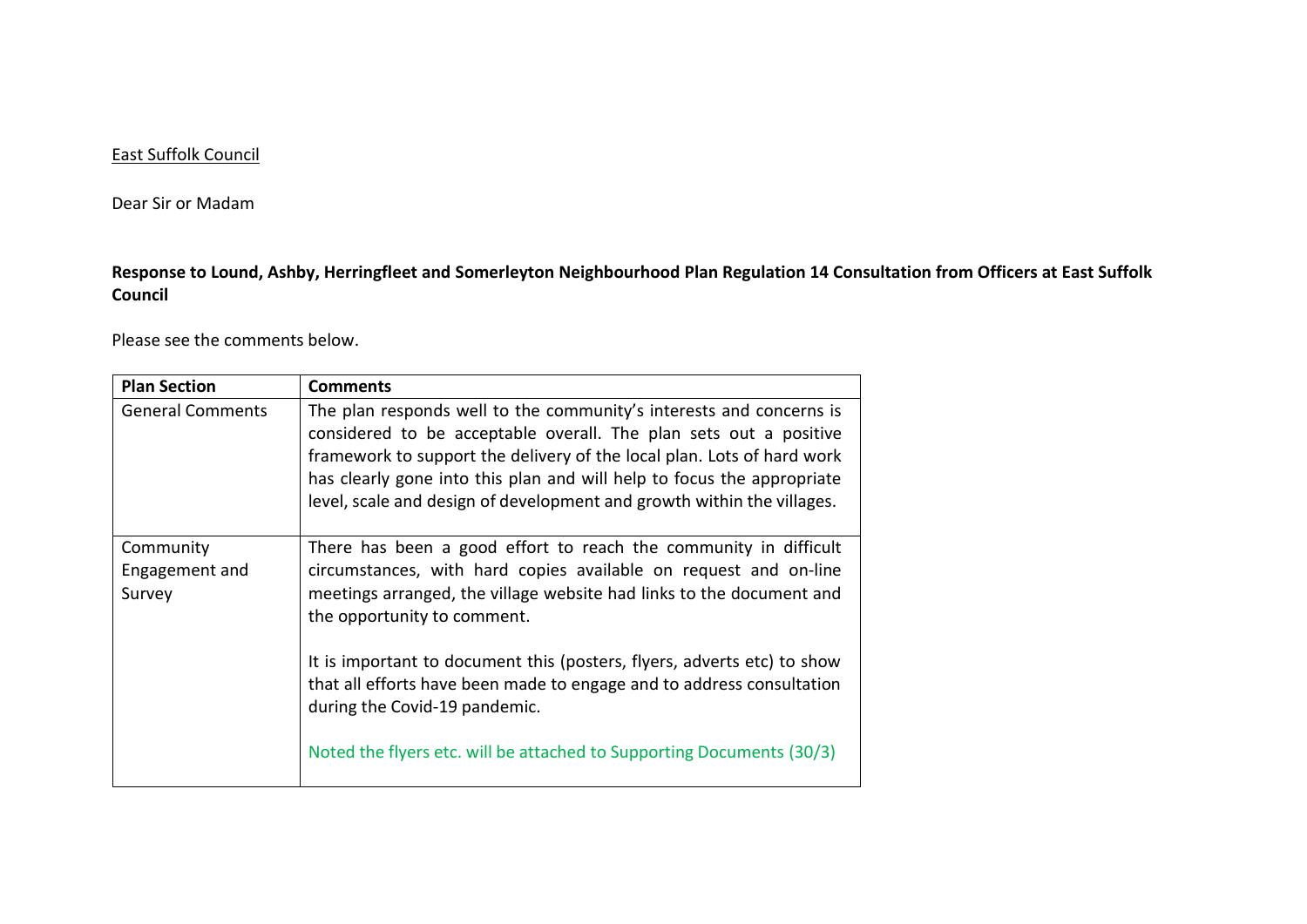| <b>Policies</b>   |                                                                                                                                                                                                                                                                                                                                                                                                                                                                                                                                                                                                                                                                                                                                                                                                |
|-------------------|------------------------------------------------------------------------------------------------------------------------------------------------------------------------------------------------------------------------------------------------------------------------------------------------------------------------------------------------------------------------------------------------------------------------------------------------------------------------------------------------------------------------------------------------------------------------------------------------------------------------------------------------------------------------------------------------------------------------------------------------------------------------------------------------|
| LAHS <sub>1</sub> | Housing Mix: Preference will be given to the provision of smaller scale<br>1, 2 and 3 bed dwellings within new developments.                                                                                                                                                                                                                                                                                                                                                                                                                                                                                                                                                                                                                                                                   |
|                   | This is an aspirational policy; however, the policy is not particularly<br>strong. ESC (Waveney) Local Plan policy WLP8.1 Housing Mix permits<br>Neighbourhood Plans to set a more detailed approached to housing<br>type and mix which reflects local circumstances.                                                                                                                                                                                                                                                                                                                                                                                                                                                                                                                          |
|                   | As written, policy LAHS 1 will have little impact in the determination of<br>planning applications. It will carry full weight; it just won't do much to<br>ensure that the size of dwellings and number of rooms are fixed in the<br>determination of planning applications. This is because there is no<br>evidence, such as a Housing Needs Assessment, to support the<br>preference for smaller scale dwellings with 1, 2 and 3 bedrooms. For<br>the benefit of the examiner, it is recommended to explain the<br>reasoning behind not commissioning a Housing Needs Assessment in<br>the consultation document.                                                                                                                                                                            |
|                   | A Housing Needs Assessment was discussed by the NP Committee. The<br>understanding, after consultation at the time with WDC, was that such<br>an assessment would take a protracted time and separate funds would<br>need to be made available. It was considered that timescale was<br>prohibitive and benefit over the community response was limited, after<br>all the NP is fundamentally established to reflect community opinion<br>and vision, not install a technically based philosophy. With the benefit<br>of hindsight it is doubtful that undertaking a Housing Needs<br>Assessment would have added extensive time to the process of<br>establishing the NP; but what if it differed to the views of the<br>Community, surely it should not be morally allowable to override it? |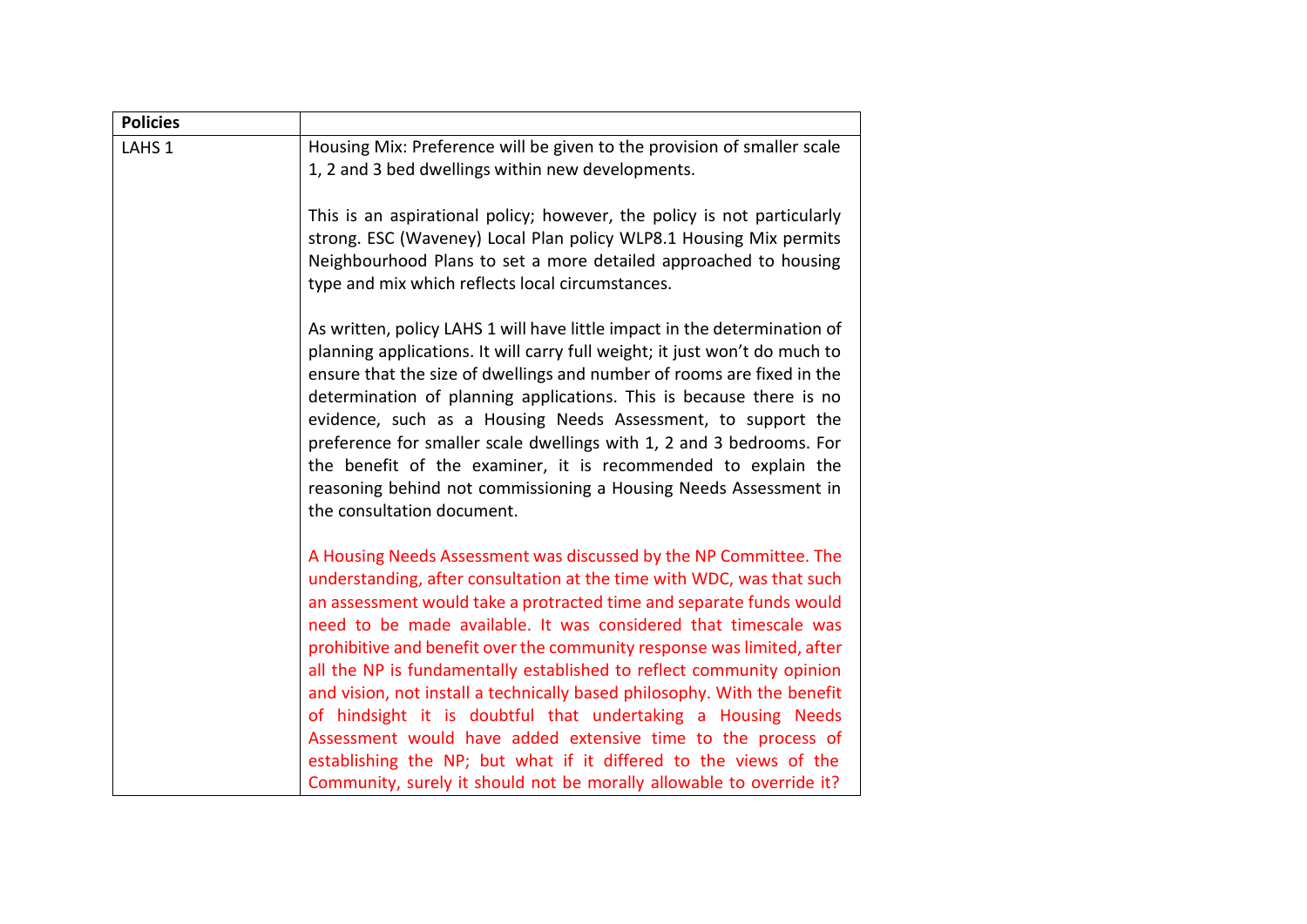|             | So, the position is that the Community views stand, as indeed the<br>purpose of the NP demands. (30/3)                                                                                                                                                                   |
|-------------|--------------------------------------------------------------------------------------------------------------------------------------------------------------------------------------------------------------------------------------------------------------------------|
|             | This policy is entitled 'Housing Mix' but it includes scale which is a<br>design matter. The matter of scale would be better dealt with in the<br>design policies. Including it here is confusing and muddles the policy,<br>but a simple re-wording could resolve this. |
|             | Housing Mix is considered to be appropriate and a well understood<br>term (30/3)                                                                                                                                                                                         |
| Section 7.3 | Include the reference to the Broads Authority's allocation for<br>residential moorings for completeness.                                                                                                                                                                 |
|             | This has been discussed and included in actions emanating from Broads<br>Authority (30/3)                                                                                                                                                                                |
| Para 7.33   | This refers to the 'WDC Local Plan'. WDC no longer exists $-$ the local<br>plan is the East Suffolk Council (Waveney) Local Plan.                                                                                                                                        |
|             | To be corrected (30/3)                                                                                                                                                                                                                                                   |
|             | This para. also says the allocation was accepted by responders to your<br>questionnaire. As part of the local plan strategy there is no option to<br>reject this allocated site. This text is slightly misleading, and it is<br>recommended that this part is removed.   |
|             | It is useful to note that the Community was largely supportive of the<br>allocation even if there was no mechanism to reject them. It is<br>important to record that the Community understands and accepts the                                                           |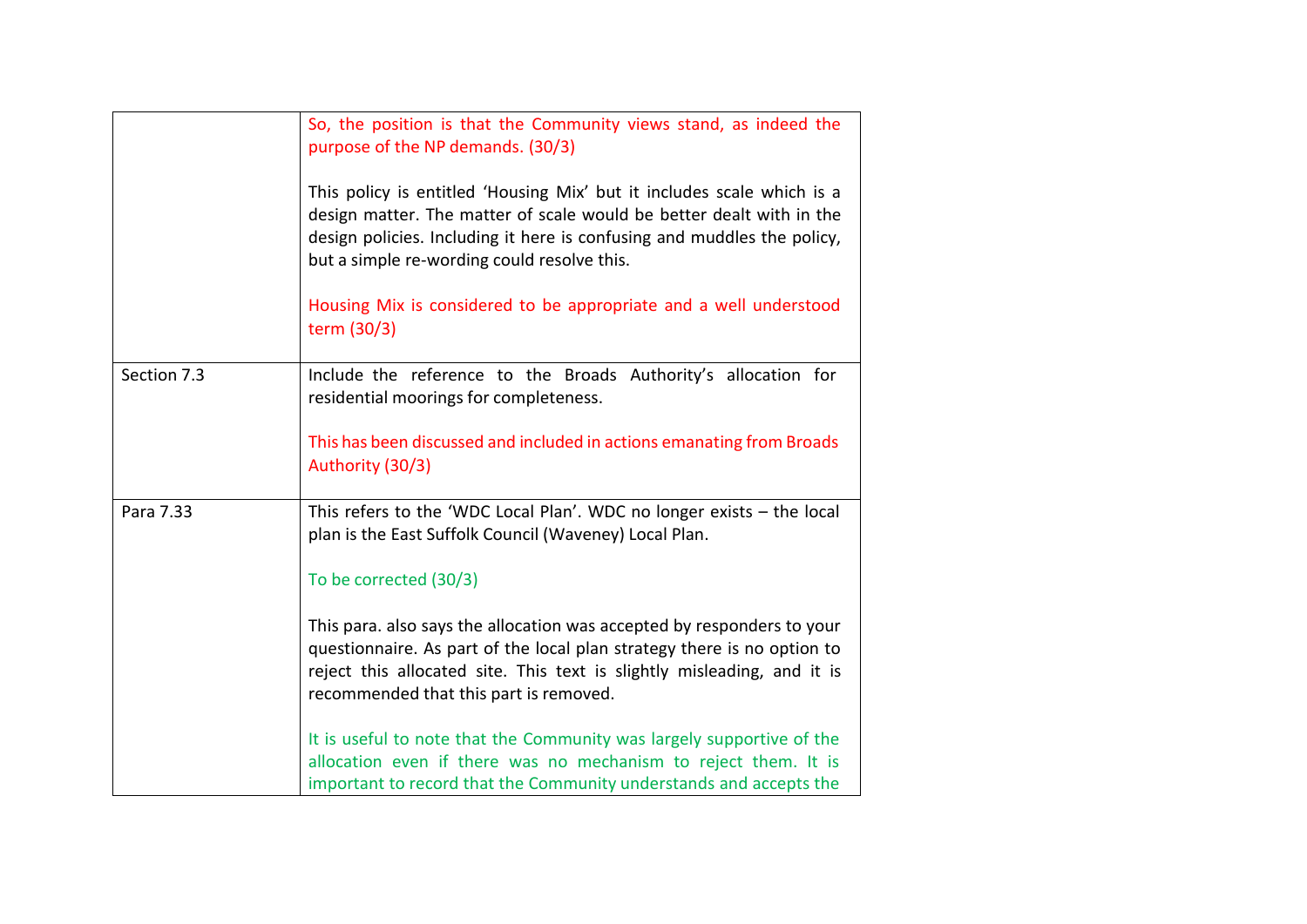|                   | need for change and growth. Change to "allocation was supported<br>by" (30/3)                                                                                                                                                                                                                              |
|-------------------|------------------------------------------------------------------------------------------------------------------------------------------------------------------------------------------------------------------------------------------------------------------------------------------------------------|
| LAHS <sub>2</sub> | Slight re-word recommendation:                                                                                                                                                                                                                                                                             |
|                   | "Development proposals for each of the allocated sites in the local plan<br>shall adhere to the Lound and Somerleyton, Suffolk Masterplanning<br>and Design Guidelines, June 2019.                                                                                                                         |
|                   | Revise LAHS2 to quote full title (30/3)                                                                                                                                                                                                                                                                    |
|                   | In particular: WLP5.7 Land North of the Street"<br>It is suggested that you say allocations shall adhere to the concept<br>masterplan. The Design Guide details several good design principles<br>which different architects/ designers could interpret differently and<br>result in good design outcomes. |
|                   | Revise to "adhere" rather than "be in conformity with". This should also<br>go some way to take on board the comments from Evolution Planning<br>(on behalf of the Somerleyton Estate). (30/3)                                                                                                             |
|                   | It feels more appropriate to refer to the proper title of the design guide<br>(Lound and Somerleyton, Suffolk Master planning and Design<br>Guidelines, June 2019), rather than the 'AECOM Design Guidelines'.                                                                                             |
| Para. 7.3.5       | This paragraph makes it sound like it is a straightforward option to bring<br>a site forward outside of the Neighbourhood Plan or local plan. In<br>reality this would be contrary to policy and it will be extremely difficult,<br>especially in a somewhere like Somerleyton with such strong heritage   |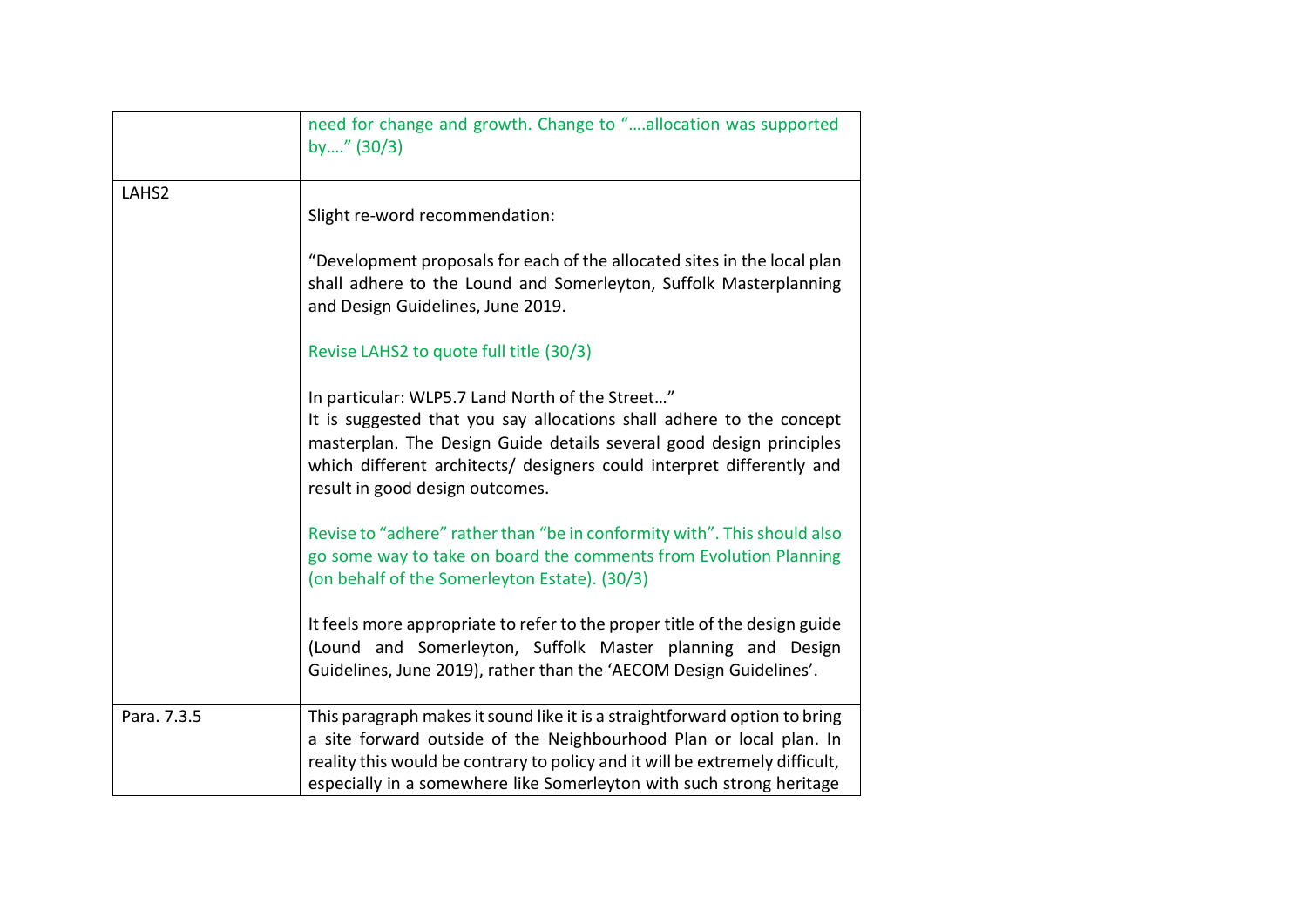|               | and character. This doesn't convey that the neighbourhood plan area<br>has protection from such speculative attempts at development.<br>Removing this paragraph may help with clarity and focus of the plan.<br>Agree that future site allocations will be problematic for the proposer<br>but that does not mean that no developer will attempt it in the NP<br>period (in fact the NP committee is aware of a potential application at<br>the time of writing, within the NP area but not in Somerleyton). The<br>para should therefore be retained but reference to WDC Local Plan will<br>be corrected. (30/3) |
|---------------|--------------------------------------------------------------------------------------------------------------------------------------------------------------------------------------------------------------------------------------------------------------------------------------------------------------------------------------------------------------------------------------------------------------------------------------------------------------------------------------------------------------------------------------------------------------------------------------------------------------------|
| Policy LAHS 3 | This policy reads much more legibly and gives clearer instruction on<br>management, but it has some limited guidance for planting of native<br>trees which would form part of a landscape agreement with the<br>developer which would probably be managed via a condition or legal<br>agreement.                                                                                                                                                                                                                                                                                                                   |
|               | The Waveney Open Space Needs Assessment gives some indication<br>about the types open space provision and deficit levels in rural areas.                                                                                                                                                                                                                                                                                                                                                                                                                                                                           |
|               | Reference could also be made to Local Plan policy WLP8.23 (Protection<br>of Open Space), which seeks to protect open space as part of the<br>development process.                                                                                                                                                                                                                                                                                                                                                                                                                                                  |
|               | Noted. The NP does not seek to repeat overarching policies of which<br>there are many and all developers will need to apprise themselves of.<br>(30/3)                                                                                                                                                                                                                                                                                                                                                                                                                                                             |
| Policy LAHS 4 | A design guide has been created and will be adopted as part of the<br>neighbourhood plan and be a key consideration for any development                                                                                                                                                                                                                                                                                                                                                                                                                                                                            |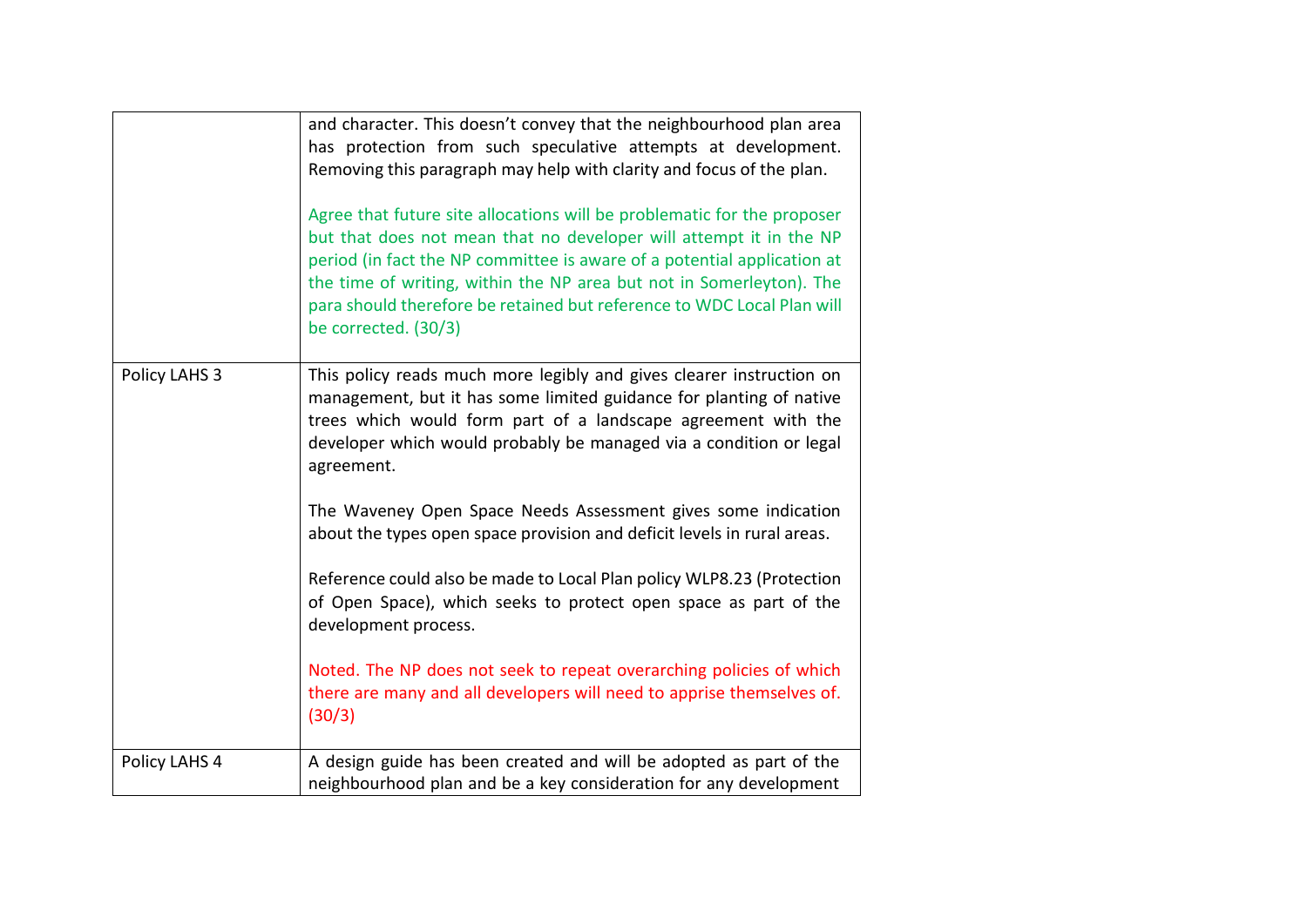|                          | and it is suggested that the NP uses the Design Guide's full title so there<br>is no doubt which document you are referring to.                                                                                                                                                                                                                                                                                                                                                                       |
|--------------------------|-------------------------------------------------------------------------------------------------------------------------------------------------------------------------------------------------------------------------------------------------------------------------------------------------------------------------------------------------------------------------------------------------------------------------------------------------------------------------------------------------------|
|                          | Agree, title to be revised (30/3)                                                                                                                                                                                                                                                                                                                                                                                                                                                                     |
|                          | Some clarity over what is intended by housing 'type' would be helpful.<br>Could reference the Broads Authority Local Plan in the supporting text<br>and note that developments that impact the Broads Authority area<br>should take into consideration their policies as well as the design<br>principles in the Neighbourhood Plan's Masterplanning and Design<br>Guidelines.                                                                                                                        |
|                          | Reference the BA: their policies have been addressed within the BA<br>comments. (30/3)                                                                                                                                                                                                                                                                                                                                                                                                                |
|                          | Chapter 4 of the Design Guide contains extensive descriptions of<br>several aspects of the built and natural environment of both Lound and<br>Somerleyton, as well as design principles which explain how successful<br>development can be incorporated within each of these settlements.<br>Topics covered include street pattern and layout, connectivity, green<br>space and public realm, gateways and landmark features, land use,<br>boundary treatments, built form and views.<br><b>Noted</b> |
|                          |                                                                                                                                                                                                                                                                                                                                                                                                                                                                                                       |
| Section 8<br>Environment | Is this section to address natural environment, built environment,<br>historic environment, or all?                                                                                                                                                                                                                                                                                                                                                                                                   |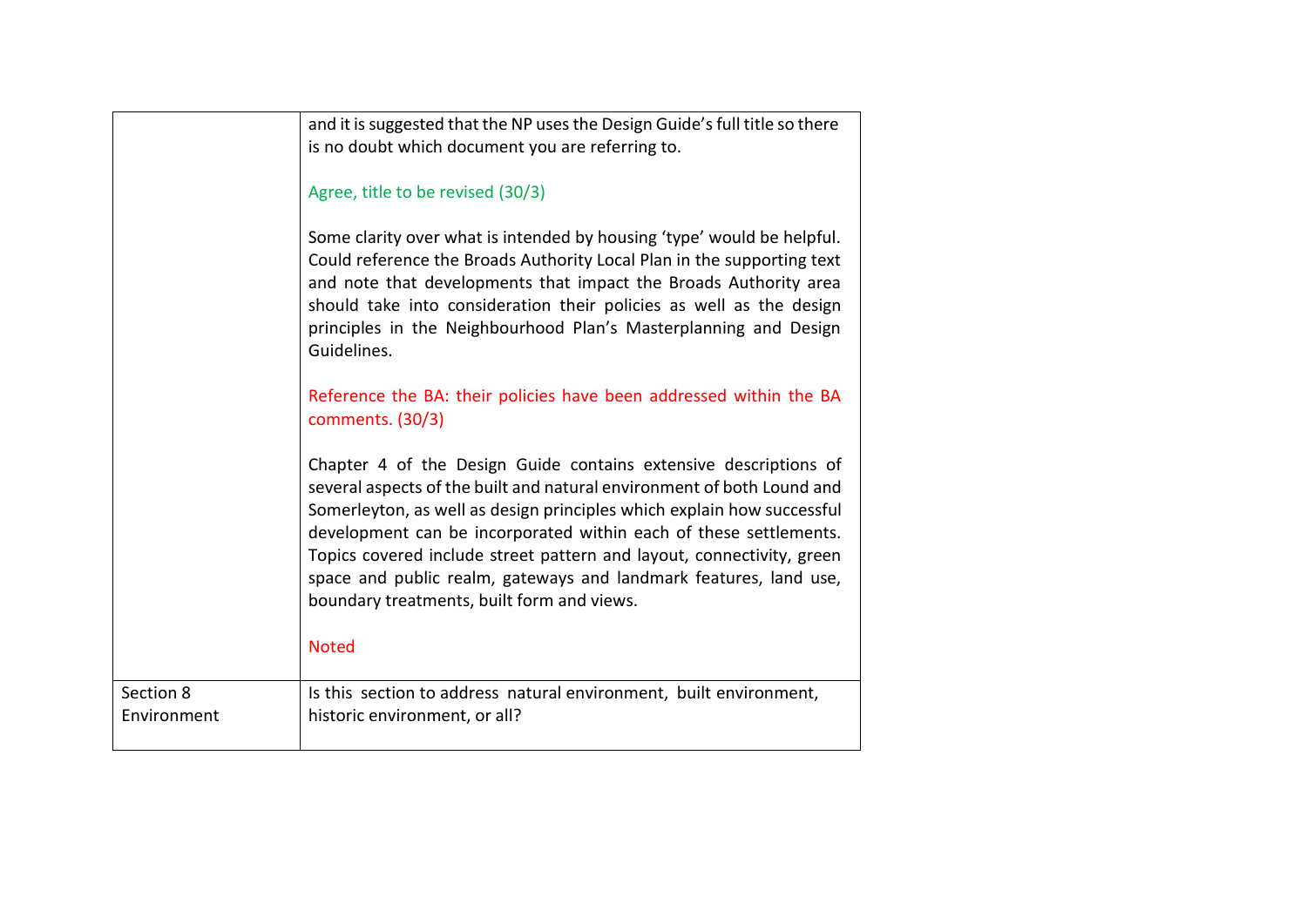|                     | The Section refers to all of these, so is not the answer to the question<br>self evident? Having reviewed the text it is not considered necessary to<br>revise                                                                                                                                                                                                             |
|---------------------|----------------------------------------------------------------------------------------------------------------------------------------------------------------------------------------------------------------------------------------------------------------------------------------------------------------------------------------------------------------------------|
| <b>Policy LAHS5</b> | Reference to Design Guide section 4.1.2 (Connectivity) could help to<br>underpin the policy and potentially include more than just footpaths.                                                                                                                                                                                                                              |
|                     | Agree. Will add to LAHS5 - Development Proposals must also include,<br>where appropriate to do so, the requirements of Section 4.1.2<br>(Connectivity) of the Lound and Somerleyton, Suffolk Masterplanning<br>and Design Guidelines (30/3)                                                                                                                                |
| Policy LAHS 6       | This is a more precisely worded policy, which specifies the number of<br>parking spaces per number of bedrooms and it is recommended that<br>the parking standards are "subject to design considerations" (as per<br>policy WLP8.21 Sustainable Transport). Large amounts of on-site<br>parking can result in poor quality designs and layouts of housing<br>developments. |
|                     | However, there is no evidence base to support this policy, either in the<br>document itself or the design guide. There is also no reference made to<br>the Suffolk County Council Parking Standards (2019) for residential<br>developments. However, this can be rectified quite easily by making<br>refence to the document and won't be overly onerous to include.       |
|                     | Agree that SCC Parking Standards can be generically mentioned in the<br>text for reference as "8.3.6. In addition to compliance with LAHS 6 new                                                                                                                                                                                                                            |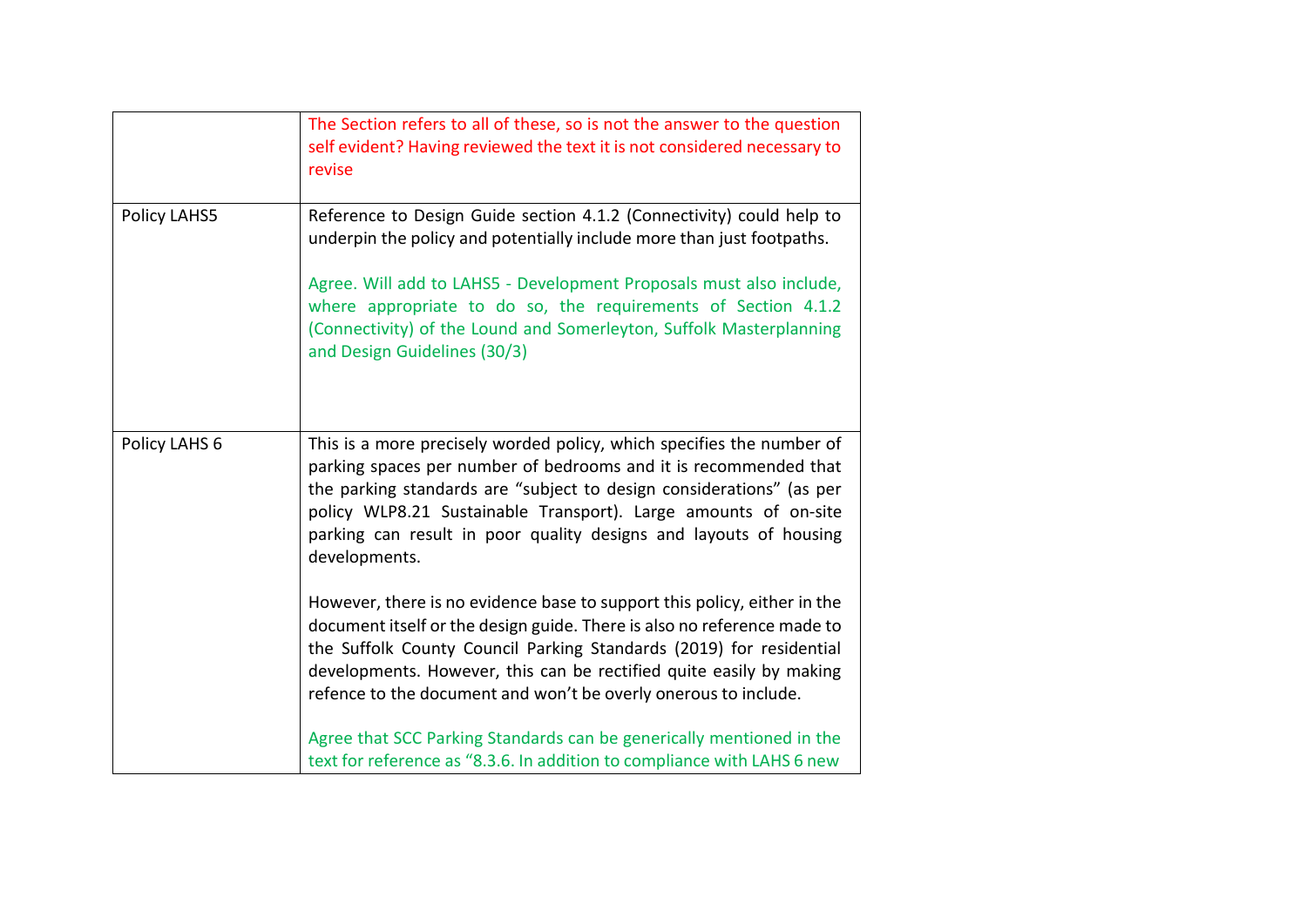|              | residential development proposals shall comply with Suffolk County<br>Council Parking Standards (2019) for residential developments."<br>LAHS 6 is based on the clear and observable issues inherent in the NP<br>area with respect to parking, and of course Community feedback. The<br>policy is designed to ensure the current situation is not exacerbated,<br>but rather new developments are "self sufficient" in parking as far as is<br>practicable (30/3)<br>Is a parking standards policy best placed in the 'Environment' section?<br>Section 7 might be more appropriate.<br>Noted but on balance consider positioning more appropriate. (30/3) |
|--------------|-------------------------------------------------------------------------------------------------------------------------------------------------------------------------------------------------------------------------------------------------------------------------------------------------------------------------------------------------------------------------------------------------------------------------------------------------------------------------------------------------------------------------------------------------------------------------------------------------------------------------------------------------------------|
| Policy LAHS7 | The supporting text provides a list of community assets in both Lound<br>and Somerleyton, which is a useful point of reference. The policy itself<br>concerns the provision of a new community centre. From the<br>supporting text directly above it is assumed that this refers to<br>Somerleyton, but it would be helpful if this was added into the policy<br>title.<br>Agreed - Can be made Somerleyton specific. Also Design Guide title to<br>be revised to full title (30/3)                                                                                                                                                                         |
|              | There is currently no identified site or information about what facilities<br>the new community centre should contain. There is nothing about the<br>design of the community facility because it still at a very early stage. As<br>a result this is an aspiration rather than a policy. Delivery of a<br>community hall is a major undertaking, and it is not clear how it will be<br>delivered. Will be via private company (as part of the larger                                                                                                                                                                                                        |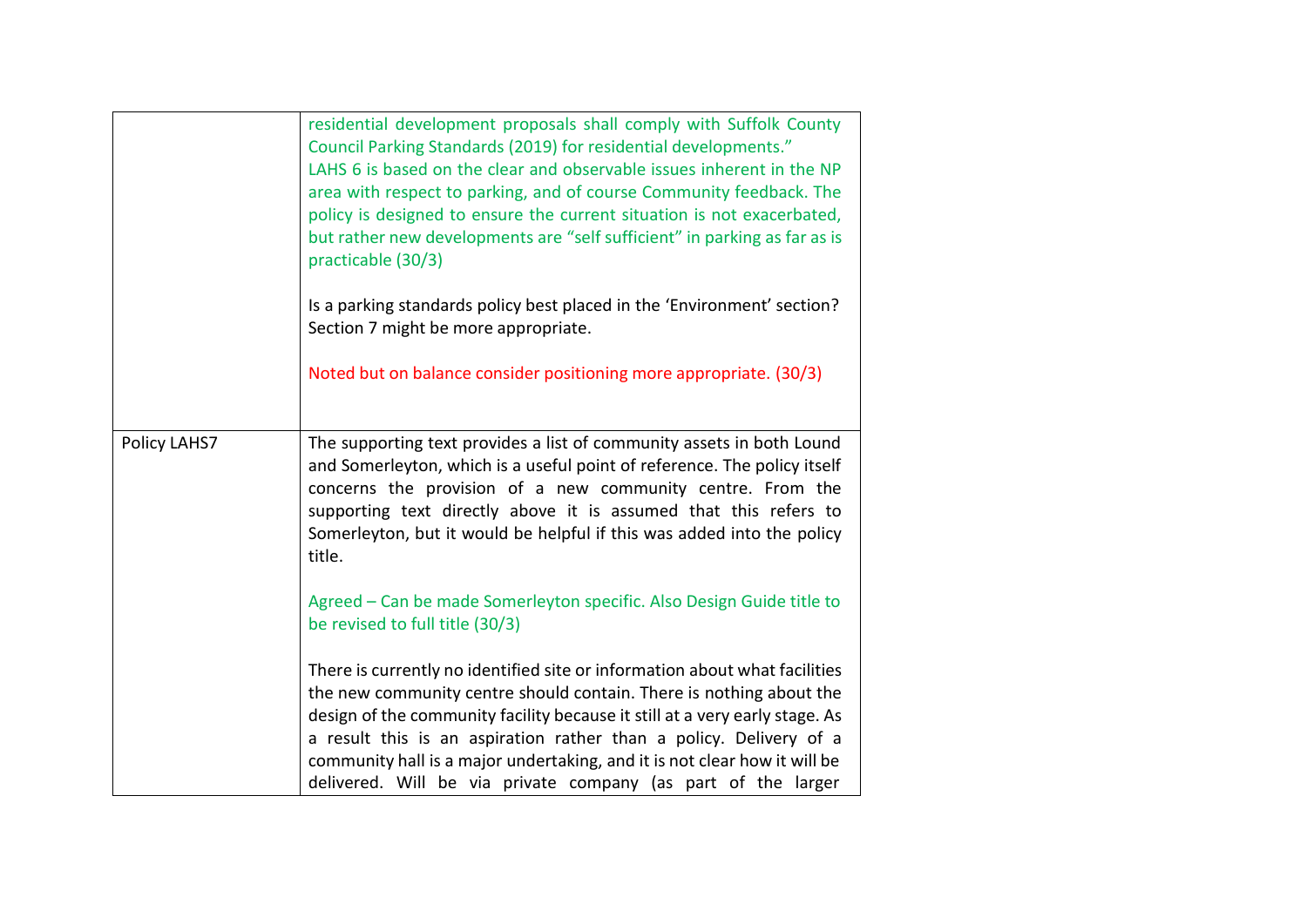|              | developments) or via public/PC? However, it gives general policy<br>support to the aspiration which is positive.<br>Noted. Indeed, it is somewhat aspirational but advice has been to<br>include here as a policy to fix the baseline for a future proposal. (30/3)                                                                                                                                                                                                                                                                                                                                                                                                                                                                                                                                                                                                                                                                                                                                                                                                                                                                                                                                                                                                                                                                                                                       |
|--------------|-------------------------------------------------------------------------------------------------------------------------------------------------------------------------------------------------------------------------------------------------------------------------------------------------------------------------------------------------------------------------------------------------------------------------------------------------------------------------------------------------------------------------------------------------------------------------------------------------------------------------------------------------------------------------------------------------------------------------------------------------------------------------------------------------------------------------------------------------------------------------------------------------------------------------------------------------------------------------------------------------------------------------------------------------------------------------------------------------------------------------------------------------------------------------------------------------------------------------------------------------------------------------------------------------------------------------------------------------------------------------------------------|
| Policy LAHS9 | ESC (Waveney) Local Plan Policy WLP8.15 (New Self-Catering<br>Accommodation) and WLP8.16 (New Hotel and Guest House<br>Accommodation) already provide guidance about the scale and<br>location of tourism development and so it may be that the second<br>bullet point in policy LAHS9 is not necessary. It is notable that the ESC<br>(Waveney) Local Plan policy WLP8.15 seeks to focus self-catering<br>accommodation within the settlement boundaries. By contrast the<br>neighbourhood plan is far less exacting and could permit poorly<br>connected tourist accommodation in a remote location. Use of<br>'locations that are sustainable' is vague. A better wording might be:<br>'relate strongly to the settlement boundaries and do not harm'<br>WLP8.16 seeks to focus new hotel and guest house accommodation<br>within town centres and seafront locations. Therefore, the<br>Neighbourhood Plan is potentially at odds in stating that tourism<br>accommodation is acceptable in a rural location such as Lound and<br>Somerleyton. If the policy refers to self-catering accommodation, then<br>this should be made clear in the policy text.<br>Noted, but disagree. The potential for tourism and employment growth<br>will come from those who have the vision and commercial ability to<br>promote it. It would be stifling to the NP area to restrict proposals that |